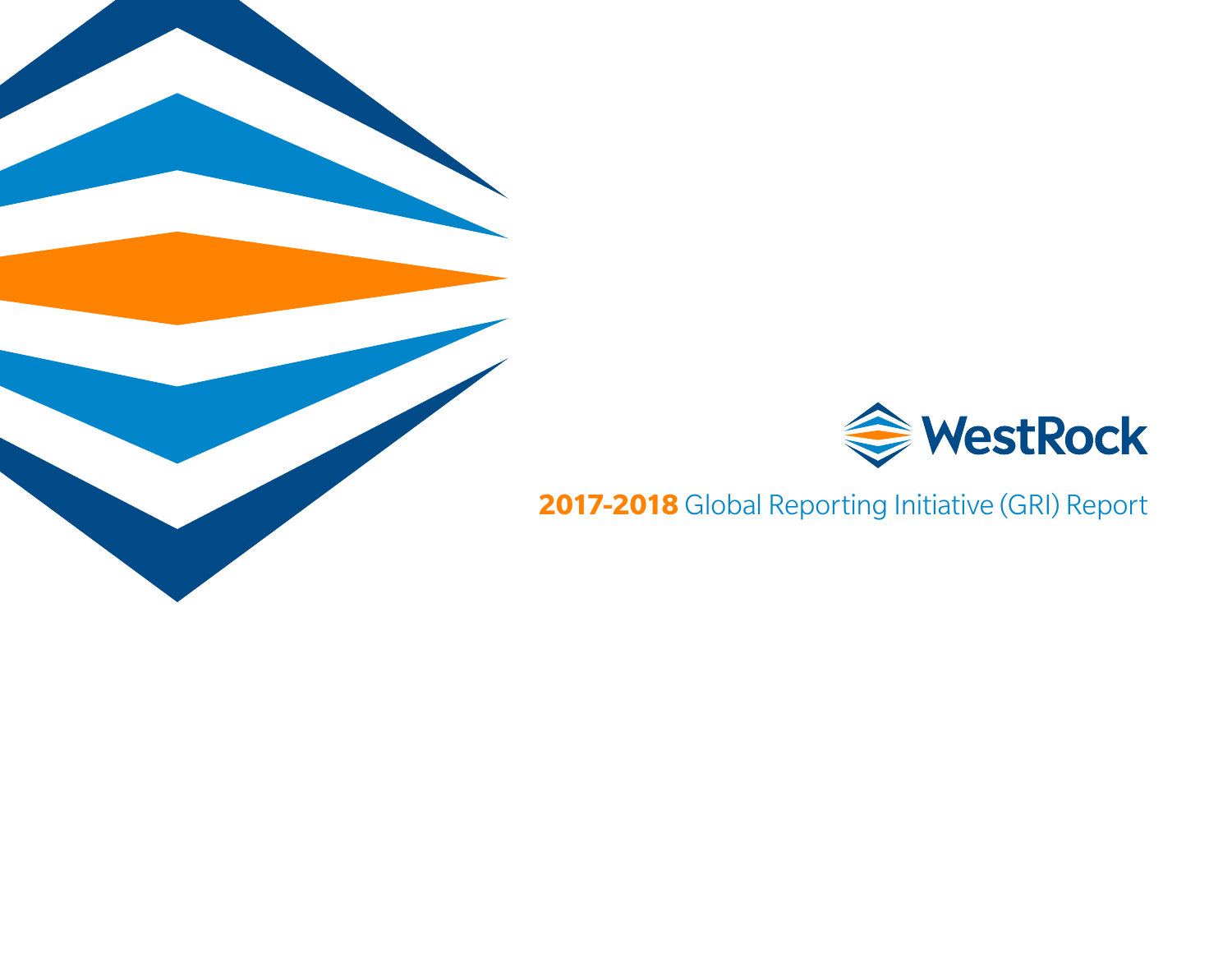# **Table of Contents**

| <b>Overview</b>               |                                       |                |
|-------------------------------|---------------------------------------|----------------|
| 102-14                        | <b>CSO Introduction</b>               | 1              |
|                               | <b>Strategy Infographic</b>           | $\overline{2}$ |
|                               | <b>Sustainability Goals Scorecard</b> | 3              |
| <b>General Disclosures</b>    |                                       | 4              |
| <b>Organizational Profile</b> |                                       | $\overline{4}$ |
| <b>Strategy</b>               |                                       | 8              |
| <b>Ethics and Integrity</b>   |                                       | 8              |
| <b>Governance</b>             |                                       | 8              |
|                               | <b>Stakeholder Engagement</b>         | 9              |
| <b>Reporting Practices</b>    |                                       | 10             |
|                               | <b>Specific Standard Disclosures</b>  |                |
| <b>Performance</b>            |                                       | 12             |
| 201                           | Economic Performance                  | 12             |
| 205                           | Anti-Corruption                       | 12             |
| 206                           | Anti-Competitive Behavior             | 13             |
| <b>Innovation</b>             |                                       | 14             |
| <b>Planet</b>                 |                                       | 15             |
| 301                           | Materials                             | 15             |
| 302                           | Energy                                | 17             |
| 303                           | Water                                 | 20             |
| 304                           | Biodiversity                          | 21             |
| 305                           | Emissions                             | 24             |
| 306                           | <b>Effluents and Waste</b>            | 25             |
| 307                           | <b>Environmental Compliance</b>       | 26             |

|                          | <b>Virgin Fiber Sourcing</b>    |    |
|--------------------------|---------------------------------|----|
| <b>People</b>            |                                 | 27 |
| 401                      | Employment                      | 27 |
| 402                      | Labor Relations                 | 28 |
| 403                      | Occupational Health and Safety  | 29 |
| 404                      | Training and Education          | 30 |
| 405                      | Diversity and Equal Opportunity | 31 |
| 412                      | Human Rights                    | 32 |
| 413                      | Local Communities               | 33 |
| 415                      | Public Policy                   | 34 |
| 416                      | Customer Health and Safety      | 36 |
| 419                      | Socioeconomic Compliance        | 37 |
| <b>Data Measurement</b>  |                                 | 37 |
| <b>GRI Content Index</b> |                                 |    |

Unless specified otherwise, all years refer to WestRock's fiscal year, which ends on September 30th.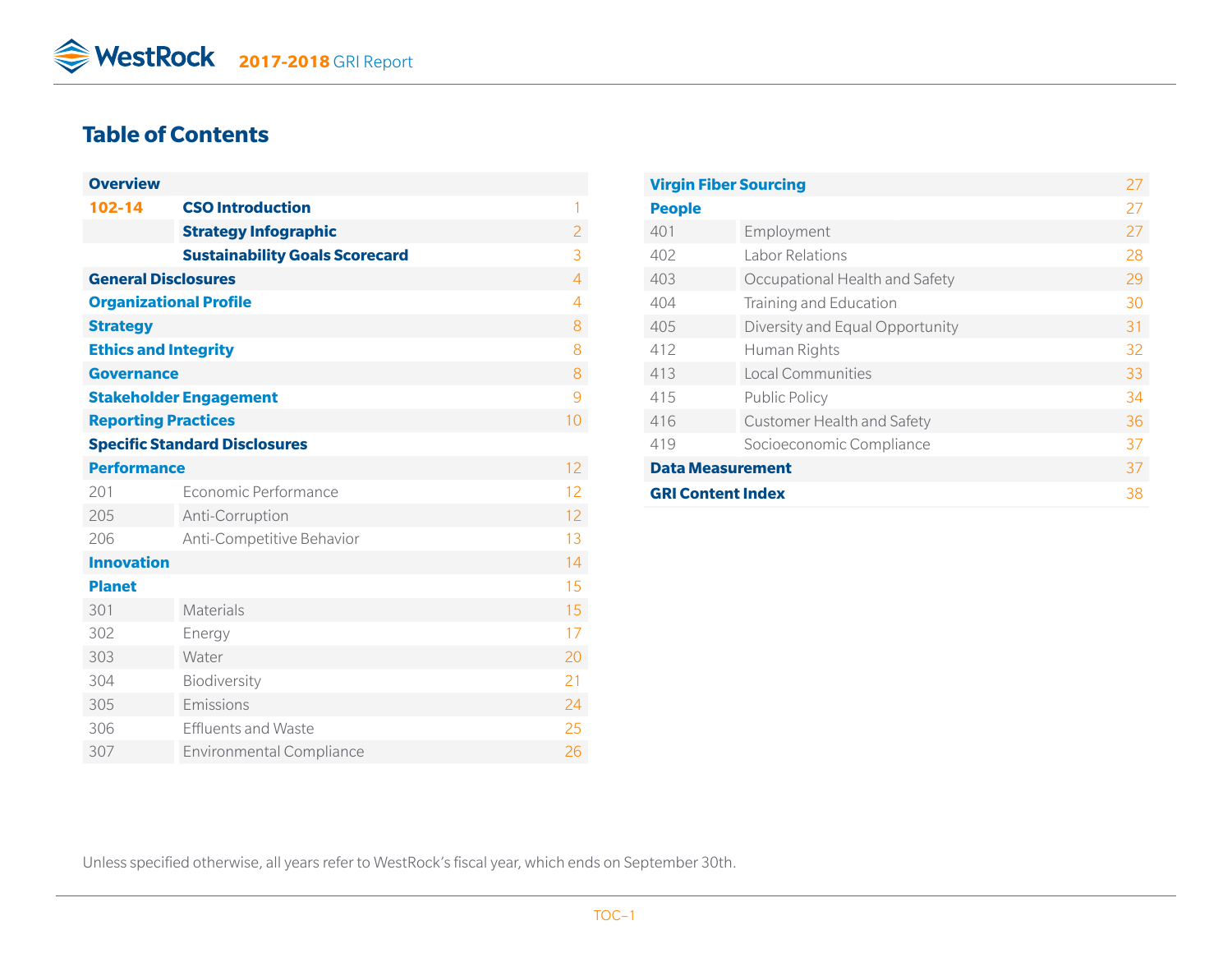# **102-14 Introductory Statement**

#### **Dear Fellow Stakeholders:**

People, Planet and Performance: these three areas are the focus of WestRock's enterprise-wide sustainability goals*.* When we established these goals in 2015, we committed to being transparent in reporting our progress as we move forward*.* This report, which covers fiscal years 2017 and 2018, highlights the work we have accomplished since the publication of our inaugural sustainability report and marks our progress toward reaching our 2025 sustainability goals*.* This report has been prepared in accordance with Global Reporting Initiative (GRI) standards, Core option*.* GRI is an internationally accepted framework for businesses to report their impact on critical sustainability issues.

During the period covered in this report, we made significant advancements toward achieving the goals supporting each pillar of our sustainability platform*.* 

#### **• People**

We are intensely focused on protecting the safety of all of our coworkers and improving safety performance is the cornerstone of our commitment to People. In 2016, we initiated an effort to focus on the prevention of life-changing events, resulting in 20 percent fewer lifechanging events in 2018 than 2017*.* 

#### **• Planet**

Our most energy-intensive operations generate the majority of their steam and electricity needs with carbon-neutral, renewable biomass and use fossil fuels as supplemental energy sources. Since 2015, these facilities have decreased greenhouse gas emissions from fossil fuels by six percent (measured as CO2e per ton of production) through reducing coal and oil use and increasing biomass use.

#### **• Performance**

Our fiber-based packaging solutions are helping customers meet their most significant environmental and sustainability challenges*.*  For example, we manufacture products that can replace plastics and are developing new, innovative packaging products designed for composting and recycling.

We are pleased with our progress but know there is still work to be done, and we have our sights set on the future. We believe we are well-suited for the growing circular economy. WestRock's 100 percent recycled mills are now accepting mixed paper bales that contain paper foodservice packaging, such as single-use cups, takeout cartons and pizza boxes — materials that have historically ended up in landfills. This project illustrates our commitment to the circular economy and was recognized with a Leadership in Sustainability Award from the American Forest & Paper Association.

WestRock continues to grow and change, but sustainability is in our roots. We have never been better positioned to help our customers meet their sustainability challenges and improve the footprint of our own operations. We invite you to learn more about sustainability at WestRock and our journey to reach our 2025 sustainability goals by visiting [www.westrock.com/sustainability.](www.westrock.com/sustainability)

Sincerely,

Um Hazita

Nina E. Butler Chief Sustainability Officer WestRock Company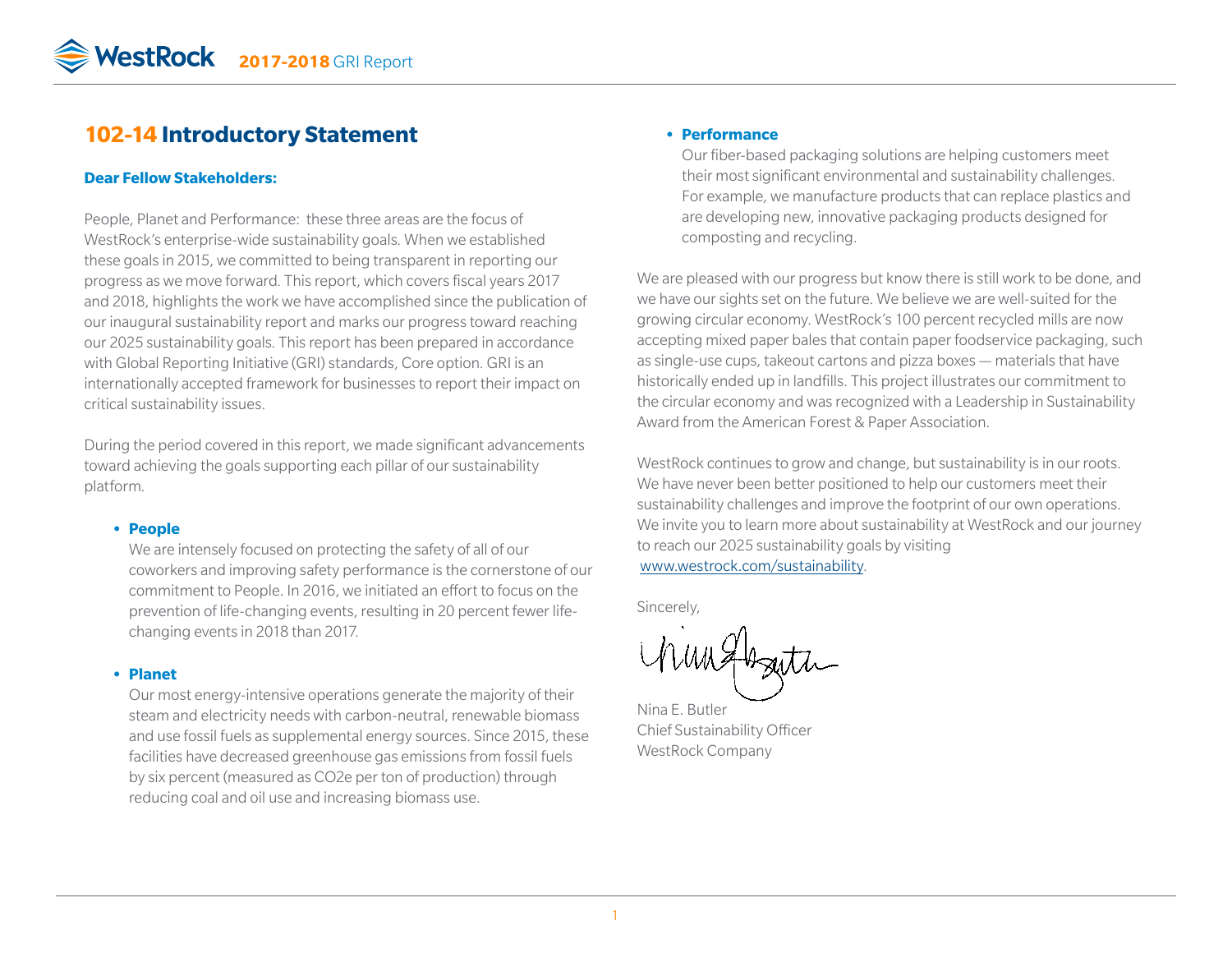# **Strategy**

# **Driving value through sustainability** At WestRock, our vision is to be the premier partner and **Driving Solutions to our customers.**

unrivaled provider of winning solutions to our customers.

# **Sustainability is a key part of our business strategy.**

**We achieve our vision and create value for our customers by:**



# **Our everyday commitment •** Safety **•** Safety

Our sustainability goals reflect our commitment to become a safer, more diverse and inclusive workforce, while minimizing our environmental impact and achieving exceptional results for our customers, investors, communities and other stakeholders.

#### **Our global goals support our sustainability platform:**



# **Sustainability isn't just a word. It's in our roots.**



**[westrock.com/sustainability](https://www.westrock.com/sustainability)**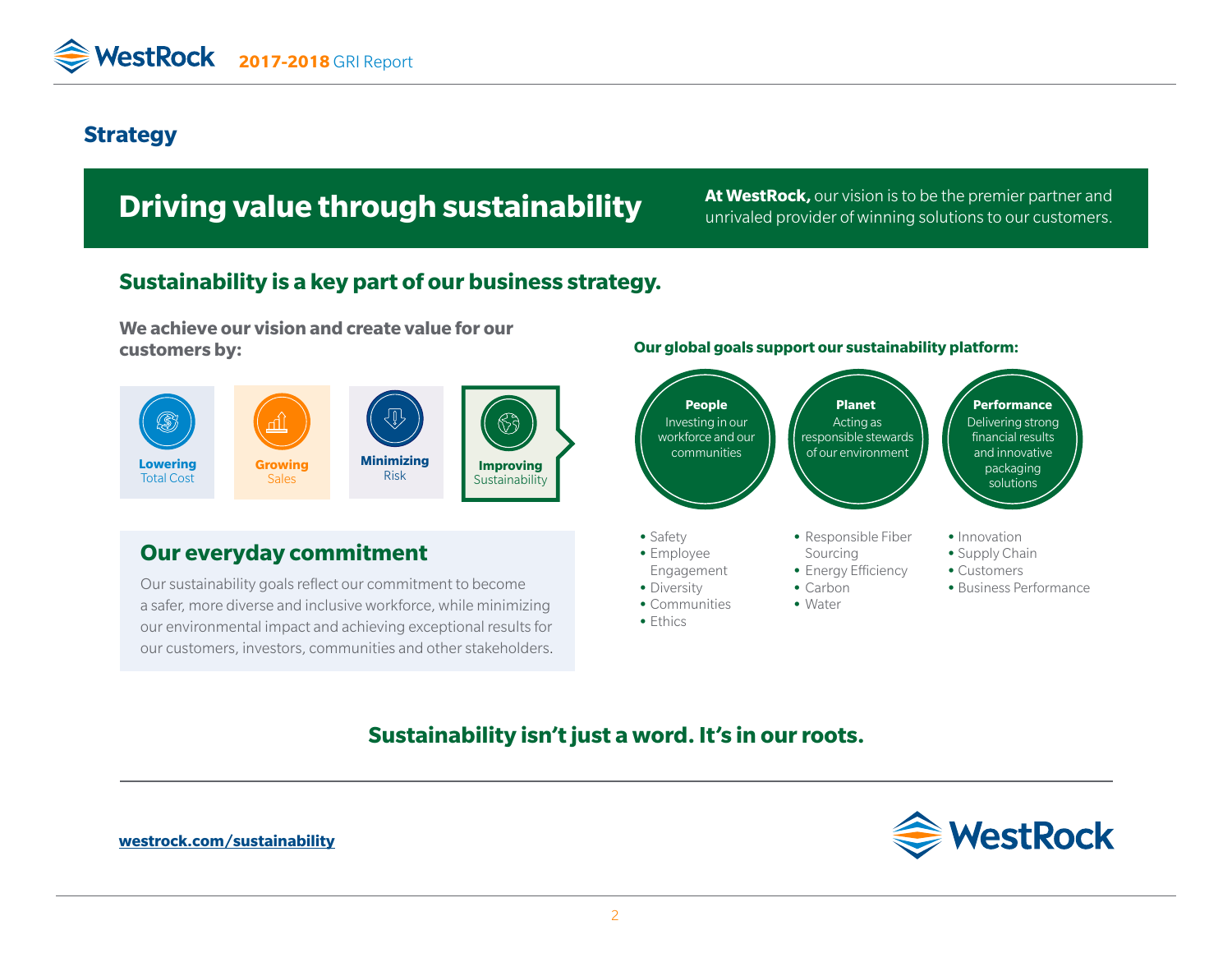# **Sustainability Goals Scorecard**

#### **2017-2018 Sustainability Goals [westrock.com/sustainability](https://www.westrock.com/sustainability)**





Goal: Conduct annual ethics and compliance training Progress: 10,700 employees completed annual online Code of Conduct training and compliance certification in FY17. 12,600 employees, 98 percent of those required, completed online training and certification in FY18.

#### **SUPPLIER DIVERSITY**

Goal: Increase spend with minority-owned businesses and suppliers



Progress: Established relationships with 2,500 diverse suppliers resulting in a total spend of \$840 million

Goal: Establish waste reduction teams at our largest facilities by the end of 2018

Progress: Waste minimization efforts are ongoing

#### **WATER USE**



Goal: Map the water use in our most water-intensive manufacturing operations by 2018

Progress: Completed water reduction plans for mills in Virginia and Florida that use groundwater in 2018

#### **CERTIFIED LAND**

are reevaluating the goal



Goal: Increase the amount of land certified to internationally recognized forest management standards

Progress: More than 350,000 acres certified since 2015

Progress: We changed corporate office suppliers and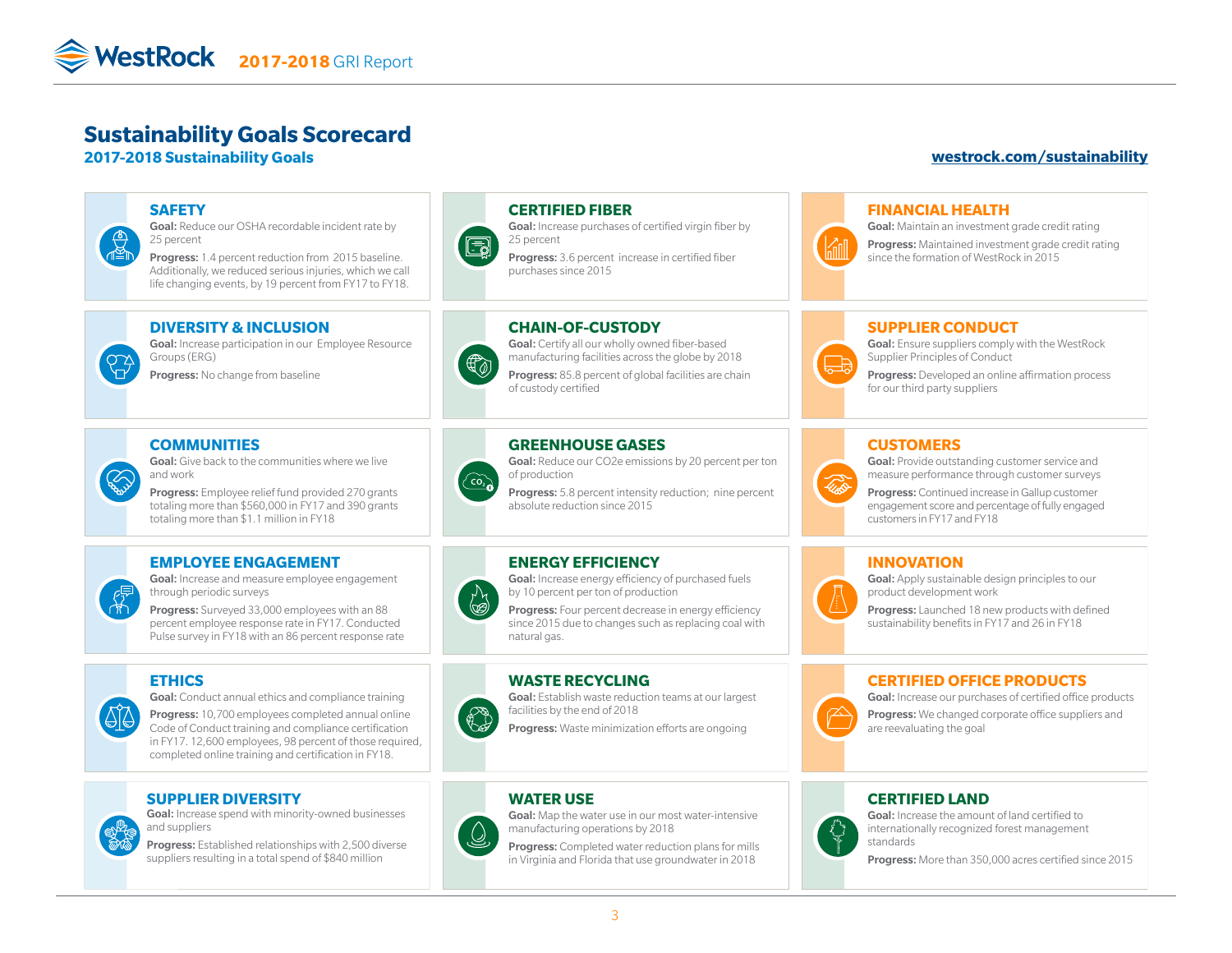# **General Disclosures**

**Organizational Profile** 

**102-1: Name of Organization** WestRock Company

**102-2: Activities, Brands, Products and Services** Visit [www.westrock.com](http://www.westrock.com/en/company)

#### **102-3: Location of Headquarters** Our principal executive office is located at 1000 Abernathy Road NE, Atlanta, GA 30328.

#### **102-4: Locations of Operations**

Visit [www.westrock.co](http://www.westrock.com/en/company)m

#### **102-5: Ownership and Legal Form**

WestRock Company, a Delaware Corporation, is a publicly traded company listed on the New York Stock Exchange (NYSE: WRK).

#### **102-6: Markets Served**

See our [Annual Report](http://ir.westrock.com/reports-and-filings/annual-reports/default.aspx) on Form 10-K for the fiscal year ending September 30, 2018 page 5 and [www.westrock.com](www.westrock.com/en/products)

**102-7: Scale** See our [Annual Report](http://ir.westrock.com/reports-and-filings/annual-reports/default.aspx) on Form 10-K for the fiscal year ending September 30, 2018 pages 5, 6, 27, 28, 29.

#### **102-8: Employees**

See our [Annual Report](http://ir.westrock.com/reports-and-filings/annual-reports/default.aspx) on Form 10-K for the fiscal year ending September 30, 2018 page 12.

#### **102-9: Supply Chain**

See our [Annual Report](http://ir.westrock.com/reports-and-filings/annual-reports/default.aspx) on Form 10-K for the fiscal year ending September 30, 2018 pages 6, 7 and [www.westrock.com](www.westrock.com/en/supplier-resources)

#### **102-10: Significant Changes**

See our [Annual Report](http://ir.westrock.com/reports-and-filings/annual-reports/default.aspx) on Form 10-K for the fiscal year ending September 30, 2018 page 4.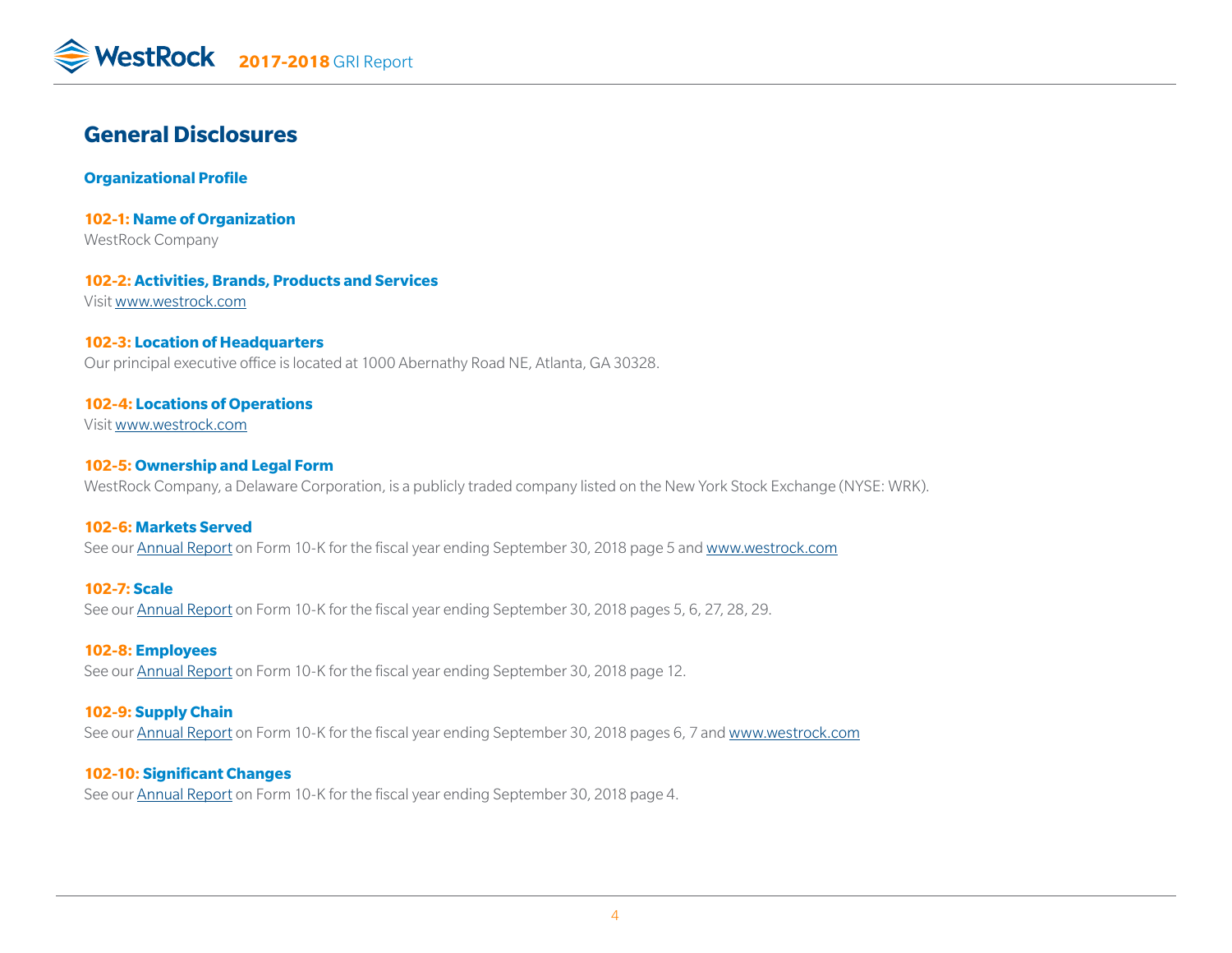

#### **102-11: Precautionary Principle or Approach**

WestRock recognizes that it is neither possible nor desirable to eliminate all risk. Rather, we view appropriate risk taking as essential to our long-term success and seek to understand and oversee critical business risks in the context of our business strategy, the magnitude of the particular risk, and the proper allocation of our risk management and mitigation resources. We have a robust internal control environment that facilitates the identification and management of risks. Annually, we interview senior executives and a broad cross-section of WestRock's functional and operational leaders to identify areas of material risks to the enterprise and seek feedback on the effectiveness of applicable controls. The results of this risk assessment are shared with our Board of Directors and used for internal audit planning purposes. Our Board and its committees receive regular reports from members of senior management on areas of material risk to us, including operational, financial, strategic, competitive, reputational, legal, environmental, health and safety and other regulatory risks, as well as assessments of how these risks are managed.

#### **102-12: External Initiatives**

WestRock participates in several voluntary programs aimed at advancing social, environmental and economic initiatives.

| <b>Organization or Program</b>                                                                                                                           | <b>Purpose</b>                                                                                                                                                                                                                                                                                                                                                                                                                                                                                                           |
|----------------------------------------------------------------------------------------------------------------------------------------------------------|--------------------------------------------------------------------------------------------------------------------------------------------------------------------------------------------------------------------------------------------------------------------------------------------------------------------------------------------------------------------------------------------------------------------------------------------------------------------------------------------------------------------------|
| <b>American Forest &amp; Paper</b><br><b>Association (AF&amp;PA), Better</b><br><b>Practices, Better Planet 2020</b>                                     | Better Practices, Better Planet 2020 is a voluntary initiative by the member companies of AF&PA to implement a broad<br>set of sustainability goals aimed at preserving and growing the economic contributions of the forest products industry<br>and individual member companies to society; fostering the well-being of communities; promoting sustainable<br>manufacturing practices; advancing energy generation and conservation efforts; and promoting fiber procurement<br>measures that protect the environment. |
| SFI <sup>®</sup> , FSC <sup>®</sup> , PEFC™, CERFLOR <sup>®</sup> ,<br><b>American Tree Farm System®</b><br>(ATFS <sup>®</sup> ) forestry certifications | These internationally recognized programs are designed to ensure that virgin fiber used in manufacturing operations<br>is harvested in compliance with laws, with respect for traditional and human rights and in a manner that protects<br>forest ecosystems and regions of high conservation value.                                                                                                                                                                                                                    |
| <b>AIM-PROGRESS</b>                                                                                                                                      | AIM-PROGRESS is a forum comprised of companies that intend to promote responsible sourcing practices and<br>sustainable supply chains throughout Europe and North America.                                                                                                                                                                                                                                                                                                                                               |
| <b>CDP</b>                                                                                                                                               | CDP is a not-for-profit charity that operates a global self-disclosure system for investors, companies, cities, states<br>and regions to measure and manage their greenhouse gas emissions and other environmental impacts.                                                                                                                                                                                                                                                                                              |
| <b>Supplier Ethical Data Exchange</b><br>(Sedex) and EcoVadis                                                                                            | Sedex and EcoVadis are membership organizations dedicated to driving improvements in responsible and ethical<br>business practices in global supply chains, focusing on labor issues, health and safety, the environment and<br>business ethics.                                                                                                                                                                                                                                                                         |
| <b>The Recycling Partnership</b>                                                                                                                         | The Recycling Partnership is a national recycling nonprofit formed in 2003. The organization's goal is to improve<br>recycling in the United States.                                                                                                                                                                                                                                                                                                                                                                     |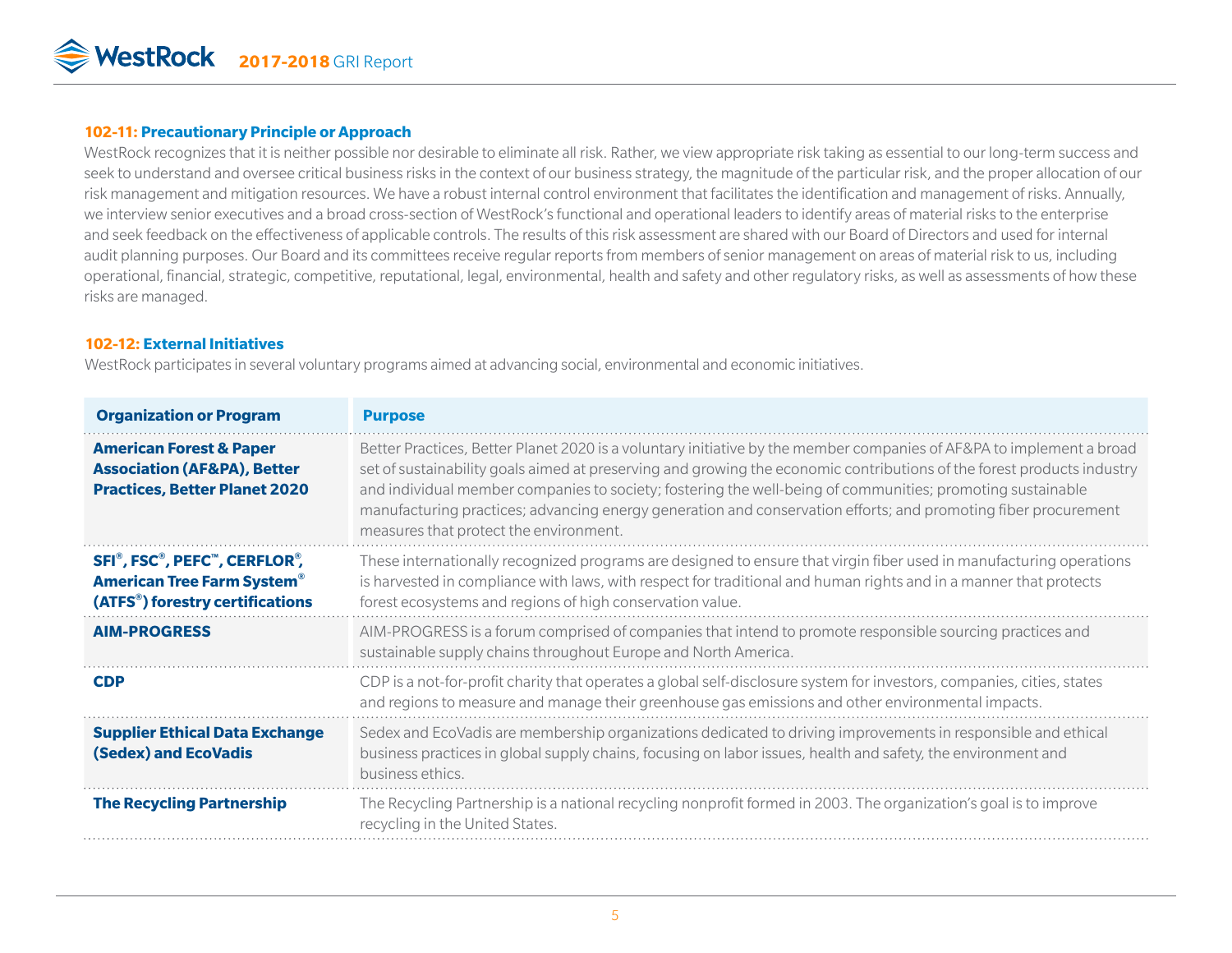#### **102-13: Membership Associations**

| <b>Organization</b>                                                        | <b>Description</b>                                                                                                                                                                                                                                                                          | <b>Governance</b><br>Level | Project /<br><b>Committee</b><br><b>Level</b> |
|----------------------------------------------------------------------------|---------------------------------------------------------------------------------------------------------------------------------------------------------------------------------------------------------------------------------------------------------------------------------------------|----------------------------|-----------------------------------------------|
| <b>The Nature Conservancy and</b><br><b>The American Forest Foundation</b> | The WestRock Foundation has made a multi-year pledge to the American Forest<br>Foundation and The Nature Conservancy to support projects in the Cumberland<br>Plateau and Eastern Virginia that will encourage forest habitat improvement, forest<br>biodiversity and watershed management. |                            |                                               |
| <b>American Forest &amp; Paper</b><br><b>Association (AF&amp;PA)</b>       | AF&PA, the national trade association of the forest products industry, advances public<br>policies that promote the U.S. forest products industry.                                                                                                                                          |                            |                                               |
| <b>American Forest Foundation</b><br>(AFF)                                 | AFF works with families, teachers and elected officials to promote forest stewardship<br>and protect the values provided by the nation's forest heritage.                                                                                                                                   |                            |                                               |
| <b>Brazilian Tree Industry ()</b>                                          | The Brazilian Tree Industry (Ibá) is an association responsible for representing the<br>planted tree production chain.                                                                                                                                                                      |                            |                                               |
| <b>Brazilian Pulp and Paper</b><br><b>Technical Association (ABTCP)</b>    | ABTCP promotes the technological development of the pulp and paper production<br>chain through technical training, information and relationships.                                                                                                                                           |                            |                                               |
| <b>Brazilian Packaging Association</b><br>(ABRE)                           | ABRE supports development of the packaging industry and enhances the quality<br>of packages produced in Brazil.                                                                                                                                                                             |                            |                                               |
| <b>CEPI Cartonboard</b>                                                    | CEPI Cartonboard is the trade association for the European pulp and paper industry.<br>The organization represents companies that manufacture solid bleached sulphite,<br>solid bleached sulphate, folding carton and white lined chipboard in Europe.                                      |                            |                                               |
| <b>EUROPEN</b>                                                             | The European Organization for Packaging and the Environment (EUROPEN) is an<br>industry organization representing the packaging supply chain in Europe on topics<br>related to packaging and the environment.                                                                               |                            |                                               |
| <b>Fibre Box Association (FBA)</b>                                         | FBA works on issues of common interest and technical challenges relating to<br>corrugated packaging and promotes the overall well-being of the corrugated industry.                                                                                                                         |                            |                                               |
| <b>Industrial Energy Consumers</b><br>of America (ICEA)                    | IECA is an organization that promotes the interests of manufacturing companies<br>for which the availability, use and cost of energy, power or feedstock plays a significant<br>role in their ability to compete in domestic and world markets.                                             |                            |                                               |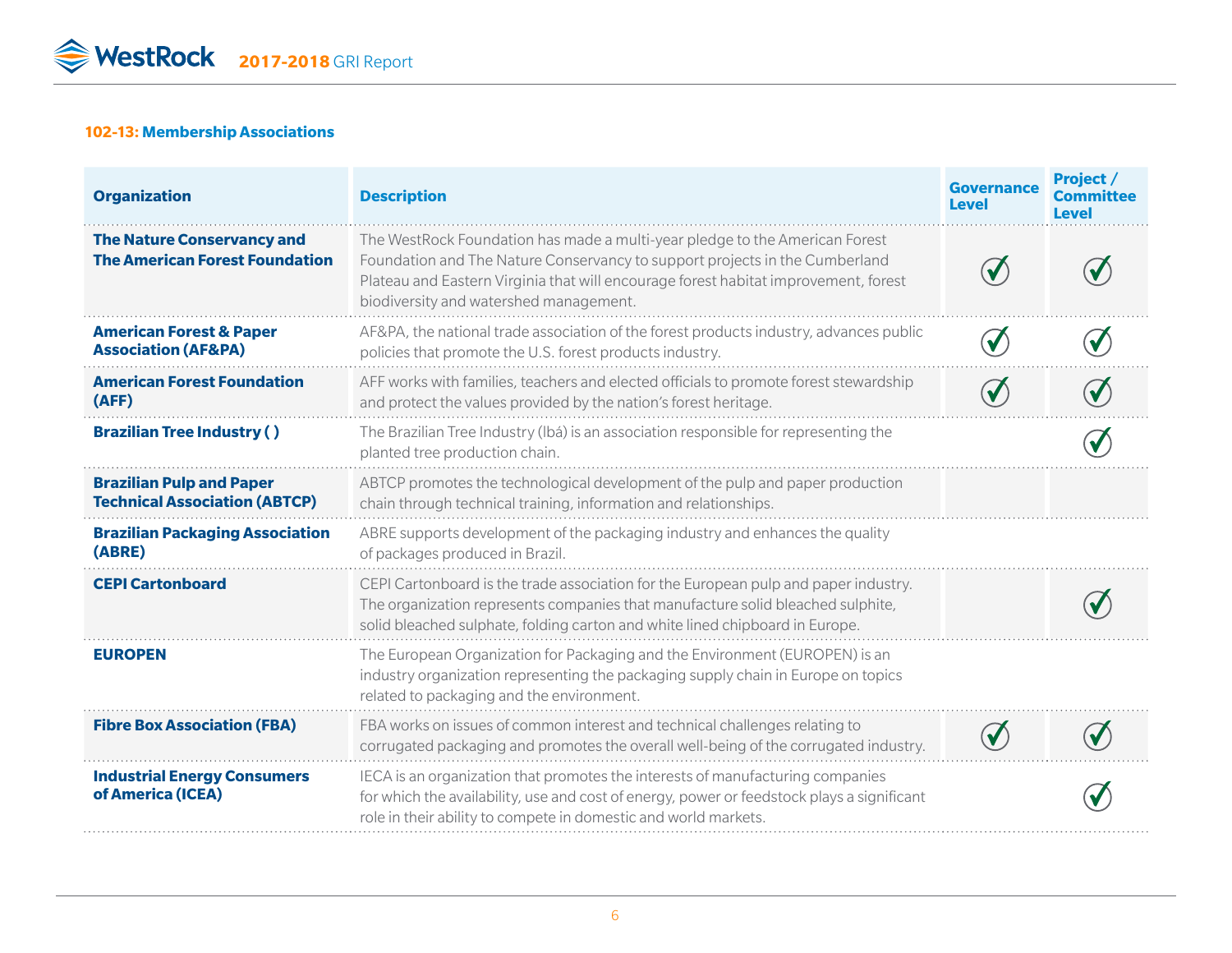WestRock 2017-2018 GRI Report

| <b>Organization</b>                                                      | <b>Description</b>                                                                                                                                                                                                                                                             | <b>Governance</b><br><b>Level</b> | Project /<br><b>Committee</b><br><b>Level</b> |
|--------------------------------------------------------------------------|--------------------------------------------------------------------------------------------------------------------------------------------------------------------------------------------------------------------------------------------------------------------------------|-----------------------------------|-----------------------------------------------|
| <b>National Association of</b><br><b>Manufacturers (NAM)</b>             | NAM is an advocacy group that represents small and large manufacturers in every<br>industrial sector and in all 50 U.S. states.                                                                                                                                                |                                   |                                               |
| <b>National Council for Air and</b><br><b>Stream Improvement (NCASI)</b> | NCASI is an independent, non-profit research organization that focuses on<br>environmental and sustainability topics relevant to forest management and<br>the manufacturers of forest products.                                                                                |                                   |                                               |
| <b>Paper and Packaging Board</b><br>$(P+PB)$                             | The P+PB is an Agricultural Promotion Group (APG) designed to promote the use of<br>paper products and paper-based packaging by highlighting the value they bring to our<br>daily lives.                                                                                       | $\blacklozenge$                   |                                               |
| <b>Paper Recycling Coalition (PRC)</b>                                   | PRC represents the interests of the 100 percent recycled paperboard and<br>containerboard industries.                                                                                                                                                                          |                                   |                                               |
| <b>Pulp and Paper Safety</b><br><b>Association (PPSA)</b>                | PPSA is devoted to the continuous improvement of safety throughout all aspects<br>of the paper industry.                                                                                                                                                                       |                                   |                                               |
| <b>Recycled Paperboard Technical</b><br><b>Association (RPTA)</b>        | RPTA is dedicated to the improvement and use of recycled paperboard and related<br>products, and provides companies that manufacture products containing a significant<br>percentage of recycled fiber with a legal forum to discuss shared technical issues<br>and interests. |                                   |                                               |
| <b>Sustainable Packaging Coalition</b><br>(SPC)                          | SPC is an industry working group that endeavors to build packaging systems that<br>encourage economic prosperity and a sustainable flow of materials.                                                                                                                          |                                   |                                               |
| <b>U.S. China Business Council</b><br>(USCBC)                            | USCBC is a private, non-partisan, non-profit organization of American companies<br>that do business in China.                                                                                                                                                                  |                                   |                                               |
| <b>U.S. Brazil Business Council</b><br>(USBBC)                           | USBBC is a business advocacy organization dedicated to strengthening the economic<br>and commercial relationship between the United States and Brazil.                                                                                                                         |                                   |                                               |
| <b>U.S. India Business Council</b><br>(USIBC)                            | USIBC is the premier business advocacy organization, comprised of 350 top-tier U.S.<br>and Indian companies advancing U.S.-India commercial ties.                                                                                                                              |                                   |                                               |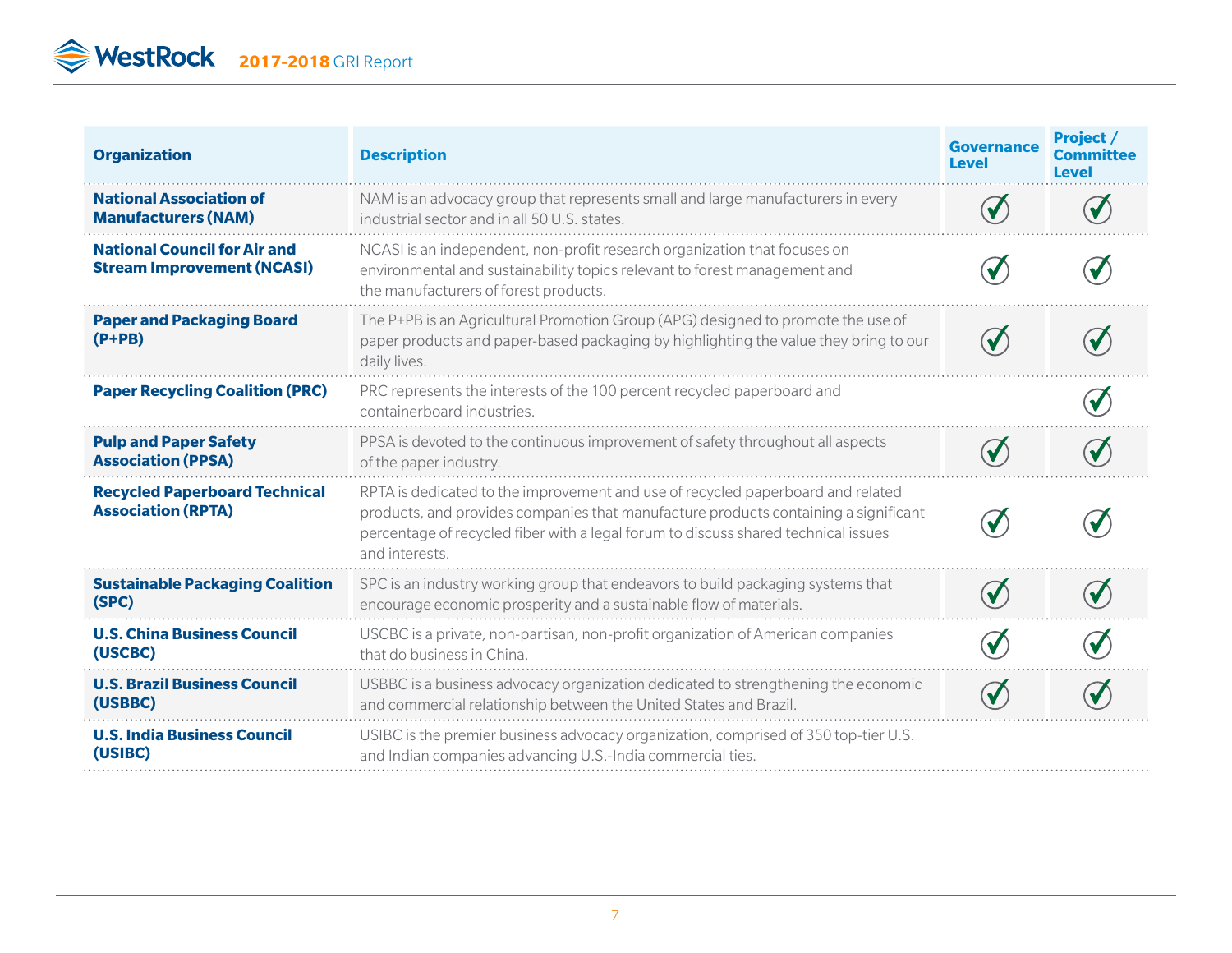

## **Strategy**

#### **102-14: Statement from Senior Decision-Maker**

See our [Annual Report](http://ir.westrock.com/reports-and-filings/annual-reports/default.aspx) on Form 10-K for the fiscal year ending September 30, 2018 page 3.

#### **102-15: Key Impacts, Risks and Opportunities**

See our [Annual Report](http://ir.westrock.com/reports-and-filings/annual-reports/default.aspx) on Form 10-K for the fiscal year ending September 30, 2018 page 17.

# **Ethics and Integrity**

#### **102-16: Values, Principles, Standards and Norms of Behavior**

At WestRock, we are committed to operating our business using our corporate values and behaviors that are guided by the highest standards of ethics and integrity. Our values — Integrity, Respect, Accountability and Excellence — provide the foundation for our engagements with customers, coworkers, investors, suppliers and the communities where we live and work. Our behaviors are the actions we will take to achieve our vision to become the premier partner and unrivaled provider of winning solutions to our customers. These behaviors involve communicating the why, aligning goals, empowering coworkers and recognizing performance. The *WestRock Code of Conduct* supports our values and behaviors, establishes expectations for employee conduct and solidifies our commitment to compliance with the laws and regulations applicable to our business.

### **Governance**

#### **102-17: Mechanisms for Advice and Concerns About Ethics**

Employees who have ethics concerns or want to report a violation can contact the WestRock Compliance Line by mail, email or phone 24 hours a day, 7 days a week. Contact information for the Compliance Line is posted at each facility, and native-language speakers are available to assist non-English speaking callers. Callers have the option to remain anonymous. WestRock takes all reports of violations seriously, and each report is investigated and resolved appropriately.

#### **102-18: Governance Structure**

See page 15 of our 2018 [Proxy Statement](http://s21.q4cdn.com/975972157/files/doc_financials/proxy/2018-Proxy-Final.pdf).

#### **Director Nomination Process**

See pages 8-9 of our 2018 [Proxy Statement](http://s21.q4cdn.com/975972157/files/doc_financials/proxy/2018-Proxy-Final.pdf).

#### **102-20: Executive-Level Responsibility for Economic, Environmental and Social Topics**

WestRock's Chief Sustainability Officer (CSO) is responsible for establishing the company's sustainability strategy and working with the company's executives to drive implementation of sustainability goals and initiatives throughout the organization. Our CSO reports to the company's Chief Executive Officer.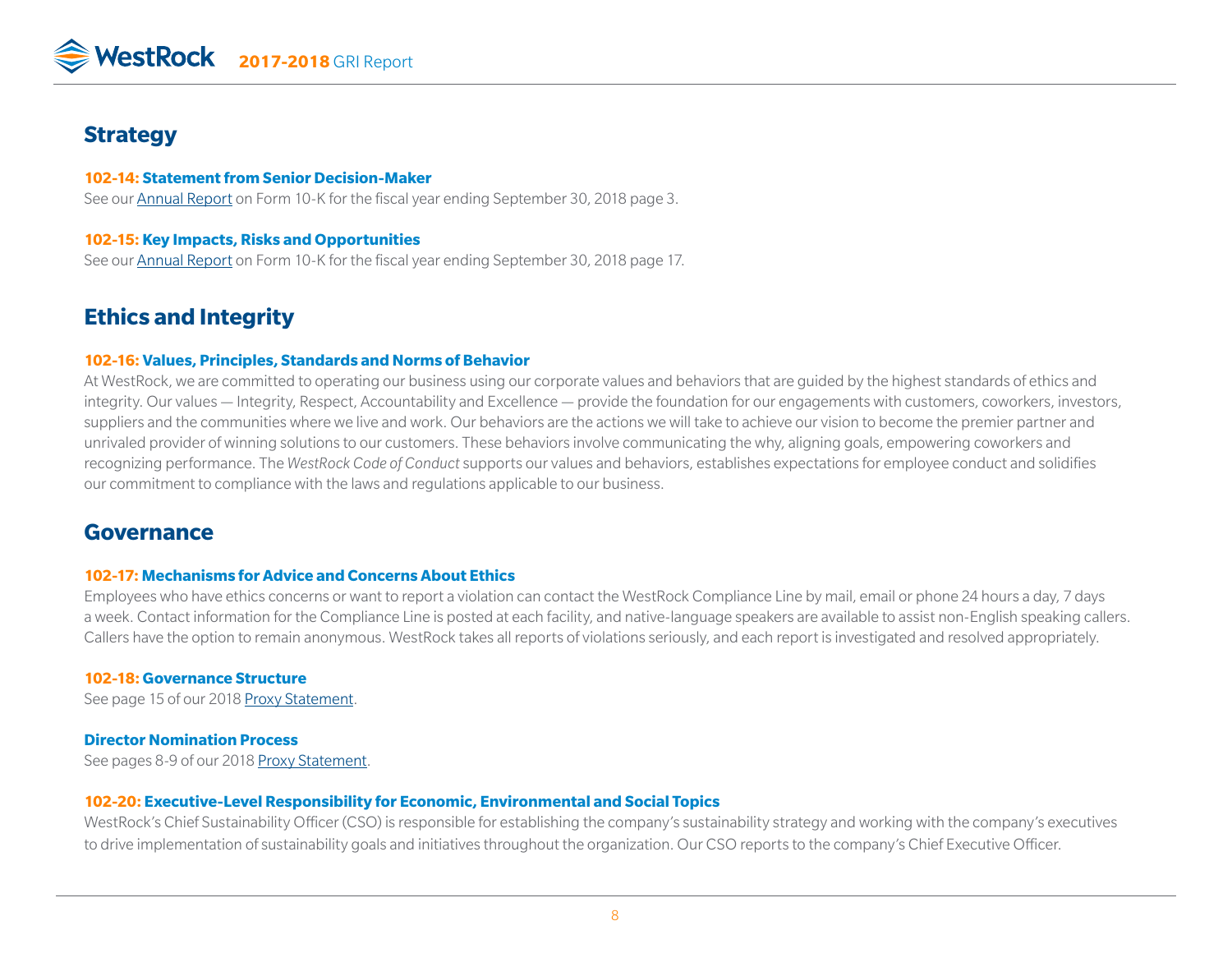# **Stakeholder Engagement**

#### **102-40: List of Stakeholder Groups**

To achieve our vision of becoming the premier partner and unrivaled provider of winning solutions for our customers, we continually evaluate our business through the lens of our key stakeholders, including communities, customers, employees, governments and governmental agencies, investors, non-governmental organizations and suppliers. WestRock frequently engages with governmental entities at the international, federal, state and local levels and various trade associations on matters of public policy and advocacy relevant to the paper and packaging industry. Through direct interaction and the WestRock Foundation, the company and its team members support community service and charitable organizations. The Foundation also funds projects in the areas of sustainable communities, education and the environment.

#### **102-41: Collective Bargaining Agreements**

See our [Annual Report](http://ir.westrock.com/reports-and-filings/annual-reports/default.aspx) on Form 10-K for the fiscal year ending September 30, 2018 page 12.

#### **102-42: Identifying and Selecting Stakeholders**

We engage with stakeholders who impact, or are impacted by, all aspects of our business: financial, commercial and operational (e.g., environmental, safety). Exchanging feedback with our stakeholders on a wide variety of issues enables us to remain engaged on key areas of interest for all parties.

#### **102-43: Approach to Stakeholder Engagement**

We engage with stakeholders on an ongoing basis and in a variety of ways, including stakeholder meetings, customer satisfaction surveys, employee engagement surveys, sales contacts, meetings, conferences and social media.

#### **102-44: Key Topics and Concerns Raised**

In October 2017, WestRock convened a group of our key customers, NGOs, internal business leaders and other stakeholders to discuss sustainability issues related to our business. We also used this forum to elicit stakeholder feedback on WestRock's sustainability platform.

Our stakeholders identified development of the circular economy as the topic of greatest importance to them, as well as the area with the greatest potential opportunity for the company given our integrated recycling infrastructure. Our stakeholders emphasized that recovering paper-based packaging and providing the means to turn it into new paper products — at our own mills or other facilities — is a major strength for WestRock.

One of the primary ways we believe we can further the development of the circular economy is by combining our in-depth recycling and innovation capabilities to explore the use of alternative packaging fibers and coatings. We are also assessing opportunities to expand the range of packaging materials that can be recycled. In 2018 we began accepting foodservice packaging at our 100 percent recycled paperboard mills. This decision was based in part on earlier collaborative work with the City of Chattanooga and the Foodservice Packaging Institute on the addition of take-out food containers to their curbside collection. These projects, one of which won the American Forest & Paper Associations' 2018 Leadership in Sustainability Award, are examples of how we are building foundational experience for the next phase of our work on the circular economy.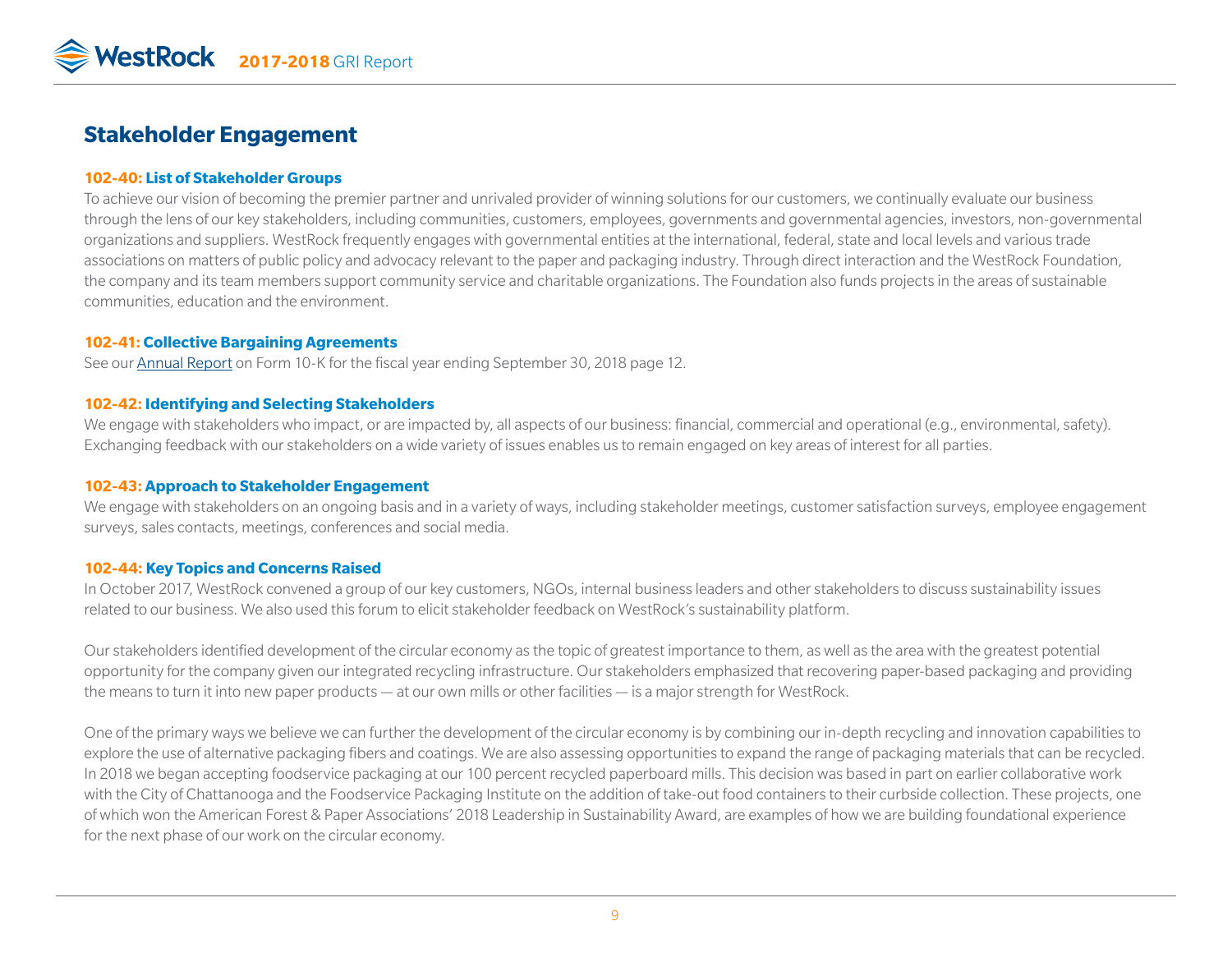# WestRock 2017-2018 GRI Report

Another topic of critical importance to our stakeholders relates to responsible fiber sourcing and certified land. Our stakeholders indicated they would like to know more about the benefits of responsible fiber sourcing beyond traceability of fiber from the forest to the finished product. They were very interested in the ecological value of responsibly managed forests, including how they promote biodiversity, protect watersheds and sequester carbon, and suggested that WestRock has an opportunity to enhance the public's understanding in this area.

Other areas of opportunity identified by our stakeholders include refining certain of our existing sustainability goals to include quantitative objectives where applicable, as well as enhancing the amount of data we disclose in certain areas. WestRock has attempted to address the findings from its stakeholder workshop by expanding certain disclosures in this report, and we will continue to work with our business leaders and stakeholders to address other areas of opportunity.

# **Reporting Practices**

#### **102-45: Entities Included in the Consolidated Financial Statements**

See our [Annual Report](http://ir.westrock.com/reports-and-filings/annual-reports/default.aspx) on Form 10-K for the fiscal year ending September 30, 2018 pages 27, 28, 29.

#### **102-46: Defining Report Content and Topic Boundaries**

Our sustainability platform includes 18 sustainability goals that support our social, environmental and economic pillars. These goals complement our commitment to the American Forest & Paper Association's Better Practices, Better Planet 2020 initiative and address priority sustainability issues relating to business performance, customers, team members, communities and our supply chain. We have integrated feedback from key internal and external stakeholders into our sustainability strategy and goals. Additional information on that feedback can be found in disclosure 102-44.

#### **102-47: List of Material Topics**

#### **Figure 1. Material Sustainability Topics**

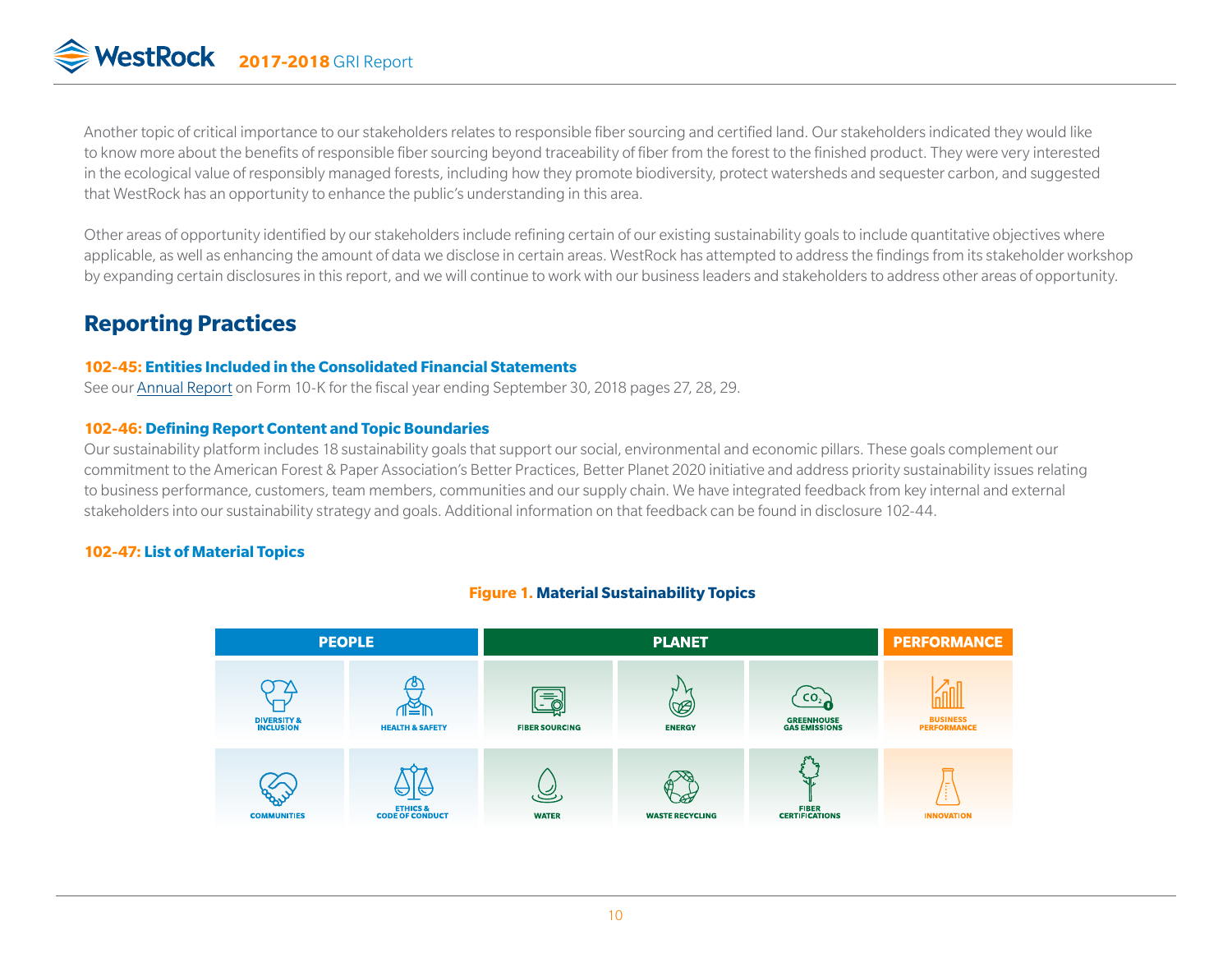

#### **102-48**: **Restatements of Information**

None.

#### **102-49: Changes in Reporting**

This is WestRock's second GRI report. Our inaugural report, released in March 2017, followed the GRI G4 guidelines. We have updated our reporting process to follow the most current GRI Standards. Our Material Topics and their boundaries have not changed, but we will continue to evaluate new issues that could become material to WestRock.

#### **102-50: Reporting Period**

The reporting period for this report is FY17 and FY18

#### **102-51: Date of Most Recent Report**

March 2017

#### **102-52: Reporting Cycle**

Biennial

#### **102-53: Contact Point for Questions Regarding the Report**

Please visit our [website](https://www.westrock.com/en/sustainability/sustainability-contact-us) and submit a request to provide feedback or get additional details about the topics covered in our report.

#### **102-54: Claims of Reporting in Accordance with the GRI Standards**

This report has been prepared in accordance with the GRI Standards: Core option.

#### **102-55: GRI Content Index**

FY17 and FY18 data (October 1, 2016 – September 30, 2018)

#### **102-56: External Assurance**

This report is not externally assured but has undergone a review by WestRock's internal audit department.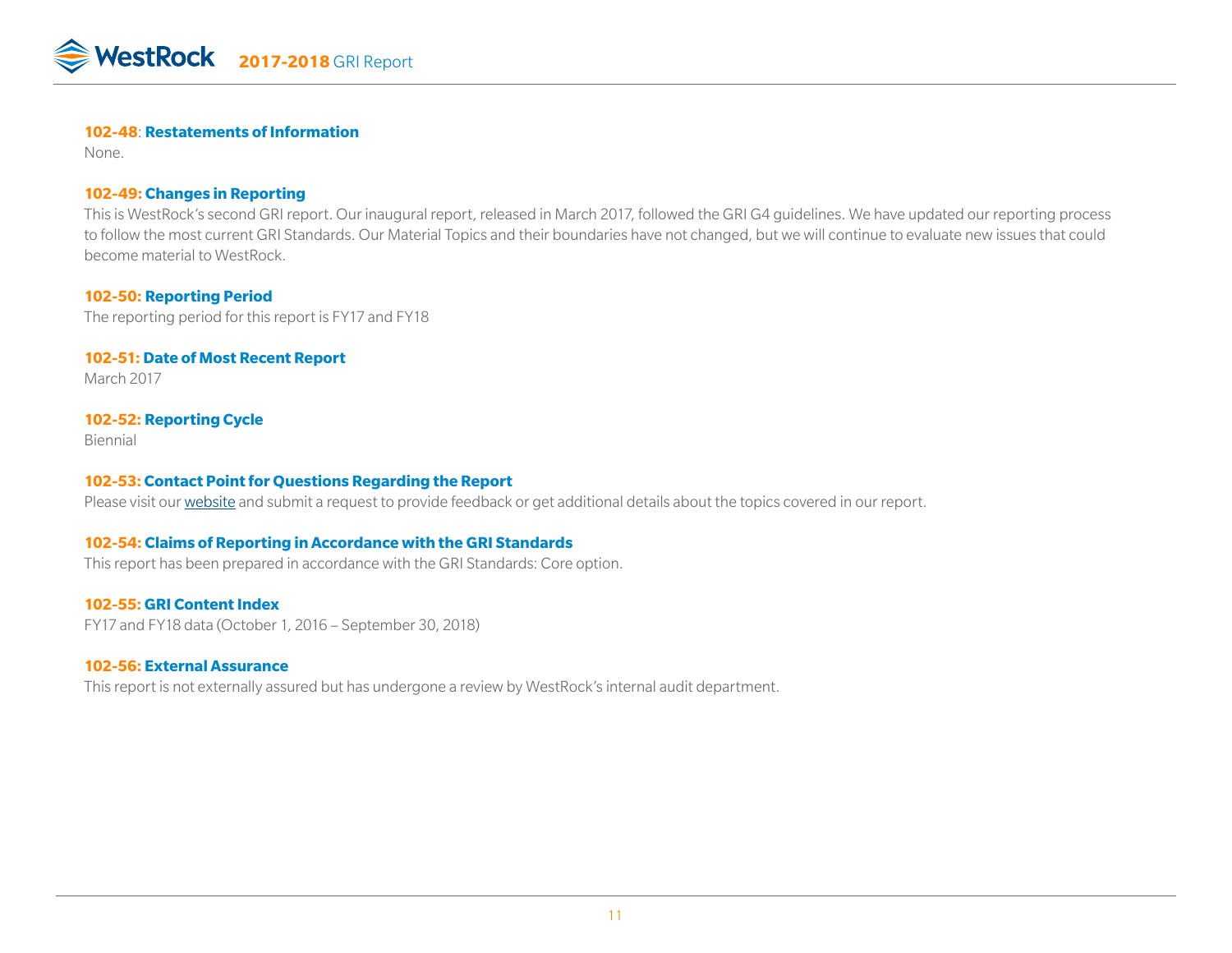# **Specific Standard Disclosures**

# **Performance**

# **201 Economic Performance**

**Management Approach** See our [Annual Report](http://ir.westrock.com/reports-and-filings/annual-reports/default.aspx) on Form 10-K for the fiscal year ending September 30, 2018 page 4.

#### **201-1: Direct Economic Value Generated and Distributed** See our [Annual Report](http://ir.westrock.com/reports-and-filings/annual-reports/default.aspx) on Form 10-K for the fiscal year ending September 30, 2018 page 30.

#### **201-2: Financial Implications and Other Risks and Opportunities Due to Climate Change** See our [Annual Report](http://ir.westrock.com/reports-and-filings/annual-reports/default.aspx) on Form 10-K for the fiscal year ending September 30, 2018 pages 10, 120.

# **205 Anti-Corruption**

#### **Management Approach**

WestRock is committed to honest and ethical business practices, and takes a proactive approach to preventing corruption. Our governing principles for ethical business conduct are reflected in our *WestRock Code of Conduct* and *Anti-Corruption Policy.* We reinforce our policies with employee training programs on business ethics and conduct regular assessments of our compliance with anti-corruption laws.

We also take steps to ensure that our suppliers conduct business with integrity and in a manner that minimizes the risk of corruption. Global risk assessments are conducted throughout the year, and we have robust policies and procedures in place to protect against corrupt behavior by our intermediaries. All suppliers are required to comply with the WestRock *Supplier Principles of Conduct,* which prohibit bribery, kickbacks, collusive bidding, price fixing and other unfair trade practices.

#### **205-1: Operations Assessed for Risks Related to Corruption**

Approximately 90 percent of our business operations were assessed in FY17 and FY18 for anti-corruption through annual interviews with leadership and assessments by our compliance committees. We also conducted site-specific reviews of approximately 75 of our operating facilities.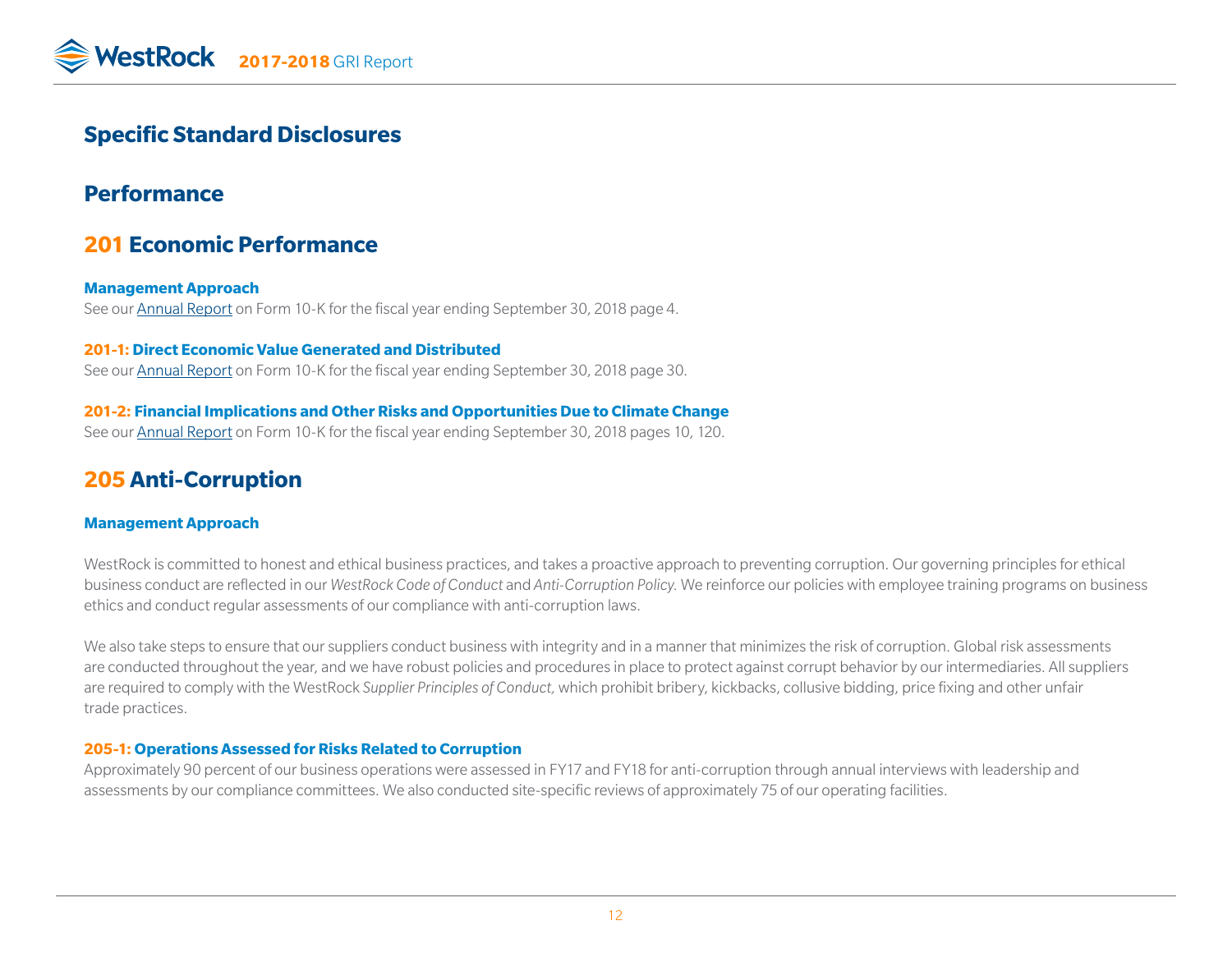

### **205-2: Communications and Training About Anti-Corruption Policies and Procedures**

The *WestRock Code of Conduct* and *Anti-Corruption Policy* are the primary means of communicating our expectations for employee conduct. All salaried employees are required to complete annual training on the Code, and employees at risk take annual training on bribery and corruption. Our training program includes knowledge testing, and employees are required to affirm their understanding of the Code and anti-corruption policies. Our Board of Directors reviews and approves the *WestRock Code of Conduct* annually and has received anti-corruption training delivered by an external, national expert in the subject.

In addition to our *WestRock Code of Conduct* and *Anti-Corruption Policies* for employees, we also have *Supplier Principles of Conduct* for our Suppliers. WestRock requires its suppliers to comply with applicable laws and regulations of the countries where they do business, without the use of forced labor or child labor. The WestRock *Supplier Principles of Conduct* can be found on our [website.](https://www.westrock.com/en/sustainability#policies---certifications)

# **206 Anti-Competitive Behavior**

### **Management Approach**

WestRock maintains a rigorous program of global compliance with competition laws. The program includes:

- Firm and visible leadership commitment to compliance;
- Strong policies tailored to our business, including requiring written reports of contacts with competitors and restrictions on technical visits to competitor operations;
- Annual mandatory electronic or live compliance training;
- Close monitoring of antitrust controls at trade associations, including withdrawal when our standards are not met;
- Risk assessments that recently included a program audit by an international accounting firm and Asia Pacific and EU site audits by the chief compliance officer; and
- Constant monitoring, advice and review by expert antitrust counsel in the legal department.

## **206-1: Legal Actions for Anti-Competitive Behavior, Anti-Trust and Monopoly Practices**

WestRock is a defendant in lawsuits arising out of the conduct of our business, some of which may involve allegations of anti-competitive behavior. While the ultimate results of such suits or other proceedings cannot be predicted with certainty, we believe the resolution of these matters will not have a material adverse effect on our consolidated financial condition, results of operations or cash flows. Additional information about WestRock's litigation matters is provided in our [Annual Report](http://ir.westrock.com/reports-and-filings/annual-reports/default.aspx) on Form 10-K for the fiscal year ending September 30, 2018.



WestRock maintains a rigorous program of global compliance with competition laws.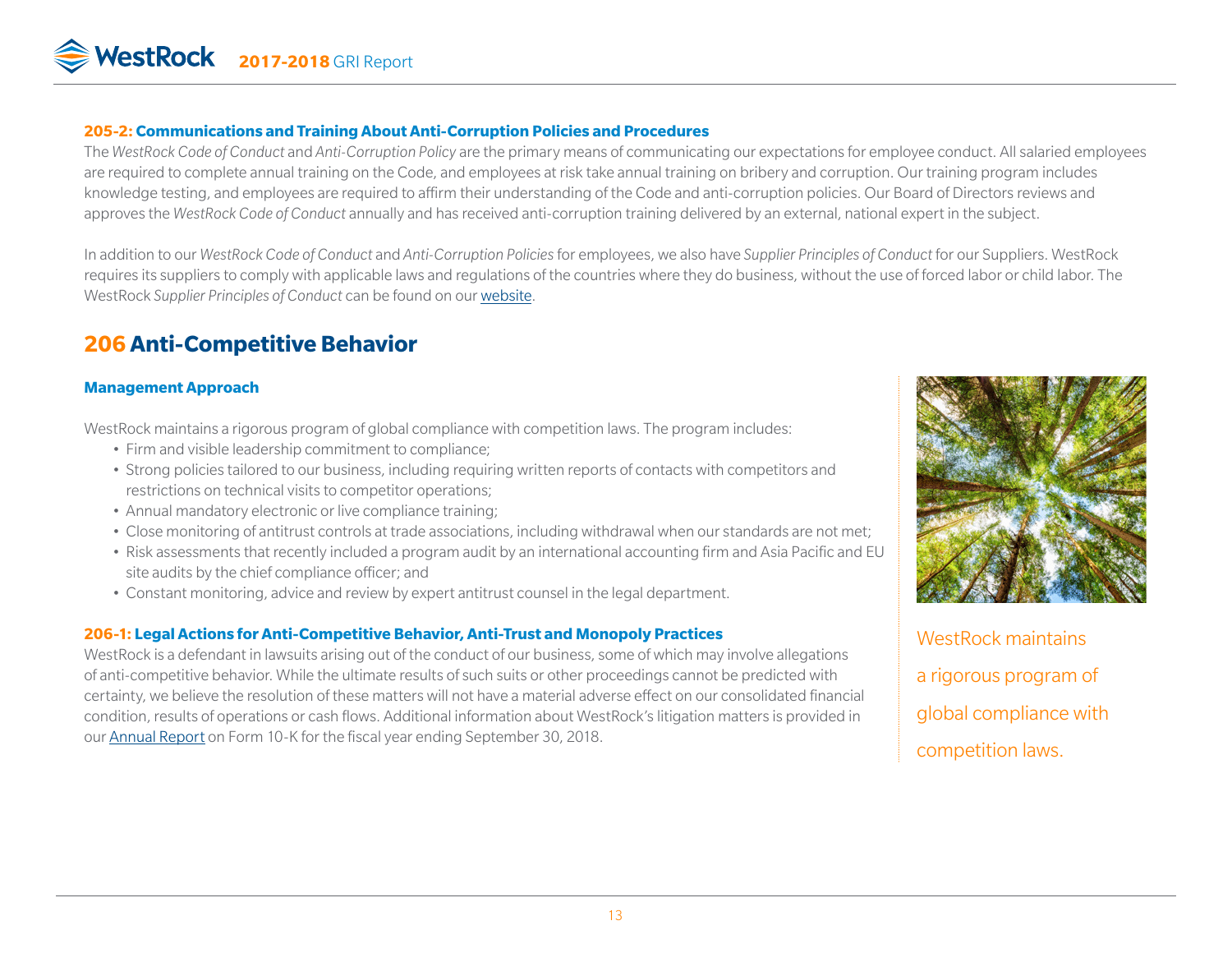

### **Innovation**

#### **Management Approach**

We believe sustainability drives innovation, for us and for our customers. Designing products that use renewable fiber, optimize the use of materials, and are recyclable or compostable at the end of their useful lives benefits the environment and is good for our company and customers.

We are a packaging partner to some of the world's most admired brands, and our customers look to us not only to help them reduce environmental impacts, but also to protect their products, position their brands for success and enable their growth. The mission of our research and development team is to facilitate that growth by identifying and expanding market opportunities and enhancing operating performance. Our product innovation experts work with our businesses throughout the world to develop products that meet our customers' sustainability and other needs.

Our [insights-based](https://www.westrock.com/en/insights) approach to design enables us to solve complex packaging problems while improving the sustainability profile of our products:

- We have one of the broadest substrate offerings in the industry with a product mix that includes coated and uncoated virgin and recycled paperboard, as well as multiple grades of linerboard and medium. Our paperboard innovation group is focused on reducing the amount of fiber needed to deliver equivalent strength and packaging performance.
- Our design process focuses on appropriate material selection and the creation of packaging that delivers the best functionality while minimizing waste.
- Many customers are interested in reducing their packaging's carbon footprint, and our innovation team is positioned to help them design reduced-footprint packaging solutions for commercial implementation.
- We also employ state-of-the-art printing and finishing technologies with sustainable inks, coatings and graphic enhancements that deliver in-store impact.
- We continue to push the limits of paperboard as a sustainable alternative to various packaging materials, including plastics, as well as to enhance the sustainability of existing paperboard packages through coating development and expertise.

We partner with our customers and other stakeholders throughout the packaging supply chain to develop and apply state-of-the-art design principles and technology to improve the overall sustainability of our packaging solutions. In FY17 we launched 18 new products with defined sustainability benefits, and 26 were launched in FY18.

The WestRock Innovation Council is a cross-functional team of business and research experts that works to ensure products are developed in alignment with business strategy and sustainable design principles. The Council conducts quarterly reviews of our key projects with major customers that are aimed at improving the sustainability of their packaging.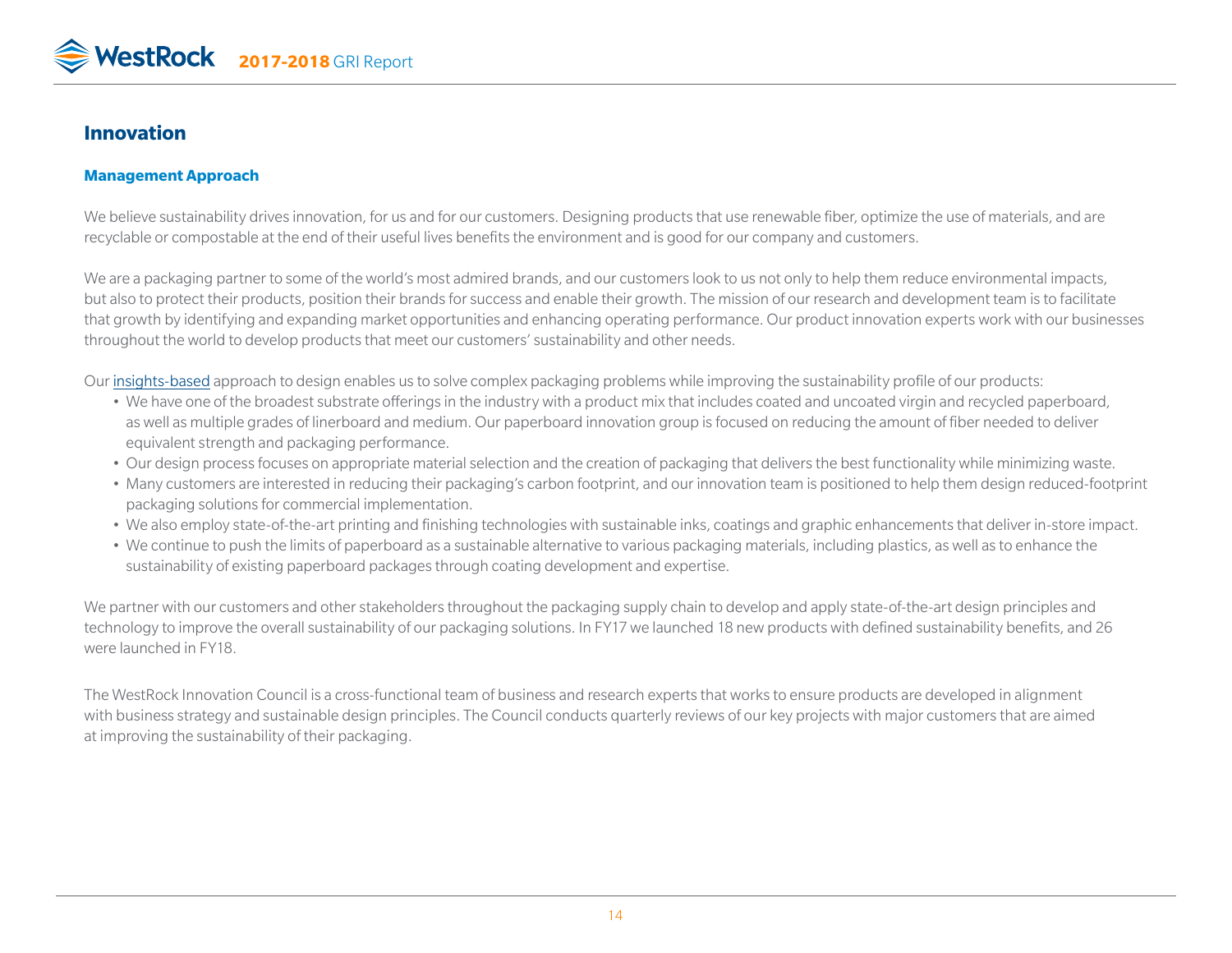

# **Planet**

# **301 Materials**

#### **Management Approach**

One of the key inputs to our manufacturing process is virgin fiber. Our commitment to sustainable forestry includes a well-defined virgin fiber procurement program. Our professional foresters work directly with landowners to understand their forest management objectives and help them achieve their goals. When we buy from wood suppliers, we require them to meet environmental, social and legal standards to ensure that the fiber we utilize is responsibly sourced. We hold ourselves and our procurement organization to the highest standards of responsibility. All 12 of our North American virgin fiber sourcing regions are certified to the SFI® 2015-2019 standard, and our forestland in Brazil is certified to the Brazilian Forest Certification Programme (CERFLOR®), PEFC™ and FSC® standards. More than 85 percent of our wholly owned manufacturing facilities are chain-of-custody certified to the SFI®, PEFC™ and FSC® standards.

We believe the most sustainable approach to fiber sourcing is a balanced one. WestRock operates one of the largest recycling businesses in North America, and many of our mills use a combination of virgin and recycled fiber. We also have mills that make 100 percent recycled paperboard.

In addition to our fiber inputs, WestRock relies heavily on other raw materials including water and various chemicals. We obtain water from surface water bodies and groundwater, and we also purchase water. Increasing water recycling within our manufacturing processes and reducing water use whenever feasible are key focus areas. Our mills, folding carton and corrugating operations use chemicals such as caustic soda, corn starch, binding agents and bleaching agents. We utilize supplier *Supplier Principles of Conduct* to ensure the materials used in our manufacturing operations are responsibly sourced, in accordance with standards for environmental protection, human rights, labor and social norms, as well as anti-discrimination and anti-corruption policies.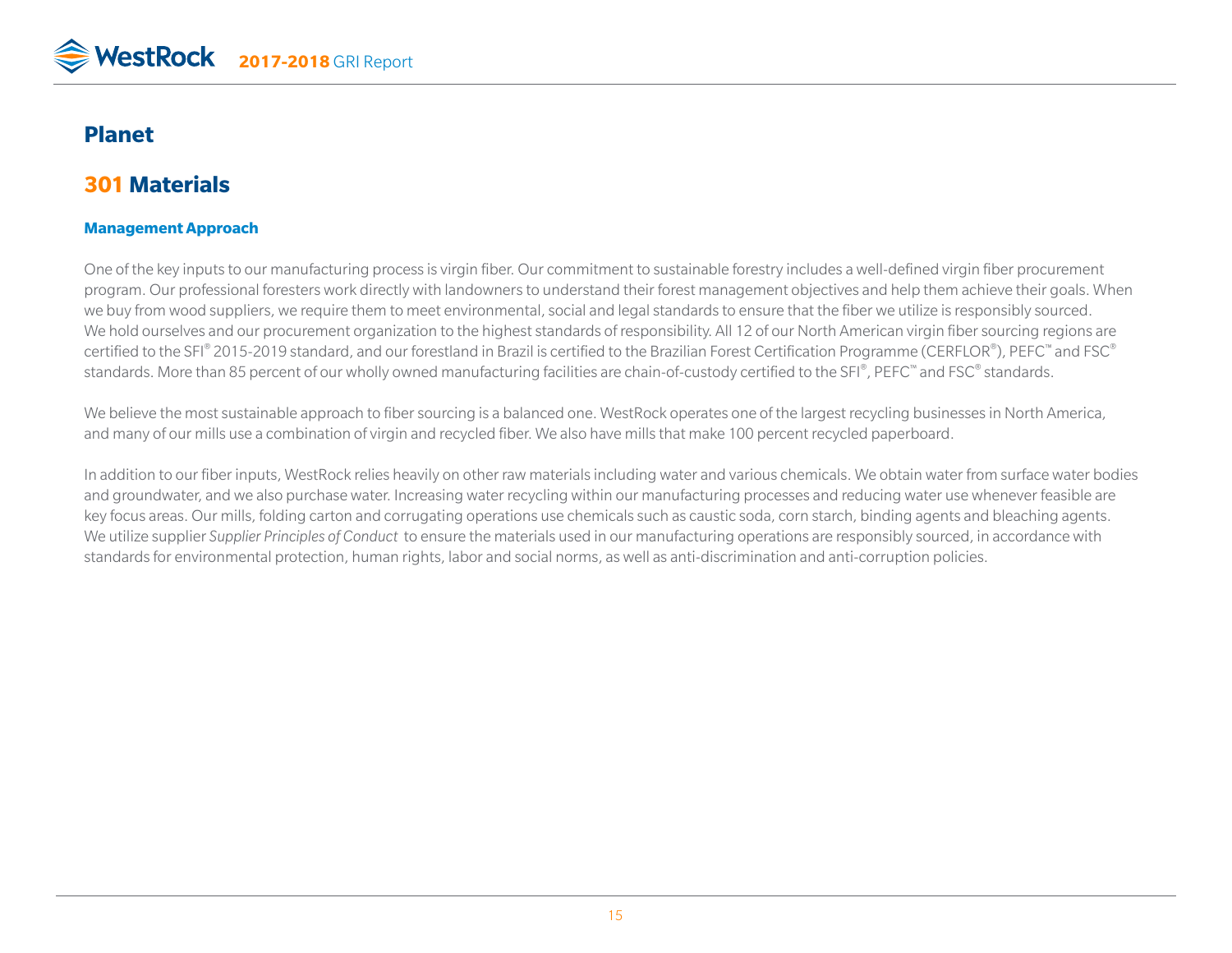- **301-1: Materials Used by Weight or Volume**
- **301-2: Recycled Input Materials Used**

**301-3: Reclaimed Products and Their Packaging Materials**





#### **Figure 4. Recyclable Tons Managed**

| <b>Recyclables</b> | <b>FY15</b><br>(Tons) | <b>FY16</b><br>(Tons) | <b>FY17</b><br>(Tons) | <b>FY18</b><br>(Tons) |
|--------------------|-----------------------|-----------------------|-----------------------|-----------------------|
| <b>Fiber</b>       | 6,740,000             | 7,600,000             | 7,550,000             | 7,655,000             |
| <b>Plastic</b>     | 130,000               | 150,000               | 120,000               | 155,000               |
| <b>Aluminum</b>    | 30,000                | 50,000                | 30,000                | 20,000                |
| Total              | 6,900,000             | 7,800,000             | 7,700,000             | 7,830,000             |



#### Our fiber mix in FY17 was the same as FY18.

#### **Figure 5. Recycled Fiber Used**

| <b>Tons Used</b><br>by WRK                                     | <b>FY15</b><br>(Tons) | <b>FY16</b><br>(Tons) | <b>FY17</b><br>(Tons) | <b>FY18</b><br>(Tons) |
|----------------------------------------------------------------|-----------------------|-----------------------|-----------------------|-----------------------|
| <b>Recycled Fiber</b>                                          | 4.300.000             | 4,900,000             | 4,700,000             | 4,900,000             |
| <b>Percent of</b><br><b>Total Fiber</b><br><b>Tons Managed</b> | 63.8%                 | 64 5%                 | 62 2%                 | 64.4%                 |

WestRock recycled more than 7,600,000 tons of fiber in FY18. 64 percent of this fiber was reused in our own operations, the remainder was sold to other organizations.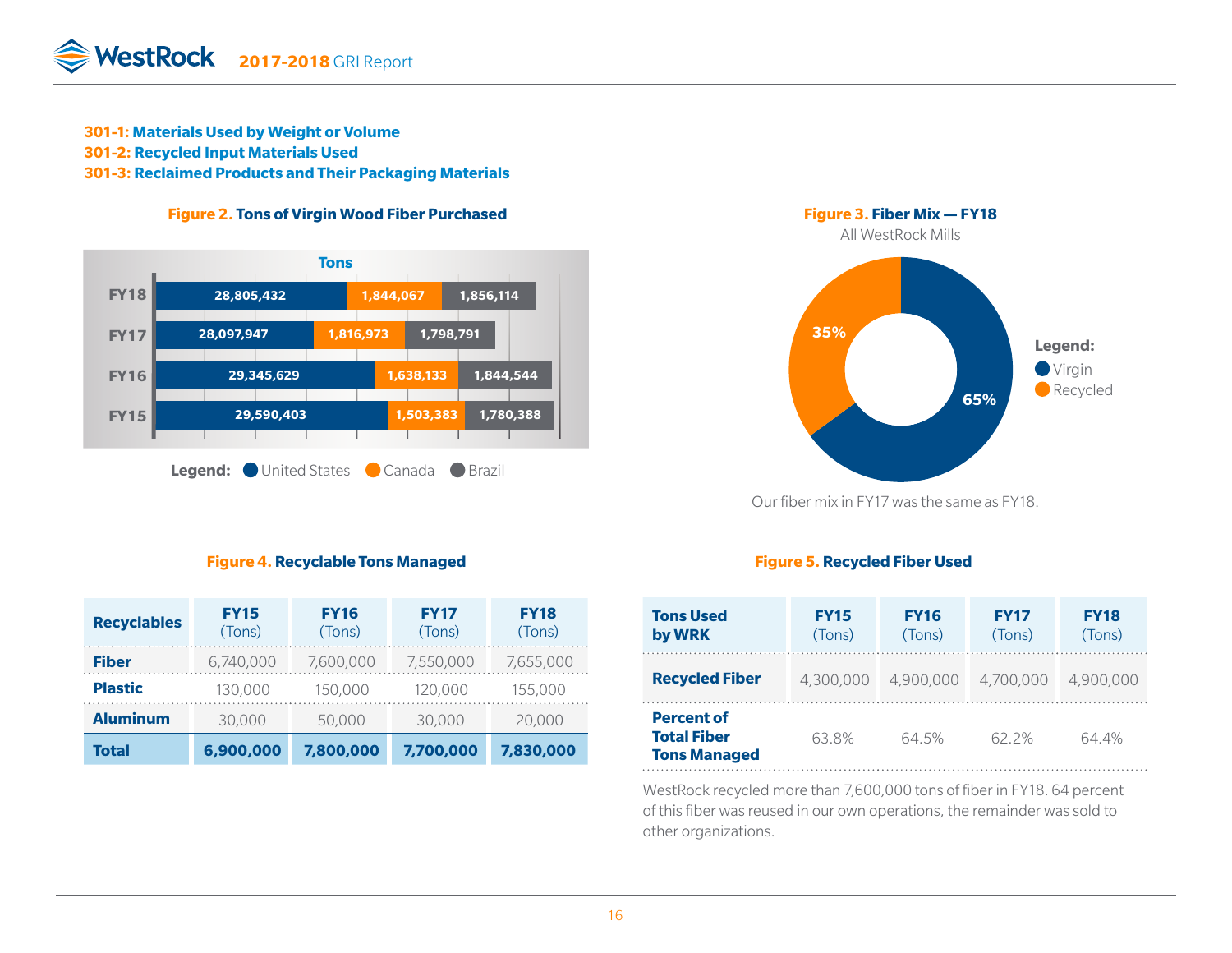

# **302 Energy**

#### **Management Approach**

WestRock's internal energy group works closely with our manufacturing sites to manage fuel use and cost. While the price of natural gas, coal, oil, electricity and biomass can fluctuate significantly, WestRock seeks to optimize costs while prioritizing fuel reliability. Our mills generate most of their own steam and electricity by using combined heat and power systems fueled predominantly with renewable biomass. WestRock maps energy use throughout our mill system with a goal of increasing energy efficiency, lowering energy costs and minimizing environmental impacts. WestRock's progress in these initiatives is tracked against our goal of achieving a 10 percent reduction in purchased fuels per ton of production by 2025 from a 2015 baseline.

#### **302-1: Energy Consumption within the Organization**





All Manufacturing Locations **All Manufacturing Locations** All Manufacturing Locations

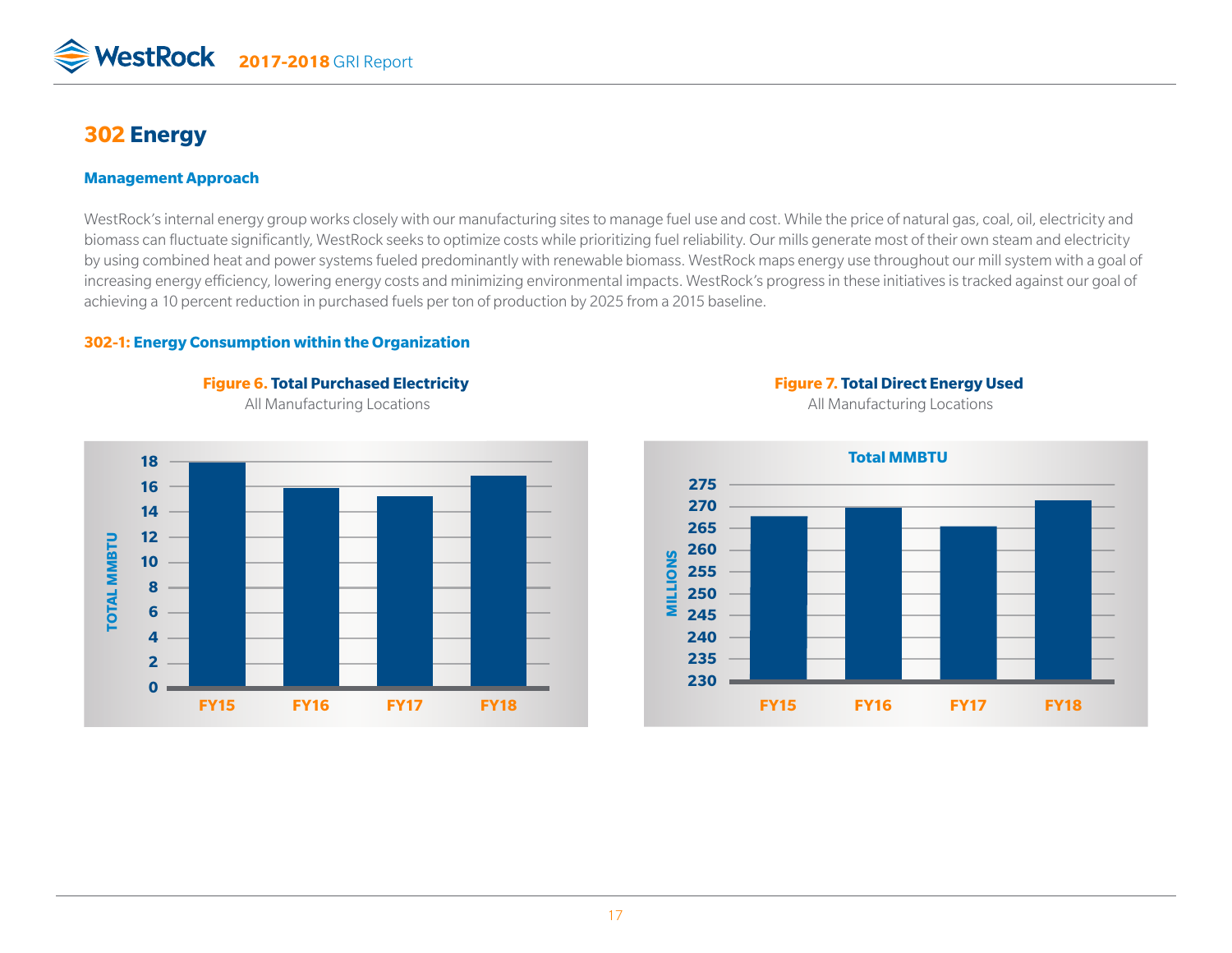

Scope includes all WestRock manufacturing locations.



#### **302-3: Energy Intensity 302-4: Reduction of Energy Consumption**

As of the end of FY18, WestRock had reduced total fossil fuel use by approximately six percent from the baseline year of FY15. We were able to achieve these results through the implementation of major capital projects at our Covington, Virginia and Demopolis, Alabama mills, that replaced coal with highly efficient combined heat and power systems powered with renewable biomass fuels. On an intensity basis, our energy efficiency, measured as million BTU's consumed per ton of production, decreased by approximately four percent during the period FY15 to FY18. This was due to increased natural gas usage in FY18.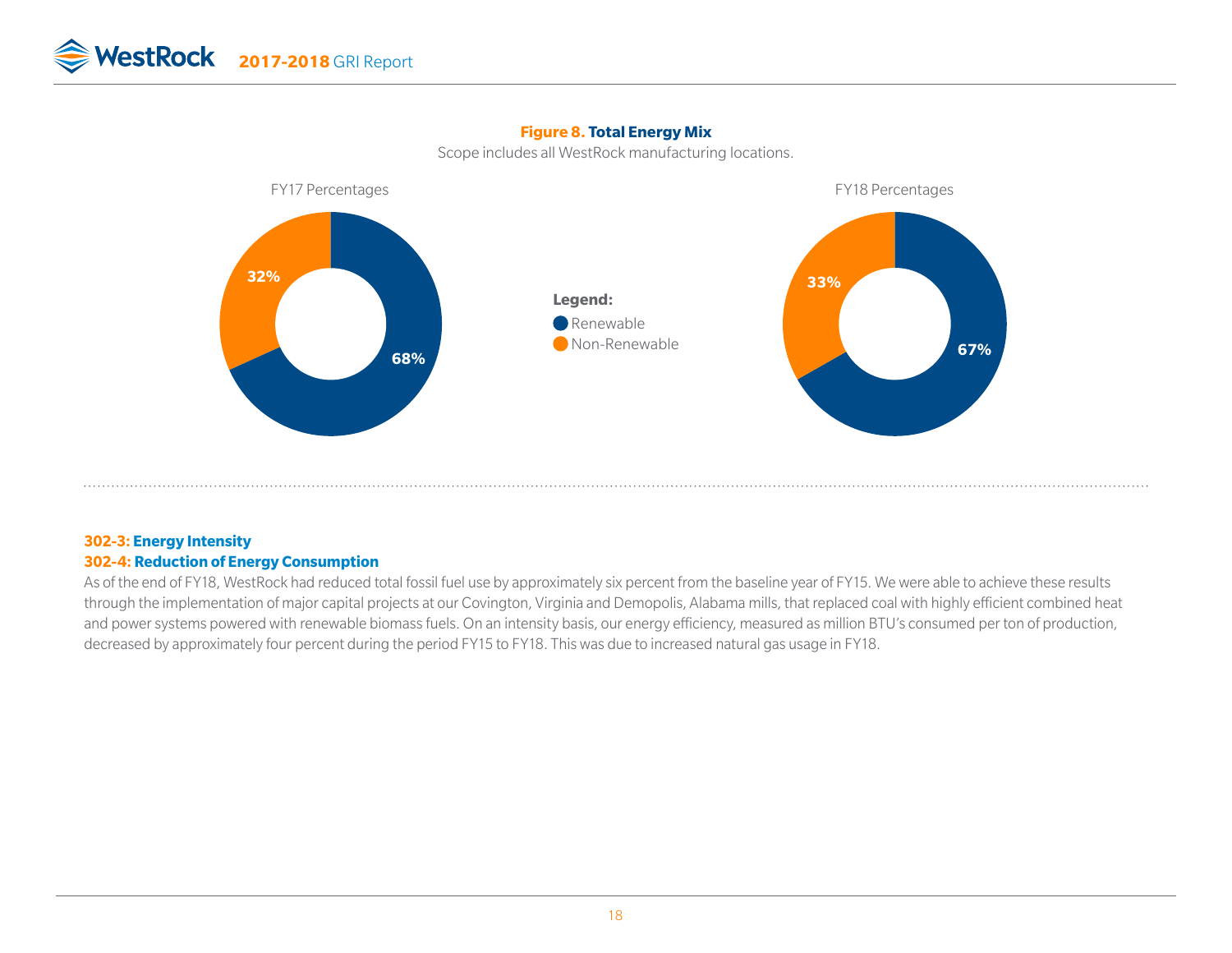

**Figure 9. Mill Fossil Fuel Use**

#### **Figure 10. Mill Purchased Fossil Fuel Mix**



All Manufacturing Locations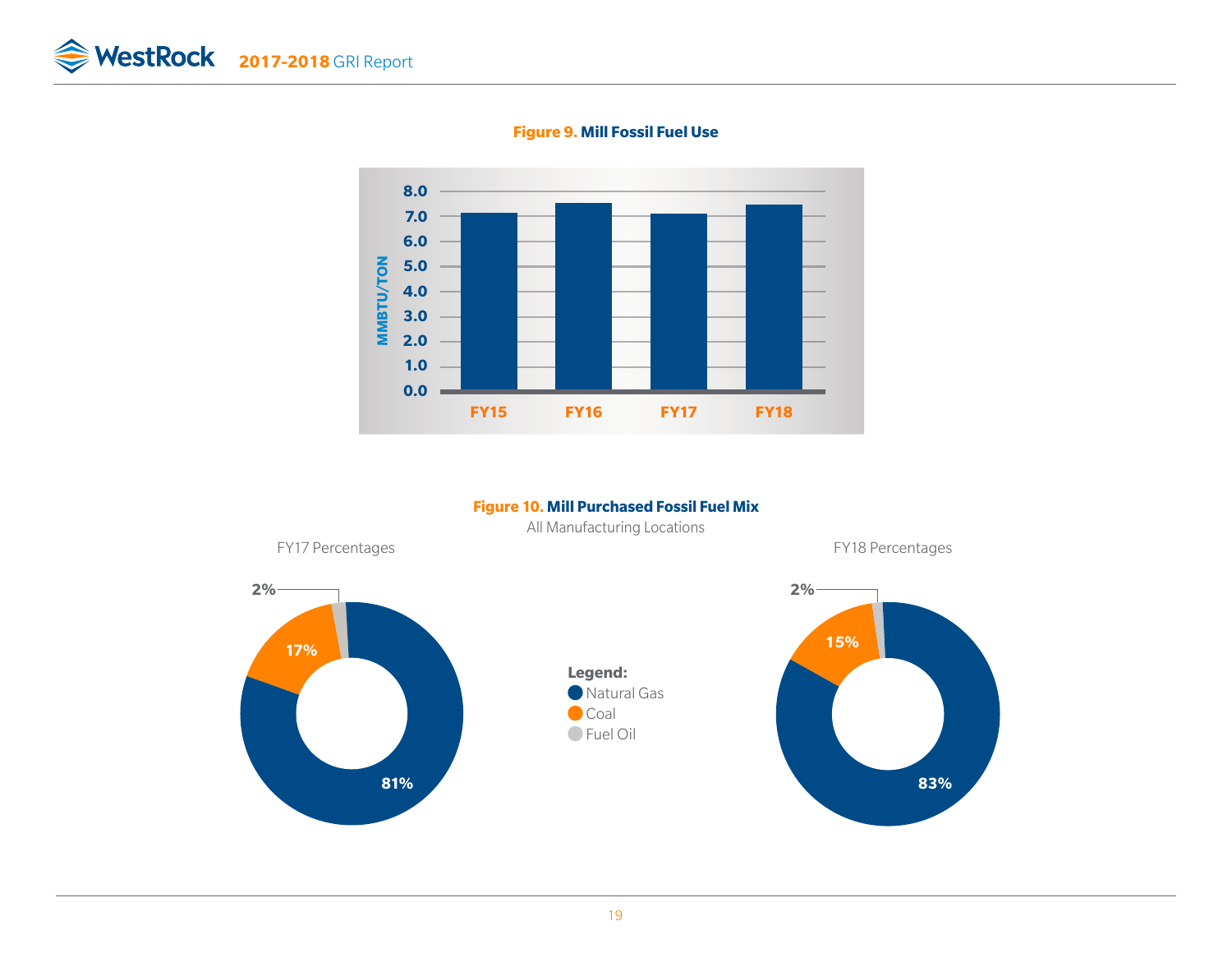

# **303 Water**

#### **Management Approach**

A clean and abundant supply of water is critical for our operations, and we monitor and seek to reduce the use of water wherever feasible. In 2015 we established our goal to map the water use in our most water-intensive manufacturing operations by the end of FY18 and develop water reduction plans for strategic watersheds by 2020. We have mapped the water risks at each of our pulp and paper mills using the World Resource Institute's Aqueduct tool. During FY17 and FY18, WestRock developed site-specific water reduction plans for its largest groundwater users in Virginia and Florida, meeting the 2018 aspect of our water goal. We will continue to develop water reduction plans using the results from our water risk evaluation.

#### **303-1: Water Withdrawal by Source**



20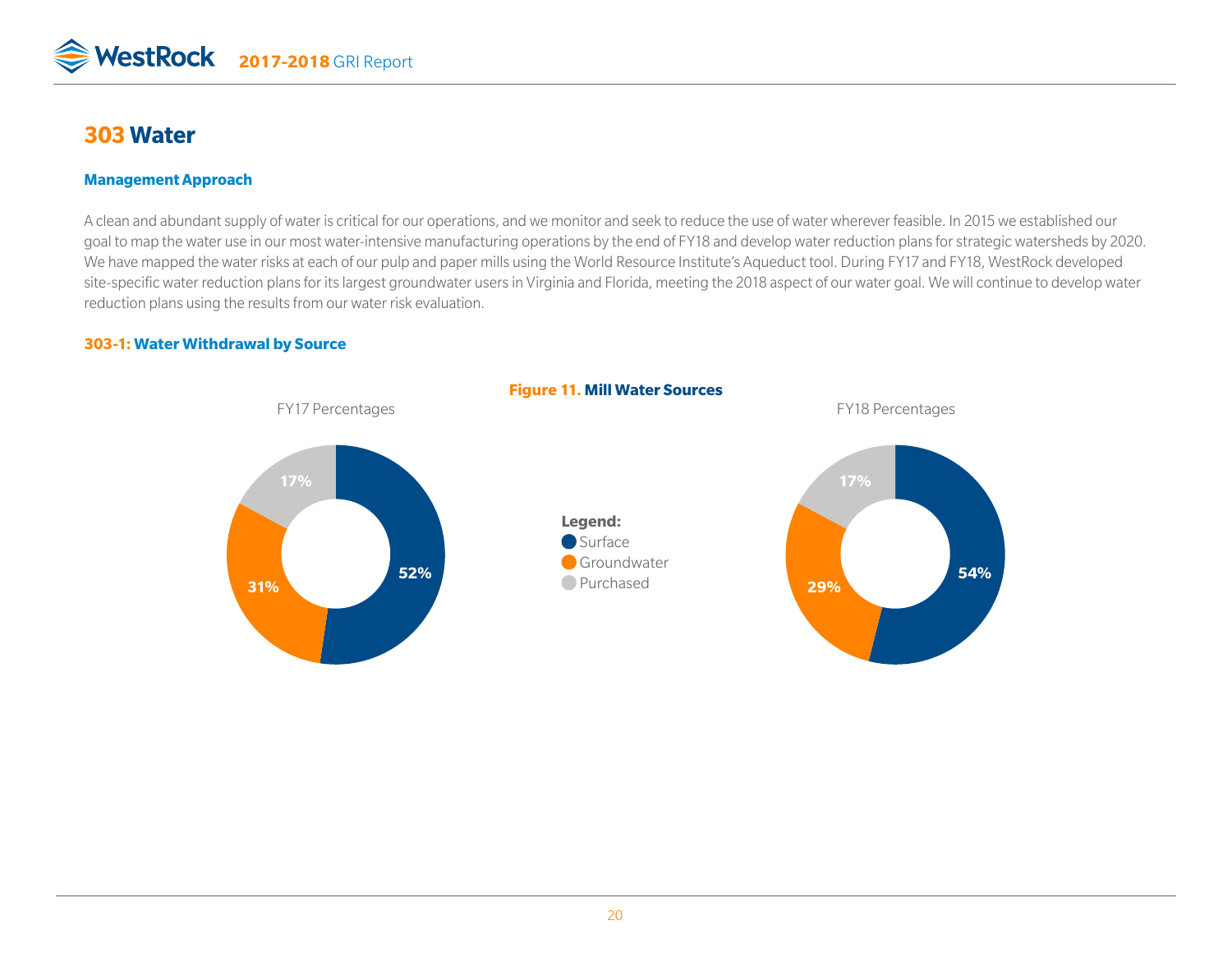



#### **Figure 12. Mill Water Use**  (Effluent)

# **304 Biodiversity**

#### **Management Approach**

We support responsible land management practices that integrate the growing and harvesting of trees with the protection and conservation of soil, air and water quality; biological diversity; wildlife and aquatic habitats; recreational and aesthetic properties; and forests with high conservation value. Our landowner outreach program encourages forest landowners to adopt recognized forest management standards and helps educate them on land management practices that promote long-term forest productivity and protect biological diversity.

WestRock maintains two Independently Managed Group (IMG) certificates through the American Tree Farm System® (ATFS®), which represents more than 250 landowners and 350,000 acres in the United States. The 54,505-hectare (134,684 acres) land base we own in Brazil is certified to the Forest Stewardship Council® (FSC®) and CERFLOR® standards.

Our commitment to promoting healthy and productive forests is set forth in our Sustainable Forestry and Virgin Wood Fiber Procurement Policy, which is available on our [website](https://www.westrock.com/sustainability#policies---certifications).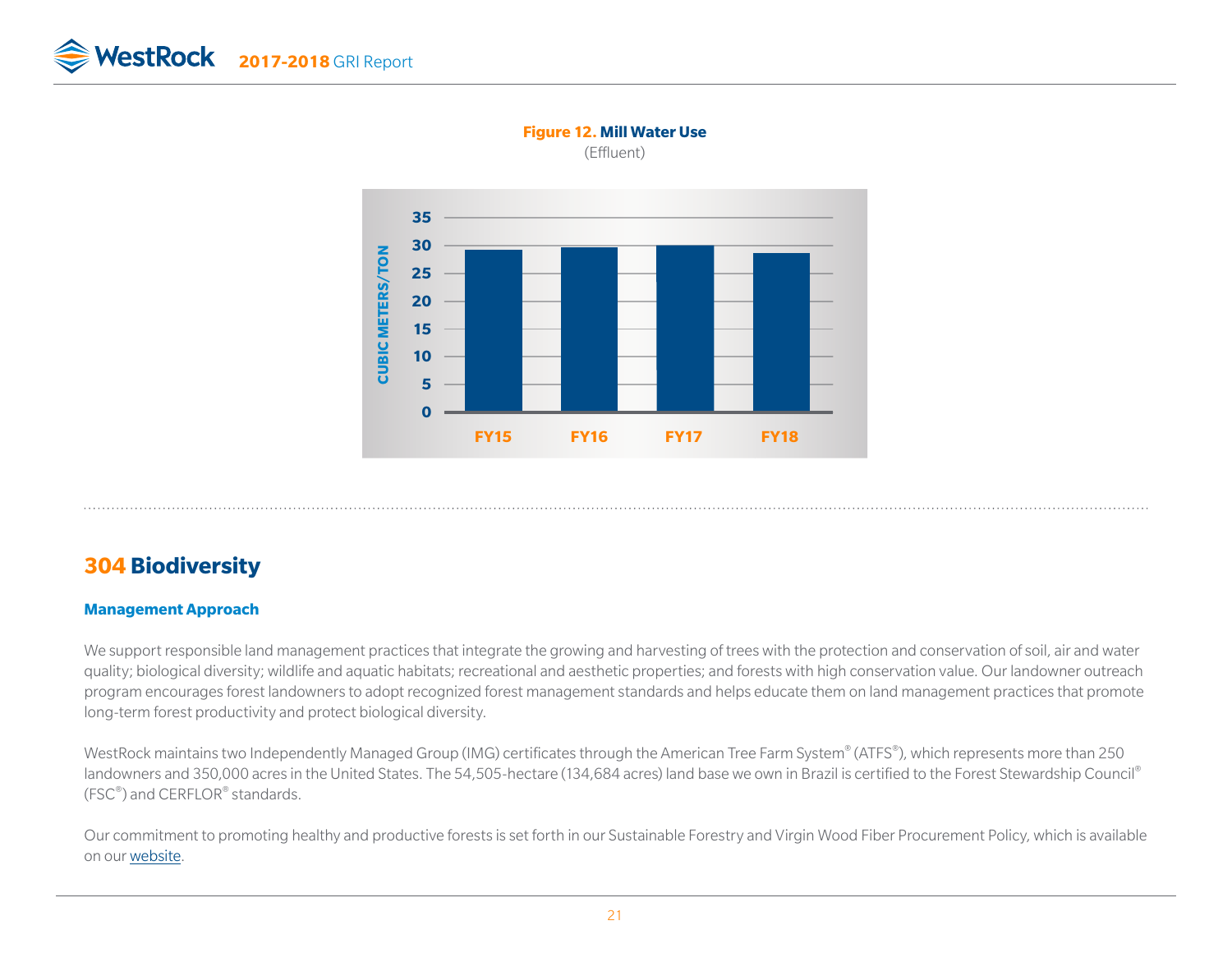

#### **304-1: Operational Sites in or Near Protected Areas or Areas of High Biodiversity Value**

WestRock owns and manages 54,505 hectares (134,684 acres) of forestland in the Brazilian states of Santa Catarina and Paraná. About 53 percent of this land base is used to produce pulpwood for the WestRock paper mill in Tres Barras, and the remainder is protected as permanent preservation areas or maintained as native forests in legal reserves. These reserves meet the requirements of Brazilian Forest Law and the forest management requirements of our Forest Stewardship Council® (FSC®) certification.

Monitoring of the fauna and flora on company owned lands in Brazil has identified the presence of a wide variety of animal and plant species. The legal reserves and permanent preservation areas within our Brazilian land holdings are delineated in our Geographic Information System (GIS) and are protected and monitored during all forest operations. We have a comprehensive forest management plan, which details the activities to be carried out for each individual forest stand. Annual fauna and flora surveys, as well as environmental monitoring of water resources and soil conservation, demonstrate the effective implementation of our forest management plan.

#### **304-3: Habitats Protected or Restored**

The WestRock Foundation made a multi-year commitment to The Nature Conservancy (TNC) that will permanently protect longleaf pine and hardwood forestlands across eastern Virginia. TNC is targeting 2,900 acres of forestland along the Nottoway River and nearby Big Woods Conservation Area, with the aim of protecting priority river floodplain forest and restoring longleaf pine habitats to advance recovery of some of Virginia's rarest wildlife species, including the redcockaded woodpecker and bobwhite quail.

The WestRock Foundation has also partnered with TNC and the American Forest Foundation (AFF) to support projects in the Cumberland Plateau, an area that contains the world's longest expanse of hardwood-forested plateau. These projects help private landowners in the Cumberland Plateau actively manage their forests. The partnerships will also promote hardwood habitat improvements, forest biodiversity and watershed management.



WestRock is committed to sustainable forestry practices that preserve forest repositories of biodiversity.

#### **The following projects have benefited from WestRock's pledge to TNC:**

#### **Floodplain forest preservation in the Nottoway River forest corridor**

The Conservancy identified two forest protection projects along the Nottoway River in Sussex and Southampton Counties in Virginia. The floodplain areas of these properties provide spawning and nursery habitat for migratory fish and important breeding and stopover habitat for migratory songbirds. The total land area under consideration is approximately 300 acres.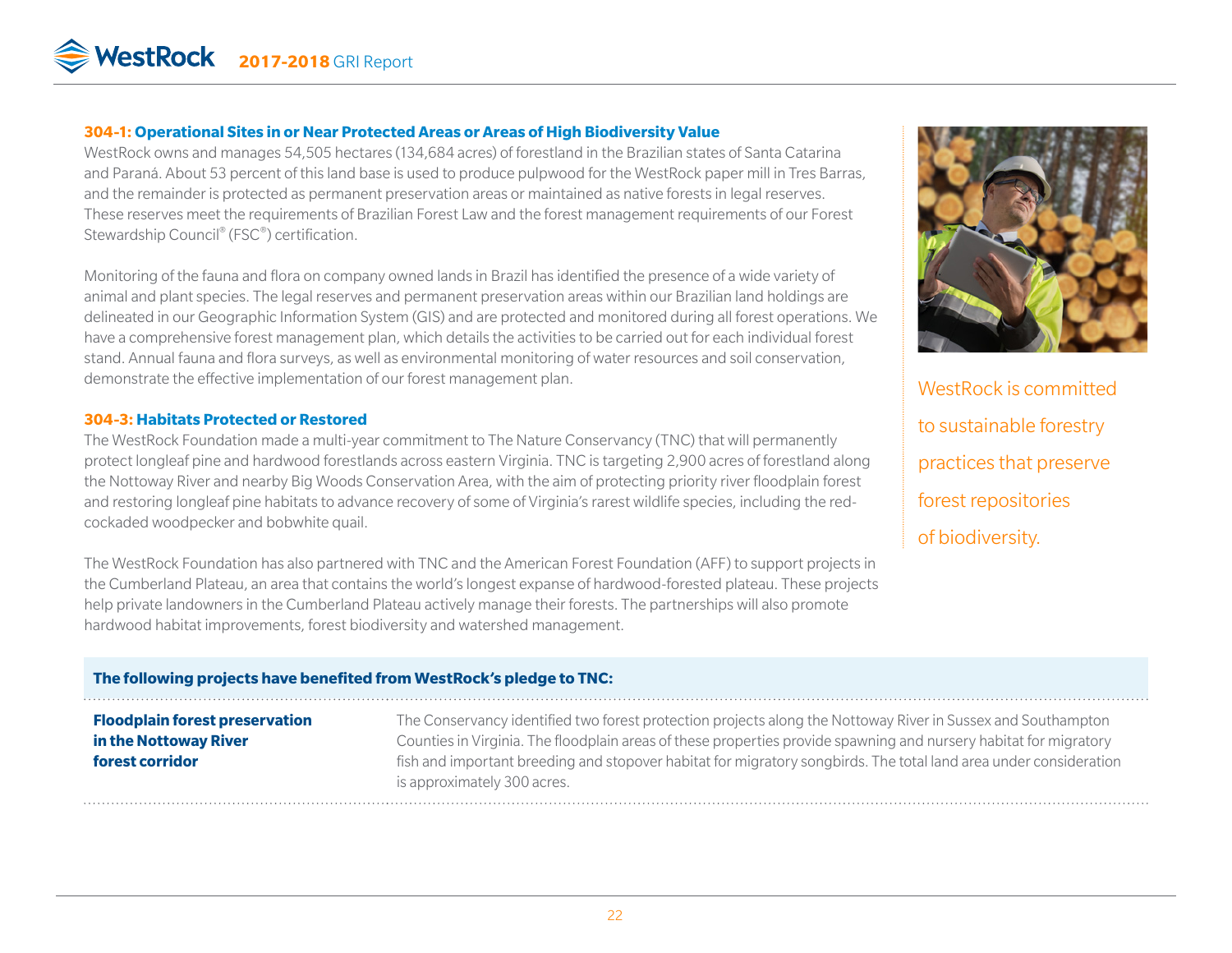| <b>Forest management activities across</b>                   | The TNC is working with the Airport 4-H Camp near the Virginia Piney Grove Preserve to develop and implement                                                                                                                                                                                                                                                                                                                                                                                                                                                                                                                                                                              |
|--------------------------------------------------------------|-------------------------------------------------------------------------------------------------------------------------------------------------------------------------------------------------------------------------------------------------------------------------------------------------------------------------------------------------------------------------------------------------------------------------------------------------------------------------------------------------------------------------------------------------------------------------------------------------------------------------------------------------------------------------------------------|
| priority conservation lands to aid in the                    | a forest management plan for 140 acres of mature pine and hardwood timberland owned by the Camp. Timber                                                                                                                                                                                                                                                                                                                                                                                                                                                                                                                                                                                   |
| recovery of longleaf pine and declining                      | harvests and other management activities, which include tree planting and prescribed burning, will be incorporated                                                                                                                                                                                                                                                                                                                                                                                                                                                                                                                                                                        |
| wildlife species                                             | into the Camp's year-round educational programs which reach 20,000 visitors per year.                                                                                                                                                                                                                                                                                                                                                                                                                                                                                                                                                                                                     |
| The Nature Conservancy's Working<br><b>Woodlands program</b> | The TNC's Working Woodlands program empowers private landowners to conserve their lands as working forests<br>while improving forest management. With funding from WestRock, TNC enrolled an approximately 6,000-acre tract<br>in the Working Woodlands program in White County, Tennessee in 2017. A forest management plan was completed<br>for these lands, resulting in FSC® certification. Shortleaf pine habitat restoration utilizing silvicultural treatments and<br>prescribed fire is underway with approximately 200 acres currently in active restoration. TNC is continuing to work<br>with the landowner on developing a carbon offset project and protection of the tract. |

| The following projects have benefited from WestRock's partnership with AFF:                                        |                                                                                                                                                                                                                                                                  |  |  |  |  |
|--------------------------------------------------------------------------------------------------------------------|------------------------------------------------------------------------------------------------------------------------------------------------------------------------------------------------------------------------------------------------------------------|--|--|--|--|
| <b>Establish, restore or enhance 450 acres</b><br>of riparian forest.                                              | Restored and enhanced 197 acres of riparian forest land in Lincoln, Giles, Moore and Franklin Counties, Tennessee.                                                                                                                                               |  |  |  |  |
| <b>Engage in extensive, multi-touch</b><br>marketing to 1,000 landowners<br>in priority areas                      | First mailer reached a total of 4,000 landowners in Bedford, Coffee, Franklin, Giles, Lincoln, Marshall and Maury<br>Counties, Tennessee.                                                                                                                        |  |  |  |  |
| <b>Provide technical training to 30</b><br>area foresters                                                          | Held a workshop in 2017 in Lincoln County, Tennessee. Trained 30 natural resource professionals on topics<br>including at-risk species and farm bill programs, as well as how to move unengaged landowners to action for better<br>management of their property. |  |  |  |  |
| <b>Host three landowner-focused</b><br>educational events with a combined<br>attendance of at least 500 landowners | Hosted one field day in 2018 in Lincoln County, Tennessee. The field tour featured three sites where landowners<br>have installed riparian buffers.                                                                                                              |  |  |  |  |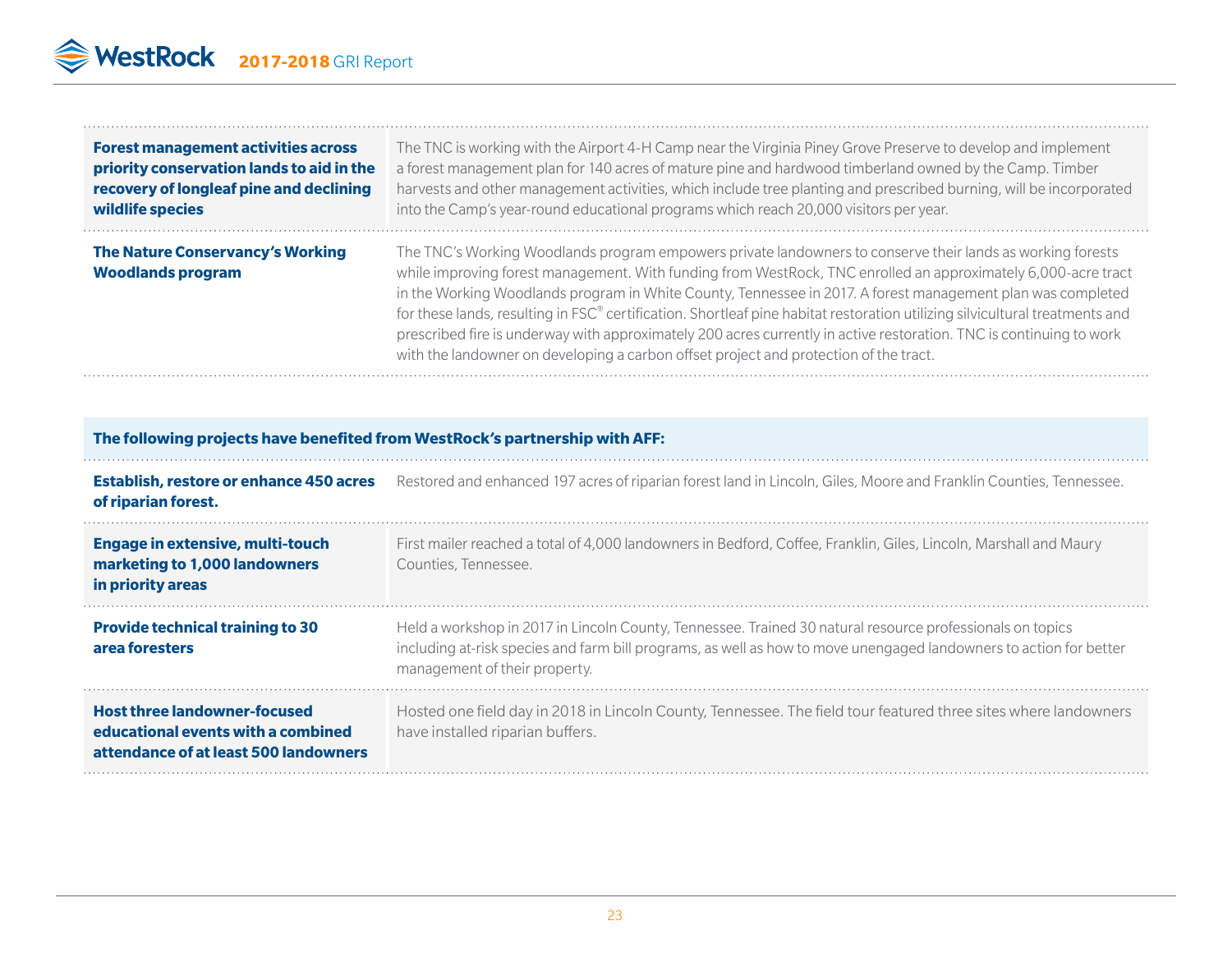

# **305 Emissions**

#### **Management Approach**

WestRock has established a sustainability goal to reduce CO2e emissions per ton of production by 20 percent from a 2015 baseline by 2025. A key element in our strategy for reducing greenhouse gases (GHG) is leveraging what we do best — using biomass. WestRock's integrated kraft paper mills, the company's most energy-intensive manufacturing facilities, burn renewable biomass to generate more than 60 percent of their energy needs within our Brazilian land holdings. Most of these facilities also self-generate the steam and power needed for their manufacturing processes using combined heat and power (CHP) or "cogeneration" systems. These thermodynamically efficient systems generate electricity and useful thermal energy in a single, integrated process.

#### **305-1: Direct (Scope 1) GHG Emissions; 305-2: Indirect (Scope 2) GHGEmissions**

#### **305-4: GHG Emissions Intensity**







#### **Figure 14. CO2e Emissions Intensity**

This goal and its data are specific to WestRock's integrated kraft mills and account for GHG from the use of purchased fuels and electricity. The data has been normalized by tons of paperboard production.

#### **Legend:**

- Scope 1 Direct Emissions
- Scope 2 Indirect Emissions (location)
- Scope 2 Indirect Emissions (market)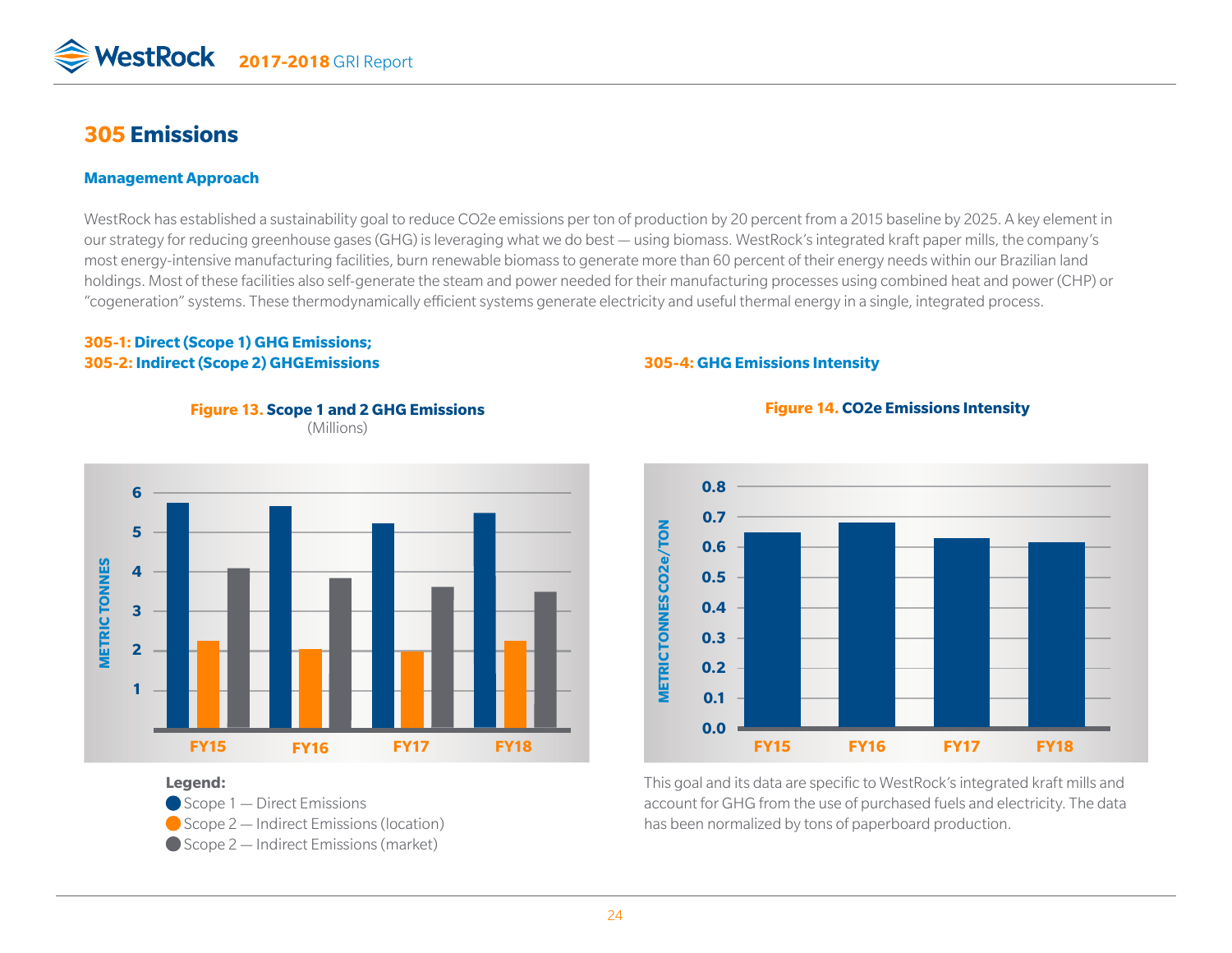

#### **305-5: Reduction of GHG emissions**

As of the end of FY18, WestRock had reduced absolute GHG emissions by approximately nine percent from our baseline year of FY15. On an intensity basis, we reduced our GHG emissions by approximately six percent per ton of production during the period FY15 to FY18. These reductions were achieved through the implementation of mill capital projects that replaced fossil fuels with renewable biomass. The reductions also reflect the company's investment in infrastructure to utilize natural gas.

#### $\mathbf{305\text{-}6}$  Nitrogen Oxides(NO<sub>x</sub>) and Sulfur Dioxide (SO<sub>2</sub>)

Air emissions of nitrogen oxide (NO<sub>x</sub>) and sulfur dioxide (SO<sub>2</sub>) are associated with the pulp and papermaking process. During the period 2015 to 2018, WestRock has reduced emissions of NO<sub>x</sub> from its largest Kraft paper mills by nearly four percent. These facilities have decreased SO<sub>2</sub> emissions by more than 39 percent during this same period. WestRock closely monitors emissions of NO<sub>x</sub> and SO<sub>2</sub>, and we are committed to controlling emissions of these compounds across our global manufacturing sites.

### ${\sf Figure~15.}$  Kraft Mill Emissions of NO $_{\sf x}$  and SO $_{\sf 2}$

| <b>2015 Tons</b> |        |        | <b>2016 Tons</b> |       | <b>2017 Tons</b> |        | <b>2018 Tons</b> |
|------------------|--------|--------|------------------|-------|------------------|--------|------------------|
| --               |        |        |                  |       |                  |        |                  |
| 20.521           | 14.938 | 20.317 | ,1,521           | 9.669 | 9.588            | 19.745 | 9.057            |

# **306 Effluents and Waste**

#### **Management Approach**

Water withdrawn or purchased by our paper mills is recycled numerous times before it is treated and returned to the environment. Effluent discharges from our mills are generally subject to limitations and controls imposed by government-issued permits. These permits contain restrictions on the nature and characteristics of our wastewater discharges, including limits for biochemical oxygen demand (BOD), total suspended solids (TSS) and a variety of other parameters. WestRock paper mills have programs of extensive, ongoing monitoring and testing to ensure compliance with permit and regulatory limits applicable to their effluent discharges to receiving streams and other waterways.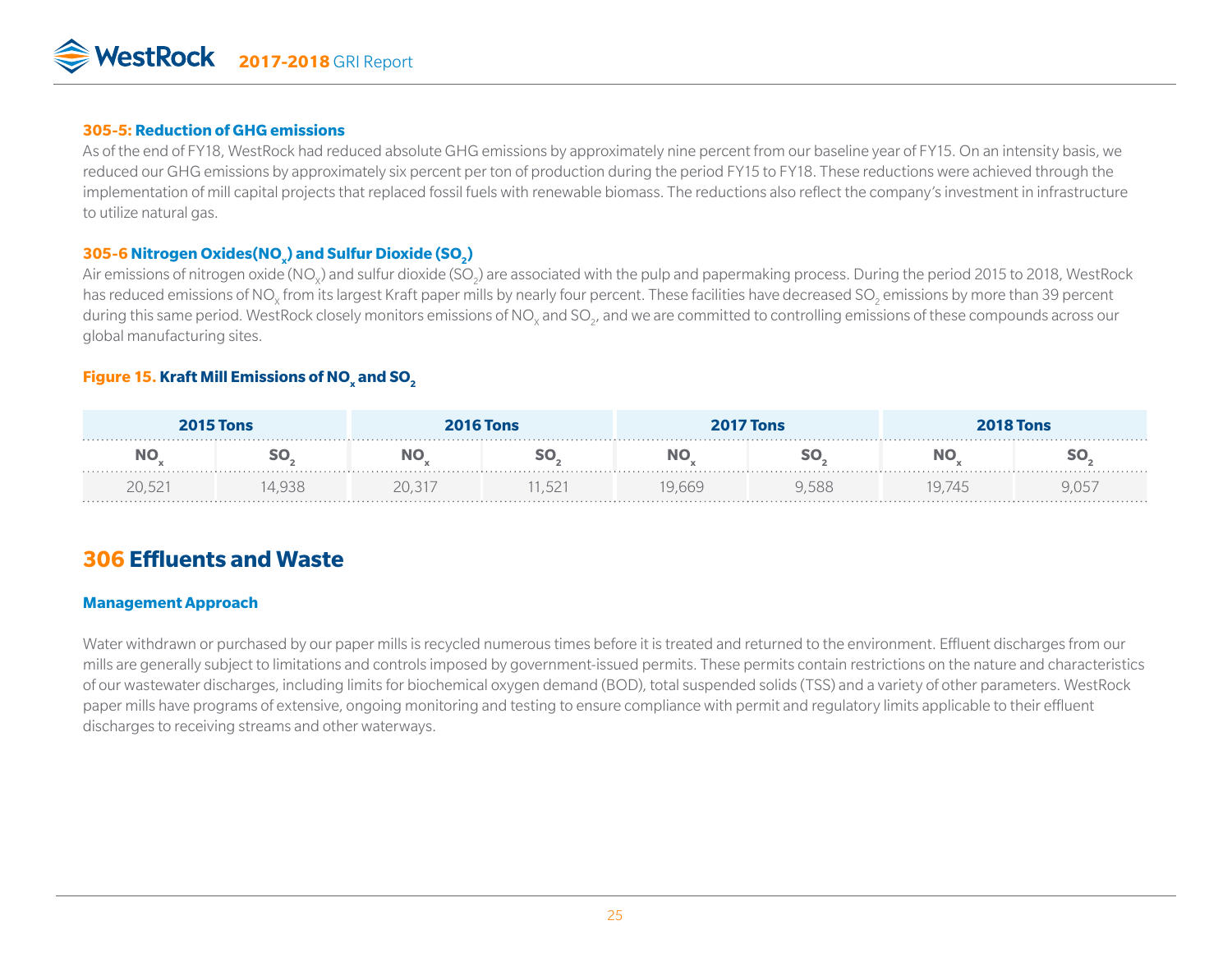#### **306-1: Water Discharge by Quality and Destination**



# **Figure 16. Mill Effluent Discharge** (Millions)

#### **Figure 17. Water Quality Indicators**

| <b>Total BOD Discharged (Lbs)</b> |            |            |            |  |  |
|-----------------------------------|------------|------------|------------|--|--|
| 2015<br>2018<br>2016<br>2017      |            |            |            |  |  |
| 17.820.143                        | 17,535,983 | 16.432.541 | 18.218.851 |  |  |

| <b>Total TSS Discharged (Lbs)</b> |            |            |            |  |  |
|-----------------------------------|------------|------------|------------|--|--|
| 2016<br>2018<br>2017<br>2015      |            |            |            |  |  |
| 24,906,252                        | 24,918,095 | 23,688,051 | 23,805.424 |  |  |

This data is specific to WestRock integrated kraft mills.

# **307Environmental Compliance**

#### **Management Approach**

WestRock is committed to compliance with all applicable environmental laws and regulations, and we approach our environmental and product stewardship responsibilities with the highest standards of ethics and integrity. Our dedication to environmental and product stewardship also means that we:

- Include consideration of environmental and product stewardship issues in our business strategies and initiatives;
- Use raw materials, energy and water in our manufacturing operations as responsibly and efficiently as possible;
- Design and manufacture products that meet our customers' needs and expectations for product safety;
- Reduce waste and seek ways to maximize recycling opportunities for our products and manufacturing residuals whenever possible;
- Assist our customers in achieving their environmental sustainability goals related to paper and packaging;
- Act as good environmental stewards in the communities where we operate;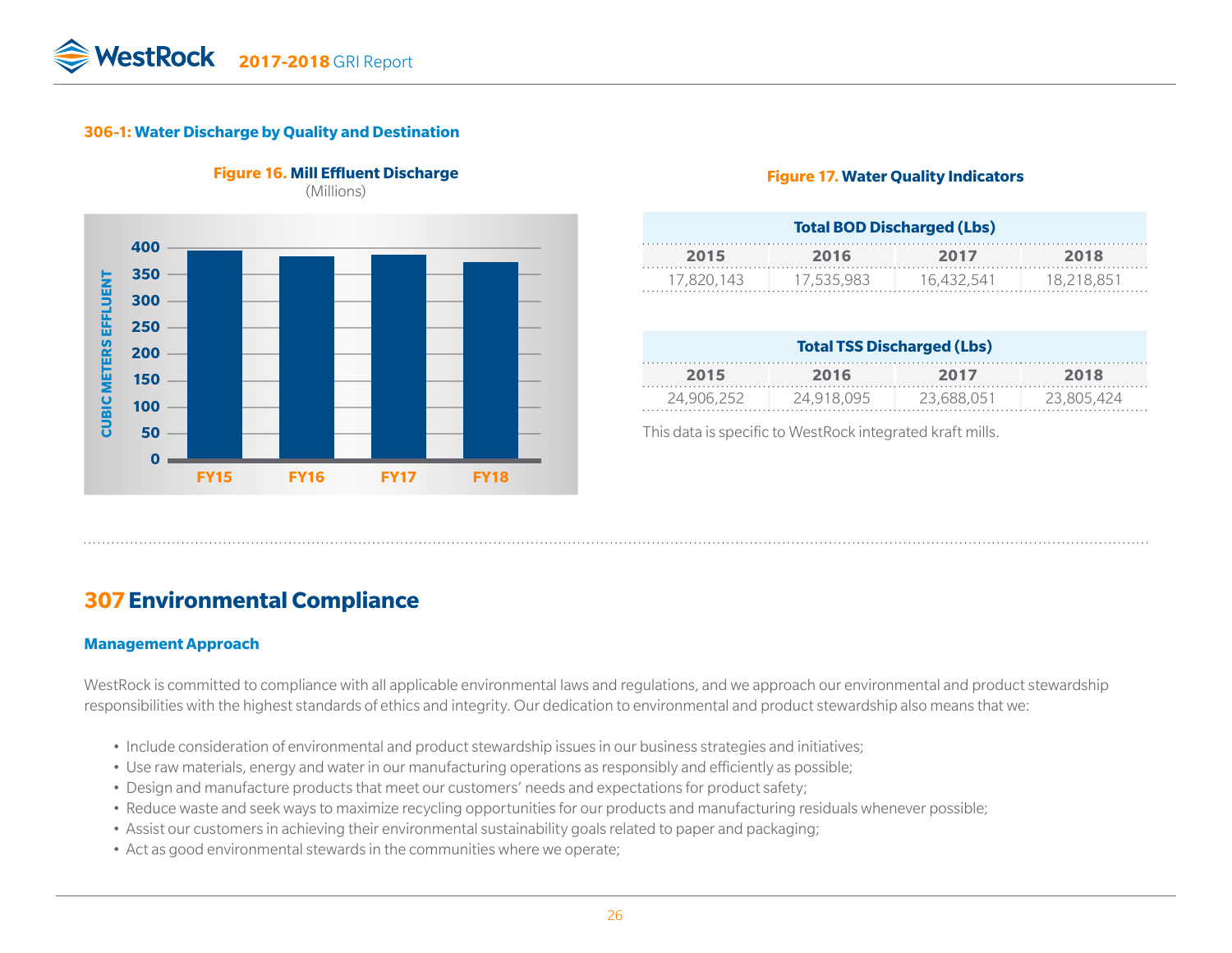- Conduct ongoing educational programs for our coworkers to promote awareness and accountability on environmental and product stewardship matters;
- Regularly report our environmental performance to our board of directors, company leadership and internal and external stakeholders; and
- Continuously improve our environmental and product safety processes, management systems and performance.

#### **307-1: Non-Compliance with Environmental Laws and Regulations**

No material environmental enforcement actions were commenced against WestRock during FY17 or FY18. See our [Annual Report](http://ir.westrock.com/reports-and-filings/annual-reports/default.aspx) on Form 10-K for the fiscal year ending September 30, 2018 pages 8-11.

# **Virgin Fiber Sourcing**

#### **Management Approach**

WestRock is committed to maintaining certifications to the Sustainable Forestry Initiative® (SFI®), the Forest Stewardship Council® (FSC®), Programme for the Endorsement of Forest Certification (PEFC™), Brazilian Forest Certification Program (CERFLOR®) standards and the American Tree Farm System® Group Certification process. Our commitment to the use of responsible virgin fiber procurement practices are set forth in our Virgin Fiber Sourcing Policy, which is available at [www.westrock.com/sustainability](https://www.westrock.com/sustainability#policies---certifications).

Our 2025 sustainability goal for virgin fiber sourcing is to increase our purchases of virgin fiber from lands certified to credible forest management standards by 25 percent from a FY15 baseline. WestRock's ability to meet its 2025 certified fiber goal is influenced by a variety of factors, including the availability of certified land in each market, the price of certified fiber and other market conditions, mill fiber demands and customer requirements. Through increased visibility to certified fiber purchasing data and our ongoing efforts to work with small landowners, we increased our purchases of virgin fiber from lands certified to credible forest management standards by 3.6 percent from our 2015 baseline.

# **People**

# **401 Employment**

#### **Management Approach**

Our people are what differentiates WestRock, and employing talented, diverse, creative and committed coworkers is a key to our success. We want to attract and retain top talent by providing diverse and inclusive global workplaces that are founded on our shared value of Respect. See our Mutual Respect in the Workplace Policy at [www.westrock.com.](https://www.westrock.com/en/sustainability#policies---certifications)

WestRock supports the elimination of human trafficking and slavery from the supply chain, and the transparency of our efforts in this regard are consistent with the requirements of the California Transparency in Supply Chains Act of 2010 and the United Kingdom's Modern Slavery Act of 2015. We do not tolerate human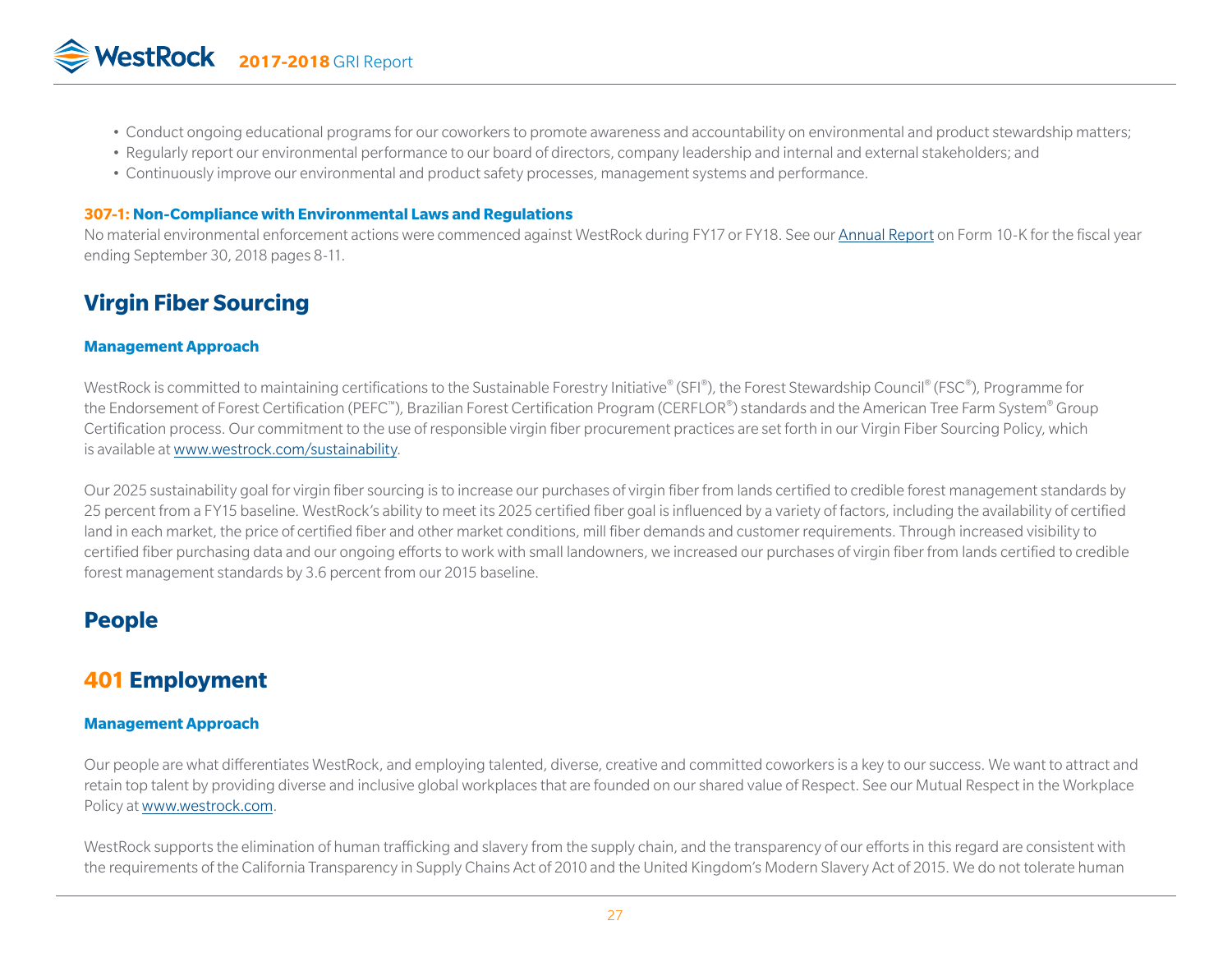trafficking, in the U.S. or globally. WestRock expressly prohibits the use of forced labor, including indentured labor, slave labor and any form of human trafficking. See our Anti-Human Trafficking and Human Rights Statement and *Supplier Principles of Conduct* at [www.westrock.com.](https://www.westrock.com/en/sustainability#policies---certifications)

#### **401-2: Benefits Provided to Full-time Employees That Are Not Provided to Temporary or Part-time Employees**

WestRock offers a market-based benefits program that has been designed to attract, reward and retain top talent across the organization. Our benefits also have been tailored to respond to the evolving needs of our diverse workforce. Benefits available to full-time WestRock employees not covered by union contracts include:

- Medical
- Prescription
- Dental
- Vision
- Health Savings Account
- Flexible Spending Account
- Employee Assistance Program
- Short-term Disability
- Long-term Disability
- Vacation
- Flexible scheduling and telecommuting options at our corporate offices
- Tuition reimbursement
- Employee wellness program, including physical and mental health programs and incentives for a healthy lifestyle

# **402 Labor Relations**

#### **Management Approach**

WestRock respects our employees' freedom of association. Where employees are represented by a legally recognized union or works council, we are committed to establishing a constructive dialogue and bargaining in good faith with their freely chosen representatives. See our [Annual Report](http://ir.westrock.com/reports-and-filings/annual-reports/default.aspx) on Form 10-K for additional information on WestRock employees and collective bargaining agreements.

#### **402-1: Minimum Notice Periods Regarding Operational Changes**

WestRock adheres to all federal, state and local laws and regulations applicable to an operational closure, regardless of where it is consummated.



Our values — integrity, respect, accountability, excellence — are the foundation for our success.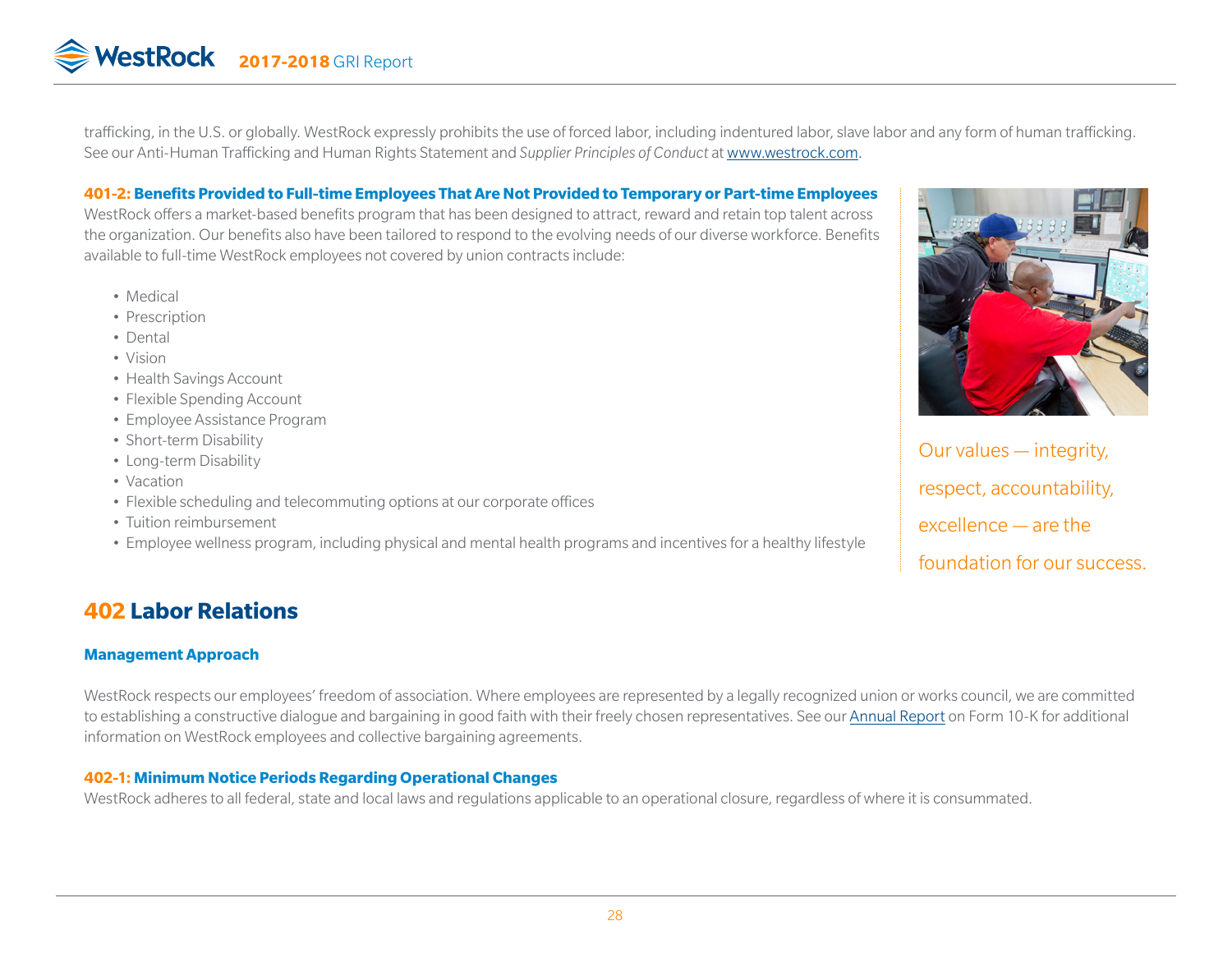# **403 Occupational Health and Safety**

#### **Management Approach**

We strive to operate in a way that protects the health and safety of our employees, contractors, visitors and the global communities in which we operate. We comply with all health and safety laws and regulations, and believe it is important that coworkers are not afraid to speak up about safety issues, including injuries and failures to comply with applicable safety regulations. We follow all legal prohibitions for retaliation and grant employees the right to speak about misconduct.

Everyone at WestRock shares responsibility for maintaining a safe and healthy workplace, and each WestRock team member is empowered to stop work to address an unsafe work situation. We believe there is no task so urgent or important that we cannot take the time to do it safely. WestRock established a sustainability target to reduce our OSHA recordable incident rate (RIR) by 25 percent by 2025, from a 2015 baseline. Since 2015, the Company has reduced its OSHA RIR by approximately 1.4 percent*.* 

We are focused on the safety of all of our coworkers every day, and improving safety performance is the cornerstone of our commitment to People. In 2016 we initiated an effort to prevent life-changing events (LCE). LCE are life-threatening or life-altering injuries that have the potential to seriously impact our team members and their families. We are focused on the prevention of LCE through the development of safety leadership capabilities at all levels of the organization, creating a stronger safety culture throughout our global operations and improving our ability to recognize and address precursors that can lead to LCE. WestRock also has developed internal protocols for performing root-cause evaluations of potential LCE to identify precursors to these events, addressing precursors before a serious injury occurs, and sharing information on LCE prevention across our business. Between FY17 and FY18, WestRock did not have any fatalities, and we reduced the number of LCE by approximately 19 percent. While we are pleased with this reduction, we remain committed to our goal of eliminating all LCE.

Safety metrics are reported to our board of directors on a quarterly basis, and this data is used in certain cases in annual performance and compensation evaluations, as well as various local incentive programs.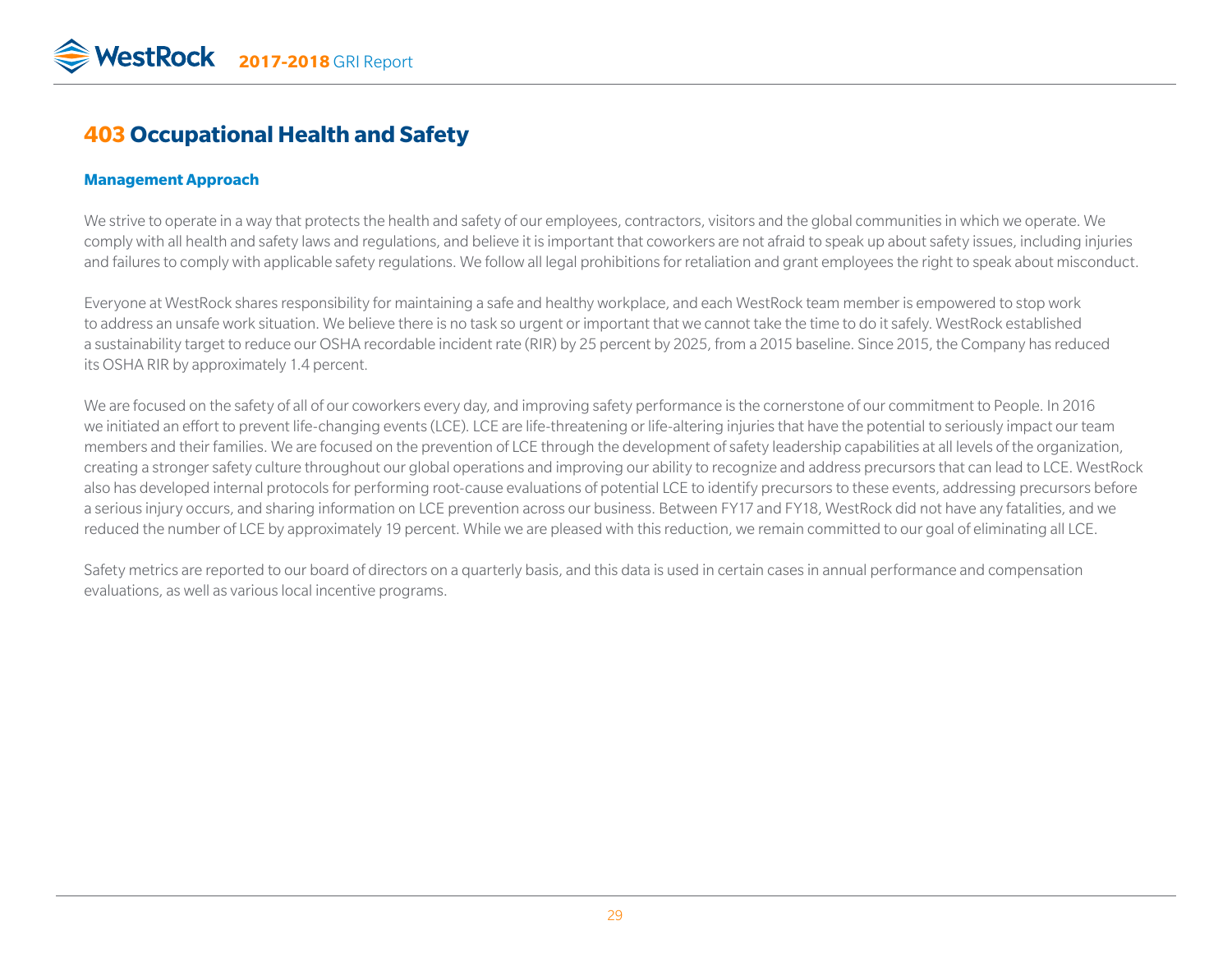#### **403-2: Types of Injury and Rates of Injury, Occupational Diseases, Lost Days and Absenteeism and Number of Work-Related Fatalities**



#### **Figure 18. OSHA Recordable Incident Rate Figure 19. Lost Workday Rate**



# **404 Training and Education**

#### **Management Approach**

To attract and retain top talent for our workforce, we need to provide coworkers with the training they need to build and grow their careers. Providing a broad range of opportunities for development ensures that our coworkers are more engaged at work, resulting in greater job satisfaction for them and better results for the company and our stakeholders.

WestRock takes the 70/20/10 approach to learning and career development: 70 percent through experiences (on-the-job); 20 percent through relationships (coaching, mentoring and social learning such as volunteer activities, networks or professional groups); and 10 percent through classroom or online training. A variety of platforms for learning are available to accommodate various learning styles and environments, including online platforms, live webinars, traditionalstyle classroom sessions and on-the-job coaching. Our programs are available to employees at every stage in their careers, from recent graduates to experienced professionals.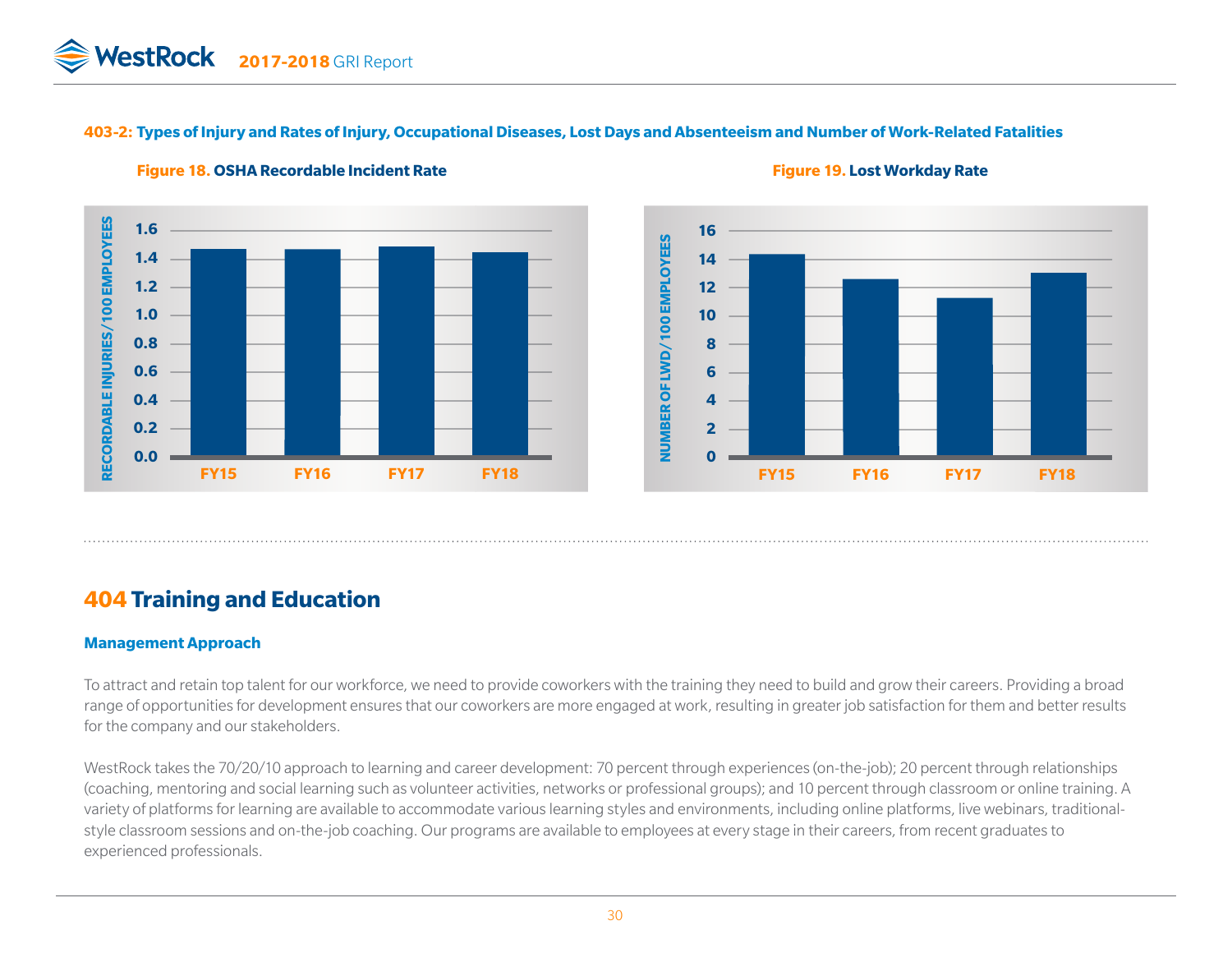

#### **404-2: Programs For Upgrading Employee Skills and Transition Assistance Programs**

We have a dedicated Learning and Development team that creates, promotes and fosters individual and organizational effectiveness by developing and offering innovative and diverse programs in support of our commitment to employee development. WestRock University, our unique in-house learning system, offers a wide range of courses including our General Manager and Sales Manager Colleges, Foundations of Leadership, Conflict Management, WestRock 360 (an interactive learning experience to learn about all the areas of WestRock) and more. Most of these courses are offered in modular form, with group exercises and hands-on simulations to enhance the experience. We also offer a wide range of courses for employees that need specific job training in environmental compliance, product stewardship, safety and forest certifications.

# **405 Diversity and Equal Opportunity**

#### **Management Approach**

Diverse perspectives encourage different solutions and inclusion encourages ideas. We welcome new ways of thinking and work hard to cultivate an environment where everyone's voice can be heard. We believe that when we embrace our differences and include everyone, we have the greatest opportunity to deliver value to all our stakeholders.

To foster a diverse and inclusive workplace WestRock encourages participation in our Employee Resource Groups (ERG's), groups of employees that share a common purpose or background. ERG's provide members with the opportunity for career development, community involvement and networking.

WestRock ERGs include the African American Network, the Hispanic Network, Young Professionals Network and the Women's Network. Each ERG has an executive-level champion that provides leadership and support for the group.

We are also focused on creating a more diverse and robust supply chain by increasing our managed spend with diverse businesses and suppliers which include minority, women, small business, veteran and LGBTQ owned businesses. We track our diverse-business spend, encourage buyer/supplier mentorship and support educational development programs for diverse businesses. We recognize and reward top diverse suppliers, and we have identified geographies and commodities where we can grow our relationships with diverse suppliers.

Through our supplier diversity efforts, we have partnered with a variety of minority firms to procure goods and services for our business, which in turn has stimulated their growth. Since 2016, WestRock has established business relationships with more than 2,500 diverse suppliers and has increased its spending by approximately \$350 million. Our goal is to increase our level of spending with diverse vendors to \$1 billion by 2020.



A diverse workforce and inclusive culture creates opportunities for our employees to do their best work.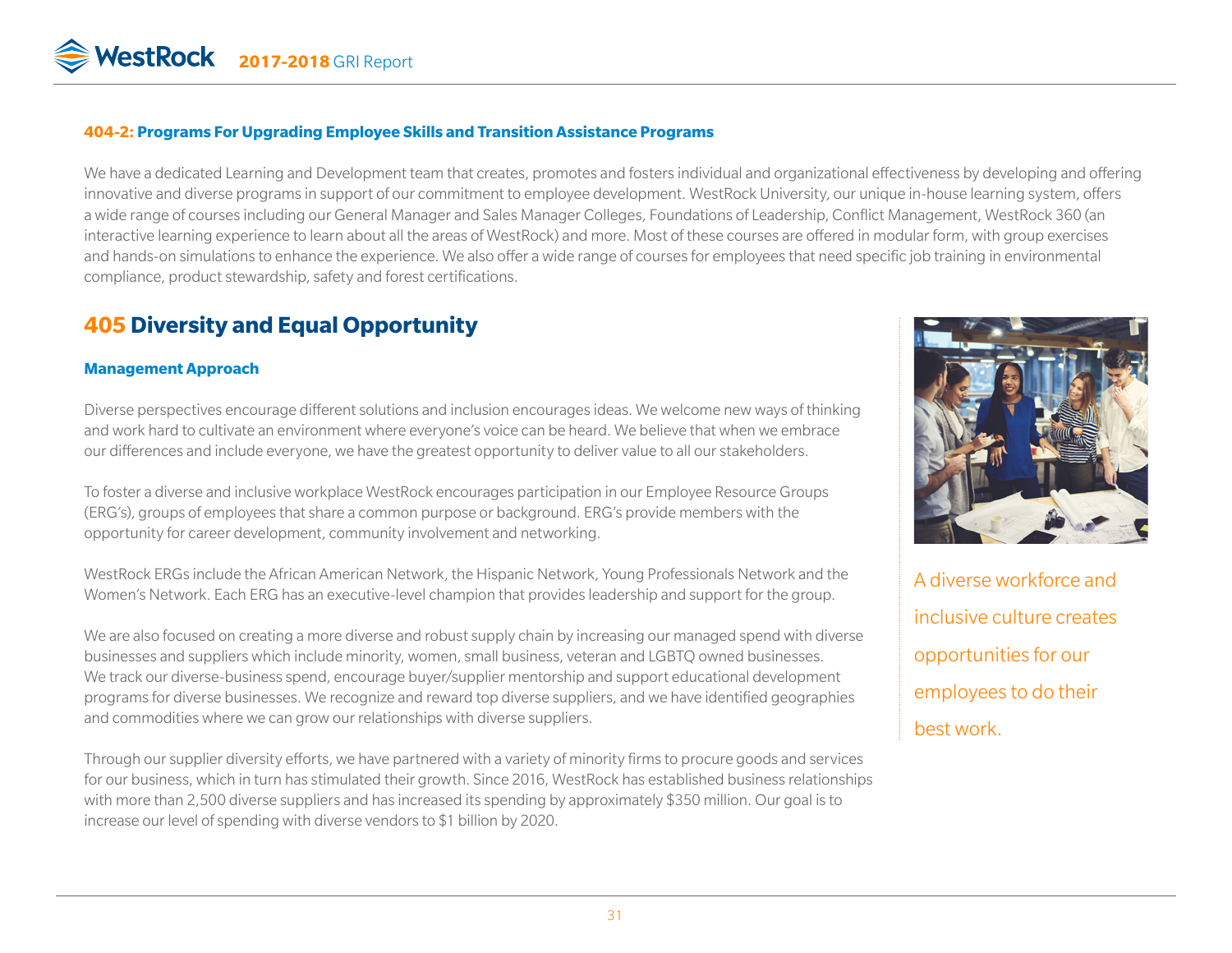We have also received external recognition for our supplier diversity efforts:

- 2017 Georgia Minority Supplier Development Council's Rising Star Award
- 2017 Georgia Minority Supplier Development Council's Crystal Award
- 2017 Greater Women's Business Council's Top Corporation Award
- 2018 ConAgra Supplier Diversity Award
- 2018 Georgia Minority Supplier Development Council's Rising Star Award
- 2018 Georgia Minority Supplier Development Council's Corporation of the Year Award

# **412 Human Rights**

#### **Management Approach**

See our *Mutual Respect in the Workplace Policy* and our *Anti-Human Trafficking and Slavery Statement* at [www.westrock.com](https://www.westrock.com/en/sustainability#policies---certifications).

#### **412-1: Operations That Have Been Subject to Human Rights Reviews or Impact Assessment**

Through the Sedex global online platform and customer-initiated third-party audits, 116 WestRock sites have undergone self-assessments on labor standards, health and safety, environment and business practices. These sites represent approximately 39 percent of our operating facilities around the world.

Our Brazilian forestry operations are certified to both the FSC® and PEFC™ (CERFLOR®) forest certification standards. These standards include compliance with social requirements and labor practices, in areas such as employee transportation, meals and living areas. In 2018, we conducted three external audits to verify compliance with FSC<sup>®</sup> and PEFC<sup>™</sup> (CERFLOR<sup>®</sup>) standards for forest management and chain of custody.

#### **412-2: Employee Training on Human Rights Policies or Procedures**

See *WestRock's Code of Conduct, Mutual Respect in the Workplace* and *Anti-Human Trafficking and Slavery Statement* at [www.westrock.com.](https://www.westrock.com/en/sustainability#policies---certifications) Our *WestRock Code of Conduct* and *Mutual Respect* policy address workplace issues such as discrimination and harassment. Approximately 11,000 employees completed *WestRock's Code of Conduct* training in FY17 and 12,600 employees completed the course in FY18. WestRock employees completed more than 49,000 hours of training on human rights and HR compliance topics over the two-year period.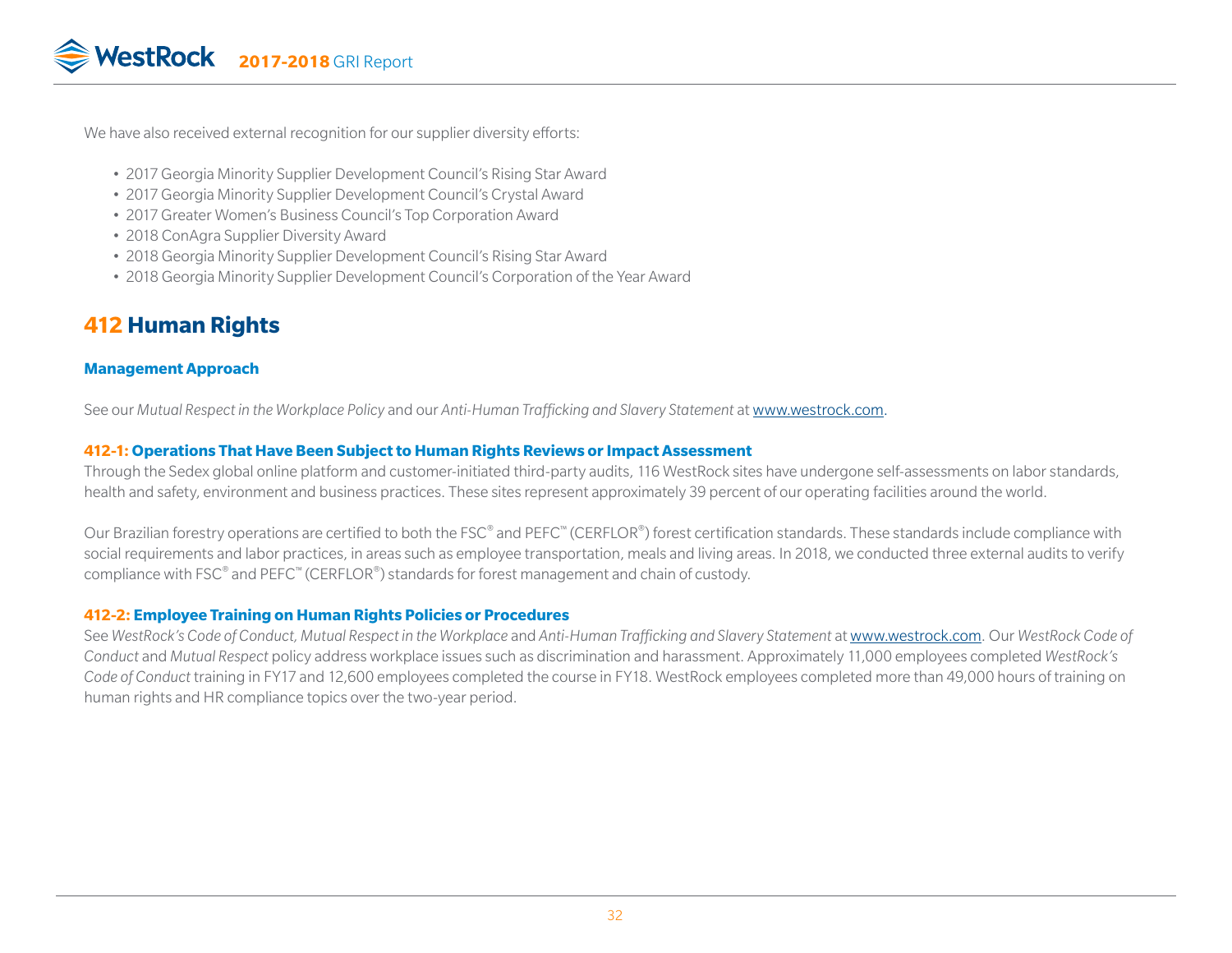# **413 Local Communities**

#### **Management Approach**

The WestRock Foundation plays an important role in the company's practice of engaging our communities and involving our employees to help shape positive change through donations, grants and volunteerism. The WestRock Foundation provides support in the areas of education, and environment and sustainability. Specifically, we focus on:

- **Education.** The workforce of tomorrow is being shaped today, and we are committed to ensuring it meets the business and operational needs of our industry. We look to partners within our communities to help us achieve a sustainable workforce for years to come.
- **Environment and Sustainability.** By joining forces with organizations focused on water, forest, wildlife diversity and undertaking sustainability projects within our operational footprint, we uphold our commitment to investing in and protecting our natural resources.

We also realize there are many non-profit organizations that do great work to support various causes that ensure residents live in safe, diverse and vibrant communities. That's why we encourage our team members and their families to help us direct some of our funding to organizations they care about. The WestRock Foundation recognizes volunteer service with a grant to the organization through our Grants for Volunteers and Teamwork Matters programs.

**413-1: Operations with Local Community Engagement, Impact Assessments and Development Programs** The WestRock Foundation supports organizations that help us meet our strategic objectives. Examples include Junior Achievement and Communities in Schools to align with our focus on education, and The Nature Conservancy and American Forest Foundation to support our goals around environment and sustainability.



The WestRock Foundation focuses on providing support in the areas of education and environmental stewardship.

We know every community has different needs to make it a great place to live, work, play and do business. We encourage our facilities to identify and participate in activities that will benefit their communities. From food banks to youth sports and community clean-up days, to local schools, fire and rescue, and arts and culture organizations, our locations and team members are proud to give back to the communities they call home.

WestRock has established an Employee Relief Fund (ERF), which is an independent 501(c)(3) organization administered by a board and grant review committee comprised of WestRock team members. The ERF provides financial assistance to employees around the world who have suffered financial hardship due to a natural or man-made disaster. Any WestRock employee impacted by such an event is eligible to apply for a grant from the ERF. Since its inception in 2005, the ERF has provided more than 950 grants totaling more than \$2.3 million. During the 2018 hurricane season, the ERF provided 390 grants totaling more than \$1.1 million to team members in Panama City, Florida, who were impacted by Hurricane Michael.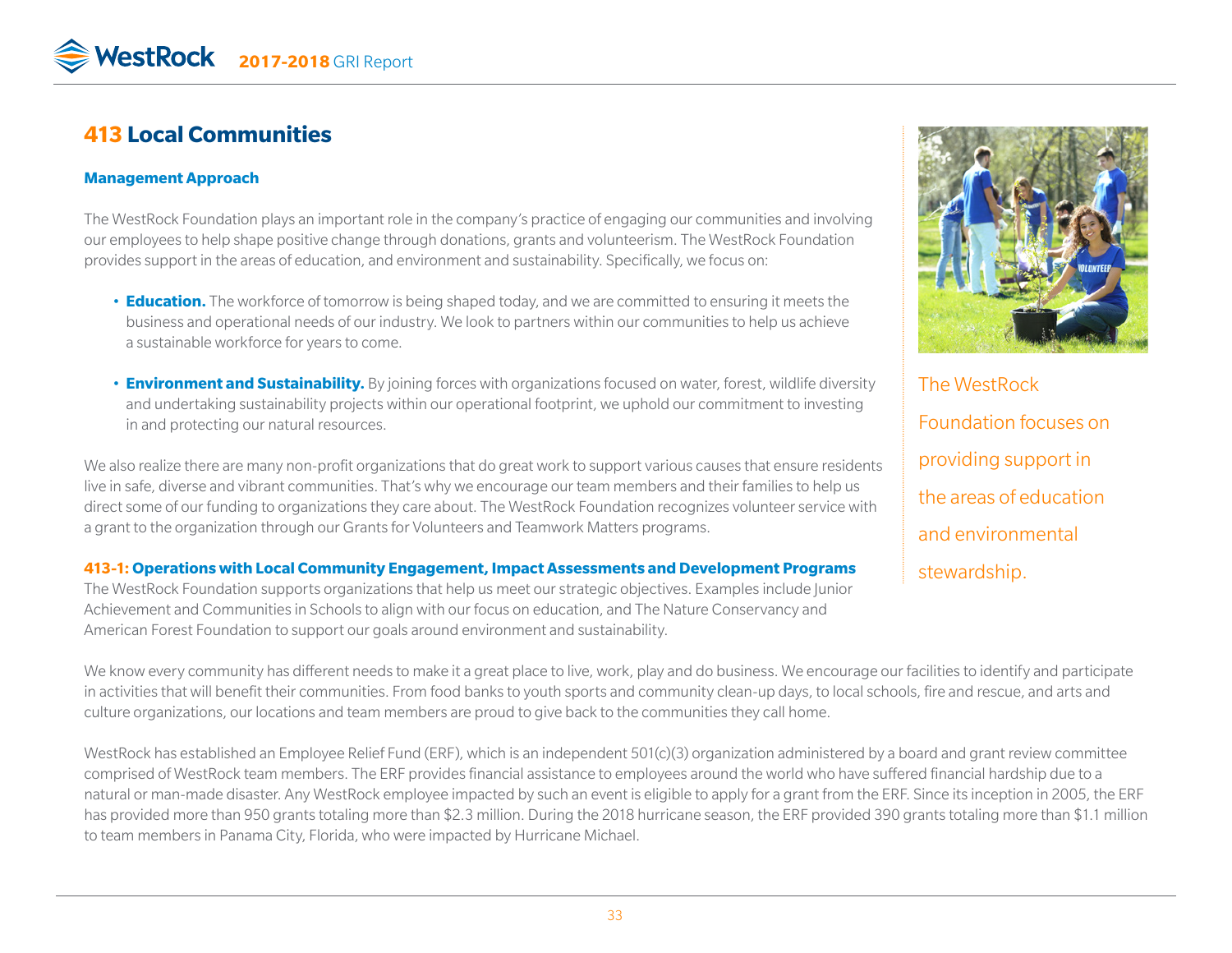# **415 Public Policy**

#### **Management Approach**

WestRock is subject to numerous, complex laws and regulations, and we routinely engage with elected officials and governmental agencies on issues that impact our operations. We believe that participation in the political process is essential to our business because legislative and regulatory decisions have an impact on our ability to make critical business decisions. We also believe it better serves our business interests by creating a more informed and balanced policymaking process.

We hold open houses, conduct facility tours and undertake other outreach activities in an effort to inform elected officials about our business. We also urge our employees to educate themselves on issues that are important to our business.

We encourage membership in the Pulp and Paperworkers Resource Council, a grassroots organization of pulp and paper industry workers that is dedicated to environmental conservation, while taking into account the economic stability of the workforce and surrounding communities.

We strongly believe that active engagement in the political and regulatory processes is an important means of protecting our commercial, employee and stakeholder interests.

#### **Participation in Trade Associations**

WestRock is a member of several trade associations and other organizations that provide information and assistance on public policy issues of concern to our business. We participate in groups such as the American Forest & Paper Association, the National Association of Manufacturers, the American Benefits Council and the US-China and US-Brazil Business Councils not only to influence policy decisions, but to gain information that will help us improve our global operations. We value the diversity of opinions found within these groups and sometimes take positions contrary to those of these organizations when we believe it is the right thing to do.

#### **Global Activities**

WestRock is a global company with operations throughout North America, South America, Europe and Asia Pacific. We work cooperatively with local, regional and national governments in the countries where we operate. From time to time, legislative, regulatory and other political issues may arise in these jurisdictions that affect our operations. After careful consideration and approval of senior management, WestRock may engage in dialogue with government officials on issues that affect our business goals and objectives. We engage in certain political activity and spending outside of the United States as permitted by, and in strict compliance with, applicable laws and regulations, including the U.S. Foreign Corrupt Practices Act.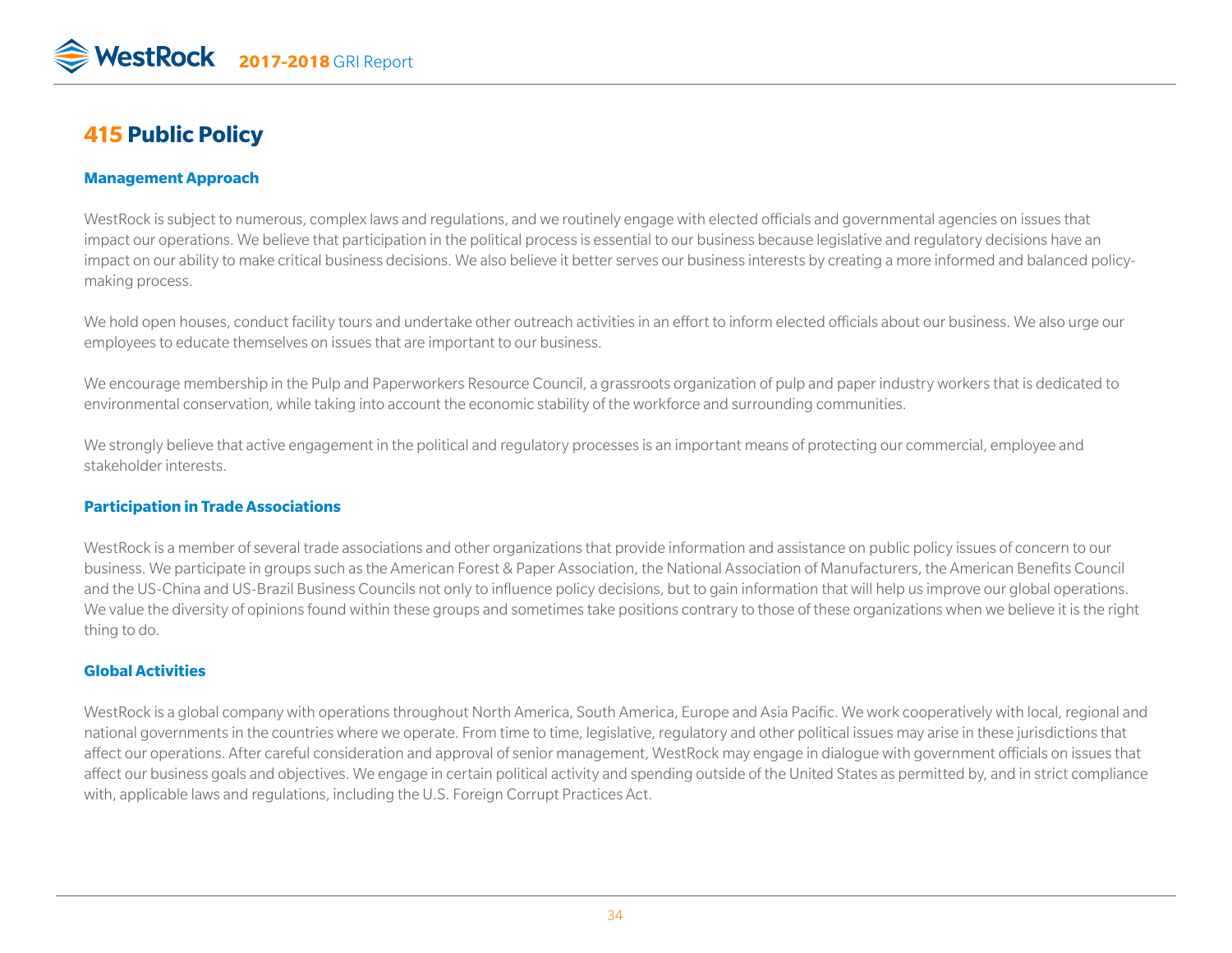

#### **U.S. Political Contributions**

The WestRock Political Action Committee (PAC) is a voluntary, non-partisan political action committee that is registered with the U.S. Federal Election Commission. The PAC allows employees to pool personal, voluntary financial contributions to candidates seeking federal elective office who support issues important to our business, our employees and other stakeholders. The WestRock PAC only makes political contributions to candidates who we believe have integrity and have demonstrated a commitment to ethical political conduct. We also consider the geographical area of the candidate's representation, the candidate's position or voting record on key issues affecting our industry and our company, as well as the candidate's committee assignments and legislative leadership positions.

Employee contributions to the WestRock PAC are voluntary, and no employee is required to participate in or fund the PAC's efforts. WestRock's political spending through the PAC reflects our interests as a company and not those of any individual director, officer or employee. No political spending is given in anticipation of, in recognition of or in return for any official act. All federal political contributions and receipts from WestRock PAC are publicly available [here](https://www.fec.gov/data/committee/C00117424/).

#### **Contributions to U.S. Political Parties**

Corporate contributions to national political parties are illegal. Contributions to state parties remain legal, but subject to varying limitations and reporting requirements depending on the state. All requests for state and local political contributions are reviewed and approved by the WestRock Government Relations team.

#### **Direct Corporate Contributions**

WestRock uses corporate resources to support our position on important public policy issues. Individual state and local laws govern contributions to candidates running for election to state and local offices. The Government Relations department sets an annual budget and has a stringent process for the justification, approval and reporting of any corporate political contributions made in the U.S., where such contributions are permissible by law.

#### **Oversight of PAC Political Activity and Spending Practices**

WestRock's political activity and spending practices are overseen and approved by the PAC Advisory Board. The company's political spending includes donations to candidates for elected office, as well as payments to trade associations and tax-exempt organizations that may be used for political purposes.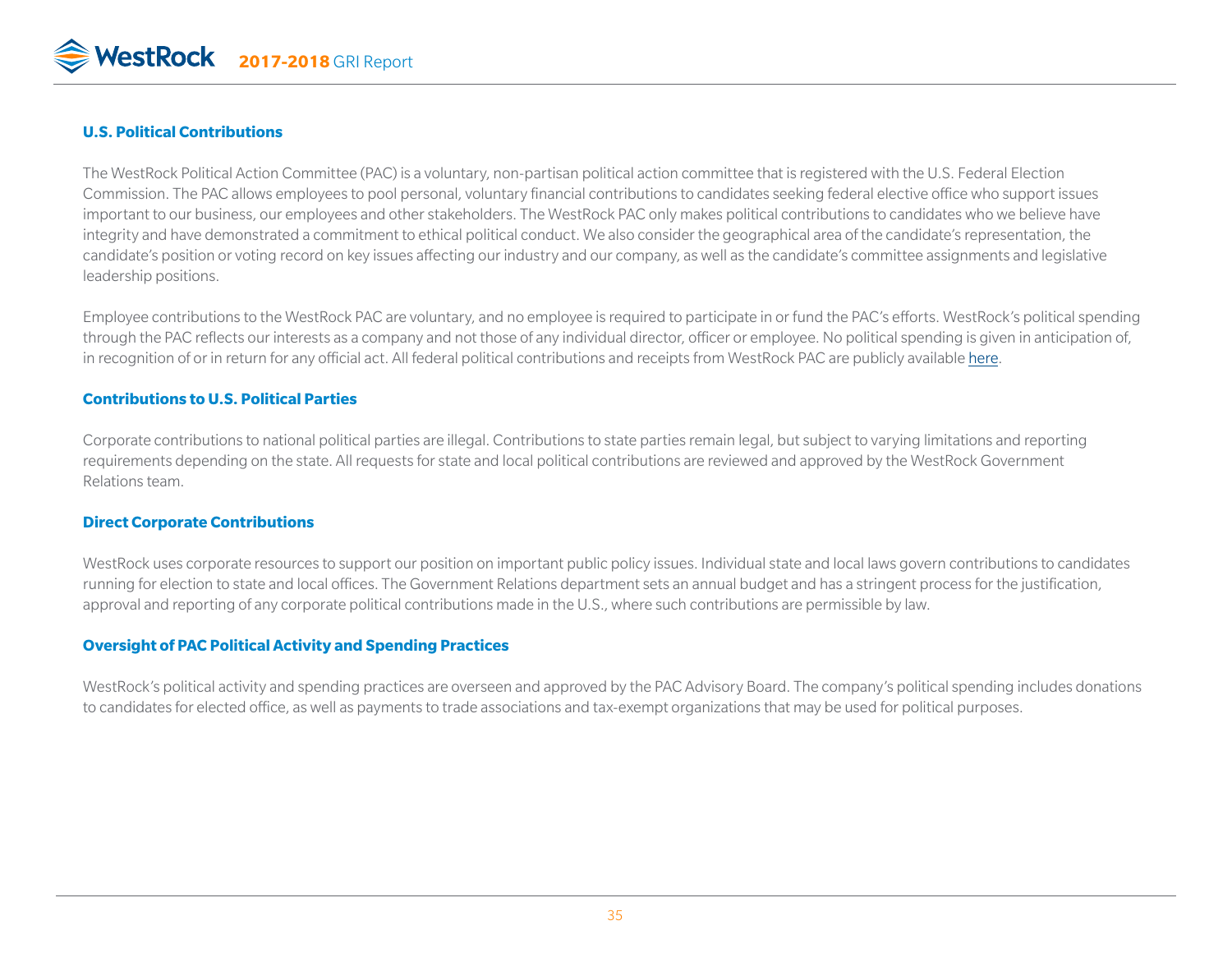

#### **415-1: Political contributions**



#### **Figure 20. Political Contributions**

(Millions)

# **416 Customer Health and Safety**

#### **Management Approach**

WestRock manufactures packaging products following procedures that are designed to ensure they meet requirements for the intended uses and markets, whether those uses are packaging for food, pharmaceuticals, cosmetics or other products distributed in domestic or international markets. We partner with our suppliers to select raw materials that meet the requirements of a broad range of U.S. and international regulations. Our suppliers provide certification that products purchased by WestRock meet these standards. We use good manufacturing practices to ensure our final products are consistently produced and are controlled to applicable quality standards. All WestRock's containerboard mills are certified to ISO 9000.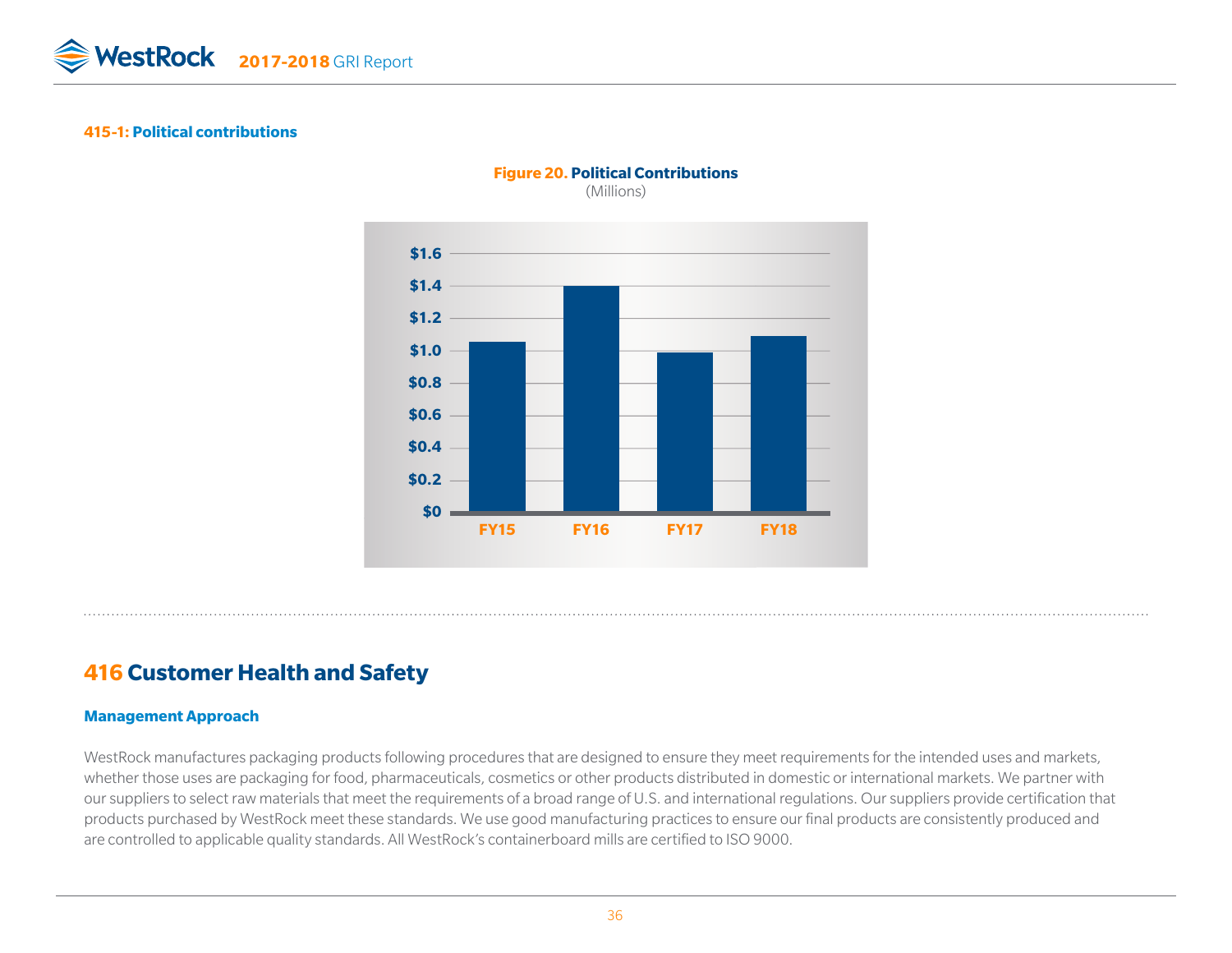Our final product testing protocol verifies the effectiveness of our good manufacturing practices and operating procedures in ensuring that the final products meet the requirements for their intended use. The protocol goes beyond industry standards and includes compounds that are relevant to WestRock products and markets.

#### **416-1: Assessment of the Health and Safety Impacts of Product and Service Categories**

WestRock engages in ongoing assessments of the life cycle of our products as part of our product stewardship review and innovation processes. We conducted 38 product life cycle analyses during FY17 and FY18.

# **419 Socioeconomic Compliance**

#### **Management Approach**

WestRock is committed to operating our business with the highest standards of ethics and integrity and in compliance with the laws applicable to our operations. See our disclosure to 102-16.

#### **419-1: Non-Compliance with Laws And Regulations in the Social and Economic Area**

No material fines were paid during FY17 or FY18 (October 1, 2016 – September 30, 2018) for non-compliance with laws and regulations in the social or economic areas, including laws or regulations related to accounting and tax fraud, corruption, bribery, competition, the provision of products and services, or labor issues, such as workplace discrimination.

# **Data Measurement**

WestRock data included in this report was gathered by facility personnel, financial services teams, human resources and other subject-matter experts. Our boundary is WestRock's global operations as of the close of FY18 (September 30, 2018). For some environmental data, our boundary is WestRock's mills (noted in charts or text) instead of our global operations, since they are our most energy and water intensive operations. Our FY18 data includes all recent acquisitions. These acquisitions have also been added to our baseline year of FY15 in order to accurately track progress on our goals.

In most cases, the data gathered in this report has been extracted from corporate data management systems. Portions of the data come directly from subjectmatter experts, and fiber and recycling data comes directly from weight tickets using scales at our operating facilities. Calculation methods have been established using a combination of international, governmental, industry and company standards or protocols. GHG data is calculated using the World Resources Institute (WRI) GHG Protocol and includes stationary sources only.

Reasonable efforts were made to ensure the data presented is accurate and complete. All data has been reviewed and validated by WestRock's Internal Audit team.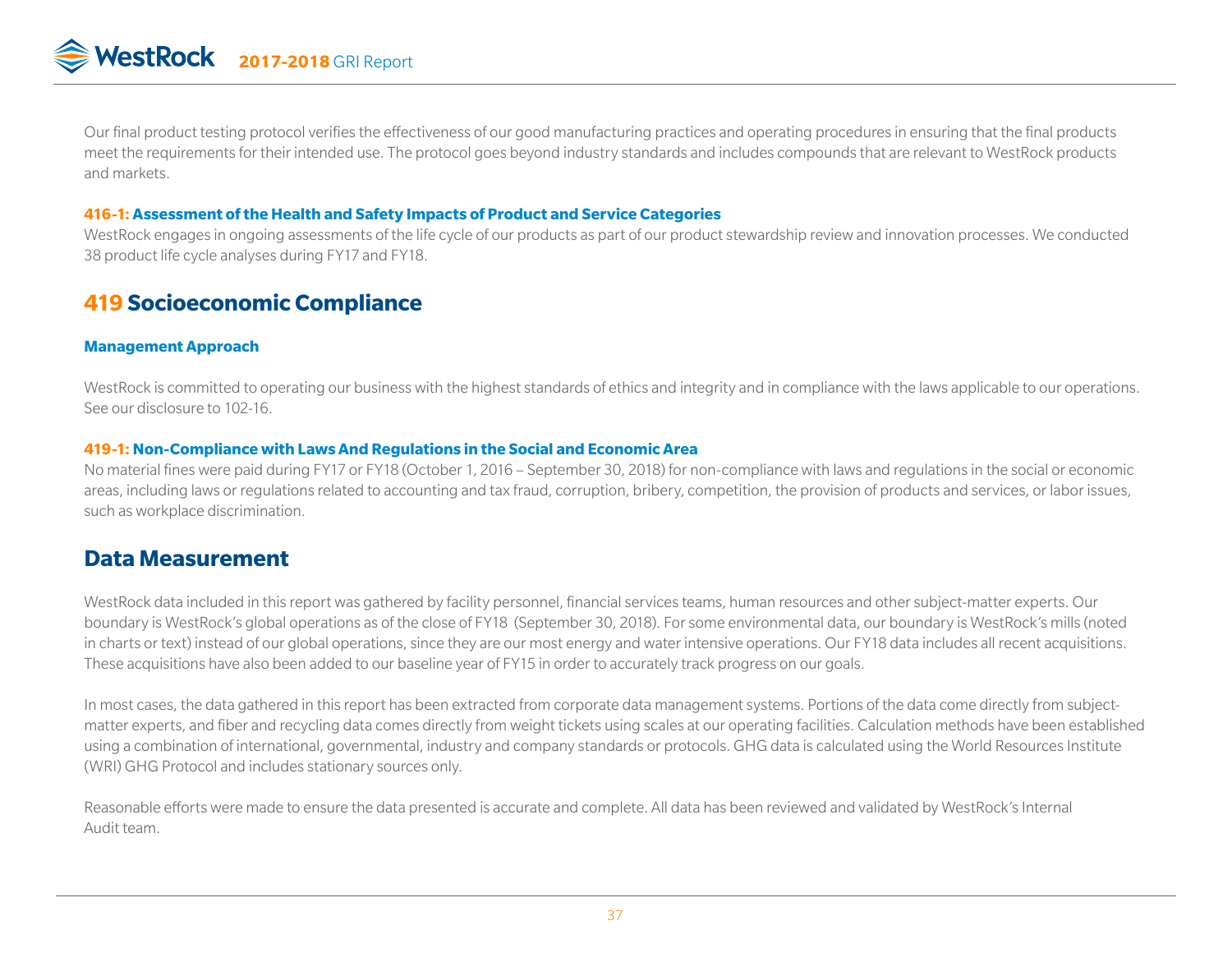# **GRI Content Index**

#### **General Disclosures Disclosure Description Page Reason for Omission Organizational Profile** 102 - 1 Name of Organization 4 102 - 2 Activities, Brands, Products and Services 4 102 - 3 Location of Headquarters 4 4 102 - 4 Location of Operations 4 102 - 5 Ownership and Legal Form 4 102 - 6 Markets Served 4 4 102 - 7 Scale 4 102 - 8 Employees 4 and 500 - 102 - 8 and 500 - 102 - 8 and 500 - 102 - 102 - 102 - 103 - 104 - 105 - 106 - 10 102 - 9 Supply Chain 4 4 302 - 9 Supply Chain 4 4 302 - 9 302 - 9 302 - 9 302 - 9 302 - 9 4 302 - 9 4 302 - 9 4 4 302 - 9 4 302 - 9 4 4 302 - 9 4 4 302 - 9 4 4 502 - 9 402 - 9 402 - 9 402 - 9 402 - 9 402 - 9 402 - 9 402 - 102 - 10 Significant Changes 4 102 - 11 Precautionary Principle or Approach 5 102 - 12 External Initiatives 5 102 - 13 Membership Associations 6 **Strategy** 102 - 14 Statement from Senior Decision-maker 1 102 - 15 Key Impacts, Risks and Opportunities 8 **Ethics and Integrity** 102 - 16 Values, Principles, Standards and Norms 8 of Behavior **Governance** 102 - 17 Mechanisms for Advice and Concerns 8 About Ethics 102 - 18 Governance Structure 8 102 - 20 Executive-Level Responsibility for 8 Economic, Environmental and Social Topics **Stakeholder Engagement** 102 - 40 List of Stakeholder Groups 9

| <b>Disclosure</b>          | <b>Description</b>                                                                | Page | <b>Reason for</b> |
|----------------------------|-----------------------------------------------------------------------------------|------|-------------------|
|                            |                                                                                   |      | <b>Omission</b>   |
| $102 - 41$                 | <b>Collective Bargaining Agreements</b>                                           |      |                   |
| $102 - 42$                 | Identifying and Selecting Stakeholders                                            |      |                   |
| $102 - 43$                 | Approach to Stakeholder Engagement                                                |      |                   |
| $102 - 44$                 | Key Topics and Concerns Raised                                                    |      |                   |
| <b>Reporting Practices</b> |                                                                                   |      |                   |
| $102 - 45$                 | Entities Included in the Consolidated<br><b>Financial Statements</b>              | 10   |                   |
| $102 - 46$                 | Defining Report Content and Topic<br><b>Boundaries</b>                            | 10   |                   |
| $102 - 47$                 | List of Material Topics                                                           | 10   |                   |
| $102 - 48$                 | Restatements of Information                                                       | 11   |                   |
| $102 - 49$                 | Changes in Reporting                                                              | 11   |                   |
| $102 - 50$                 | Reporting Period                                                                  | 11   |                   |
| $102 - 51$                 | Date of Most Recent Report                                                        | 11   |                   |
| $102 - 52$                 | Reporting Cycle                                                                   | 11   |                   |
| $102 - 53$                 | Contact Point for Questions Regarding<br>the Report                               | 11   |                   |
| $102 - 54$                 | Claims of Reporting in Accordance with<br>the GRI Standards                       | 11   |                   |
| $102 - 55$                 | <b>GRI Content Index</b>                                                          | 11   |                   |
| $102 - 56$                 | <b>External Assurance</b>                                                         |      |                   |
|                            | <b>Specific Standard Disclosures</b>                                              |      |                   |
| <b>Economic</b>            |                                                                                   |      |                   |
| 201                        | <b>Economic Performance</b>                                                       | 12   |                   |
|                            | <b>Management Approach</b>                                                        |      |                   |
| $201 - 1$                  | Direct economic value generated<br>and distributed                                | 12   |                   |
| $201 - 2$                  | Financial implications and other risks<br>and opportunities due to climate change | 12   |                   |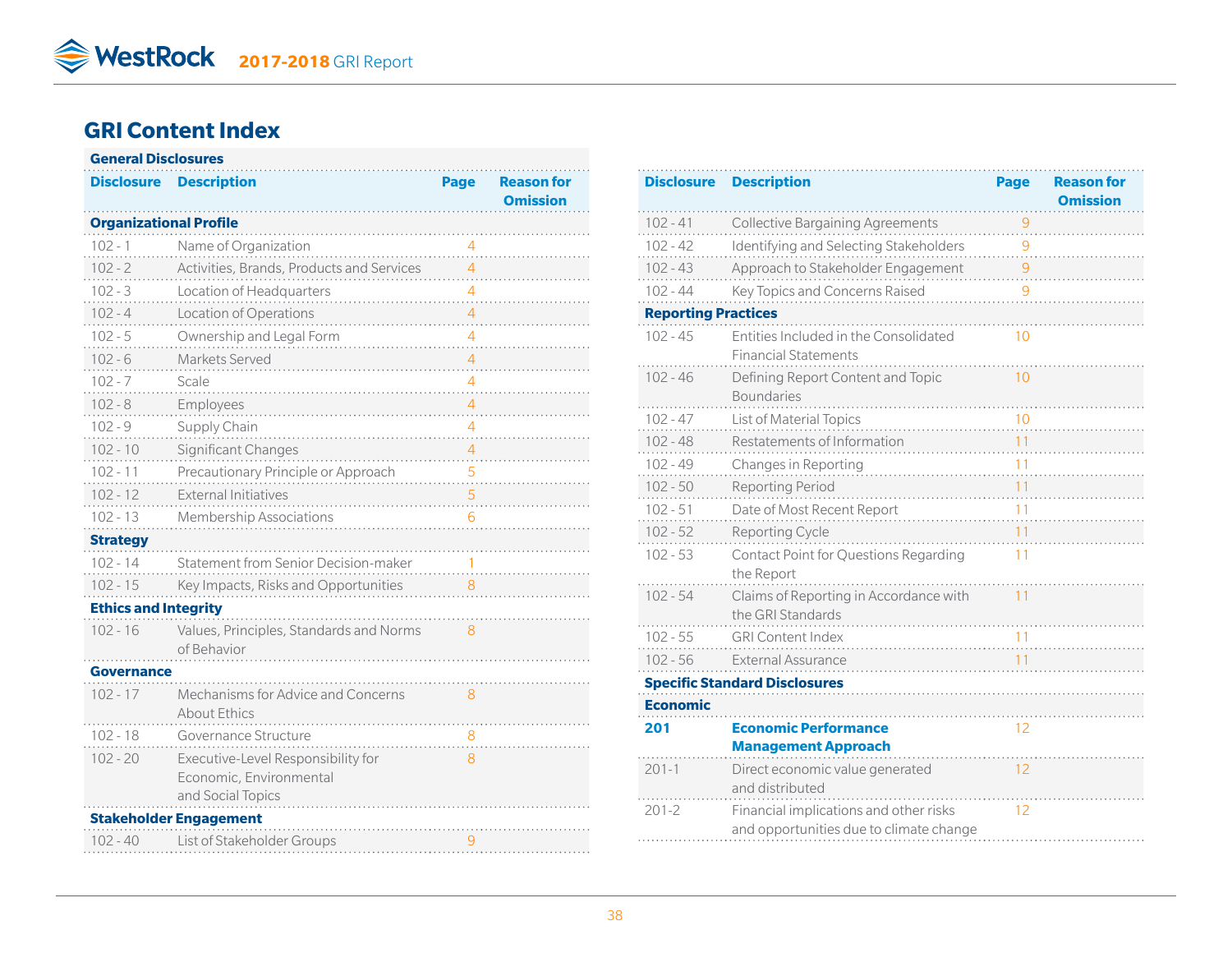| <b>Disclosure</b> | <b>Description</b>                                                                   | <b>Page</b> | <b>Reason for</b><br><b>Omission</b> |
|-------------------|--------------------------------------------------------------------------------------|-------------|--------------------------------------|
| 205               | <b>Anti-Corruption</b><br><b>Management Approach</b>                                 | 12          |                                      |
| $205 - 1$         | Operations assessed for risks related to<br>corruption                               | 12          |                                      |
| $205 - 2$         | Communication and training about anti-<br>corruption policies and procedures         | 13          |                                      |
| 206               | <b>Anti-Competitive Behavior</b><br><b>Management Approach</b>                       | 13          |                                      |
| $206 - 1$         | Legal actions for anti-competitive<br>behavior, anti-trust<br>and monopoly practices | 13          |                                      |
| Innovation        |                                                                                      |             |                                      |
|                   | <b>Management Approach</b>                                                           |             |                                      |
| <b>Planet</b>     |                                                                                      |             |                                      |
| 301               | <b>Materials Management Approach</b>                                                 | 15          |                                      |
| $301 - 1$         | Materials used by weight or volume                                                   | 16          |                                      |
| 301-2             | Recycled input materials used                                                        | 16          |                                      |
| $301 - 3$         | Reclaimed products and their<br>packaging materials                                  | 16          |                                      |
| 302               | <b>Energy Management Approach</b>                                                    | 17          |                                      |
| $302 - 1$         | Energy consumption within the<br>organization                                        | 17          |                                      |
| $302 - 3$         | Energy intensity                                                                     | 18          |                                      |
| 302-4             | Reduction of energy consumption                                                      | 18          |                                      |
| 303               | <b>Water Management Approach</b>                                                     | 20          |                                      |
| $303 - 1$         | Water withdrawal by source                                                           | 20          |                                      |
| 304               | <b>Biodiversity Management Approach</b>                                              | 21          |                                      |
| $304 - 1$         | Operational sites in or near protected<br>areas or areas of high biodiversity value  | 22          |                                      |
| 304-3             | Habitats protected or restored                                                       | 22          |                                      |
| 305               | <b>Emissions Management Approach</b>                                                 | 24          |                                      |

| <b>Disclosure</b>            | <b>Description</b>                                                                                       | Page | <b>Reason for</b><br><b>Omission</b>                                                                                    |
|------------------------------|----------------------------------------------------------------------------------------------------------|------|-------------------------------------------------------------------------------------------------------------------------|
| $305 - 1$                    | Direct (Scope 1) GHG emissions                                                                           | 24   | We consider<br>biogenic<br>emissions to<br>be confidential<br>business<br>information                                   |
| $305 - 2$                    | Energy indirect (Scope 2) GHG<br>emissions                                                               | 24   |                                                                                                                         |
| 305-4                        | GHG emissions intensity                                                                                  | 24   |                                                                                                                         |
| $305 - 5$                    | Reduction of GHG emissions                                                                               | 25   |                                                                                                                         |
| $305 - 7$                    | Nitrogen Oxides and Sulfur Oxides                                                                        | 25   | Other<br>significant air<br>emissions are<br>considered<br>not applicable<br>since we are<br>disclosing NO<br>and $SO2$ |
| 306                          | <b>Effluents and Waste</b><br><b>Management Approach</b>                                                 | 25   |                                                                                                                         |
| $306 - 1$                    | Water Discharge by quality and<br>destination                                                            | 26   |                                                                                                                         |
| 307                          | <b>Environmental Compliance</b><br><b>Management Approach</b>                                            | 26   |                                                                                                                         |
| $307 - 1$                    | Non-compliance with environmental<br>laws and regulations                                                | 27   |                                                                                                                         |
| <b>Virgin Fiber Sourcing</b> |                                                                                                          |      |                                                                                                                         |
| <b>Management Approach</b>   |                                                                                                          | 27   |                                                                                                                         |
| <b>People</b>                |                                                                                                          |      |                                                                                                                         |
| 401                          | <b>Employment</b><br><b>Management Approach</b>                                                          | 27   |                                                                                                                         |
| $401 - 2$                    | Benefits provided to full-time employees<br>that are not provided to temporary or<br>part-time employees | 28   |                                                                                                                         |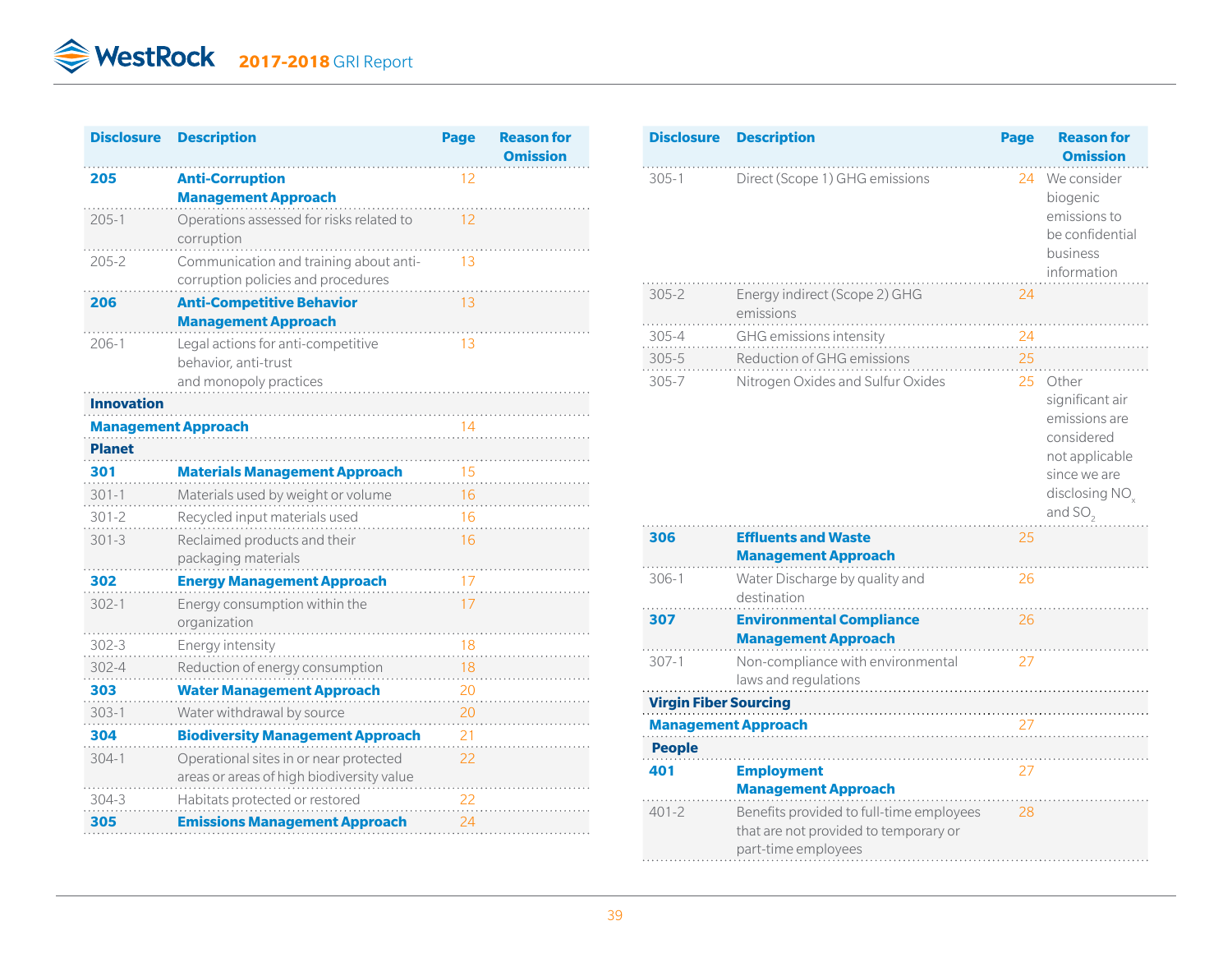| <b>Disclosure</b> | <b>Description</b>                                                                                                                    | Page | <b>Reason for</b><br><b>Omission</b>                                                                   |
|-------------------|---------------------------------------------------------------------------------------------------------------------------------------|------|--------------------------------------------------------------------------------------------------------|
| 402               | <b>Labor Relations</b><br><b>Management Approach</b>                                                                                  | 28   |                                                                                                        |
| $402 - 1$         | Minimum notice periods regarding<br>operational changes                                                                               | 28   |                                                                                                        |
| 403               | <b>Occupational Health and Safety</b><br><b>Management Approach</b>                                                                   | 29   |                                                                                                        |
| $403 - 2$         | Types of injury and rates of injury,<br>occupational diseases, lost days and<br>absenteeism and number of work-<br>related fatalities | 30   | We consider<br>safety data<br>by region and<br>gender to be<br>confidential<br>business<br>information |
| 404               | <b>Training and Education</b><br><b>Management Approach</b>                                                                           | 30   |                                                                                                        |
| $404 - 2$         | Programs for upgrading employee skills<br>and transition assistance programs                                                          | 31   |                                                                                                        |
| 405               | <b>Diversity and Equal Opportunity</b><br><b>Management Approach</b>                                                                  | 31   |                                                                                                        |
| 412               | <b>Human Rights</b><br><b>Management Approach</b>                                                                                     | 32   |                                                                                                        |
| $412 - 1$         | Operations that have been subject<br>to human rights reviews or impact<br>assessments                                                 | 32   |                                                                                                        |
| 412-2             | Employee training on human rights<br>policies or procedures                                                                           | 32   |                                                                                                        |

| <b>Disclosure</b> | <b>Description</b>                                                                            | <b>Page</b> | <b>Reason for</b><br><b>Omission</b>                                                                                           |
|-------------------|-----------------------------------------------------------------------------------------------|-------------|--------------------------------------------------------------------------------------------------------------------------------|
| 413               | <b>Local Communities</b><br><b>Management Approach</b>                                        | 33          |                                                                                                                                |
| $413 - 1$         | Operations with local community<br>engagement, impact assessments<br>and development programs |             | 33 Currently, we<br>are unable to<br>calculate a<br>percentage of<br>operations with<br>implemented<br>community<br>engagement |
| 415               | <b>Public Policy</b><br><b>Management Approach</b>                                            | 34          |                                                                                                                                |
| $415 - 1$         | <b>Political Contributions</b>                                                                | 36          | .                                                                                                                              |
| 416               | <b>Customer Health and Safety</b><br><b>Management Approach</b>                               | 36          | .                                                                                                                              |
| $416 - 1$         | Assessment of the health and safety<br>impacts of product and service<br>categories           | 37          |                                                                                                                                |
| 419               | <b>Socioeconomic Compliance</b><br><b>Management Approach</b>                                 | 37          |                                                                                                                                |
| $419 - 1$         | Non-compliance with laws and<br>regulations in the social and<br>economic area<br>.           | 37          |                                                                                                                                |